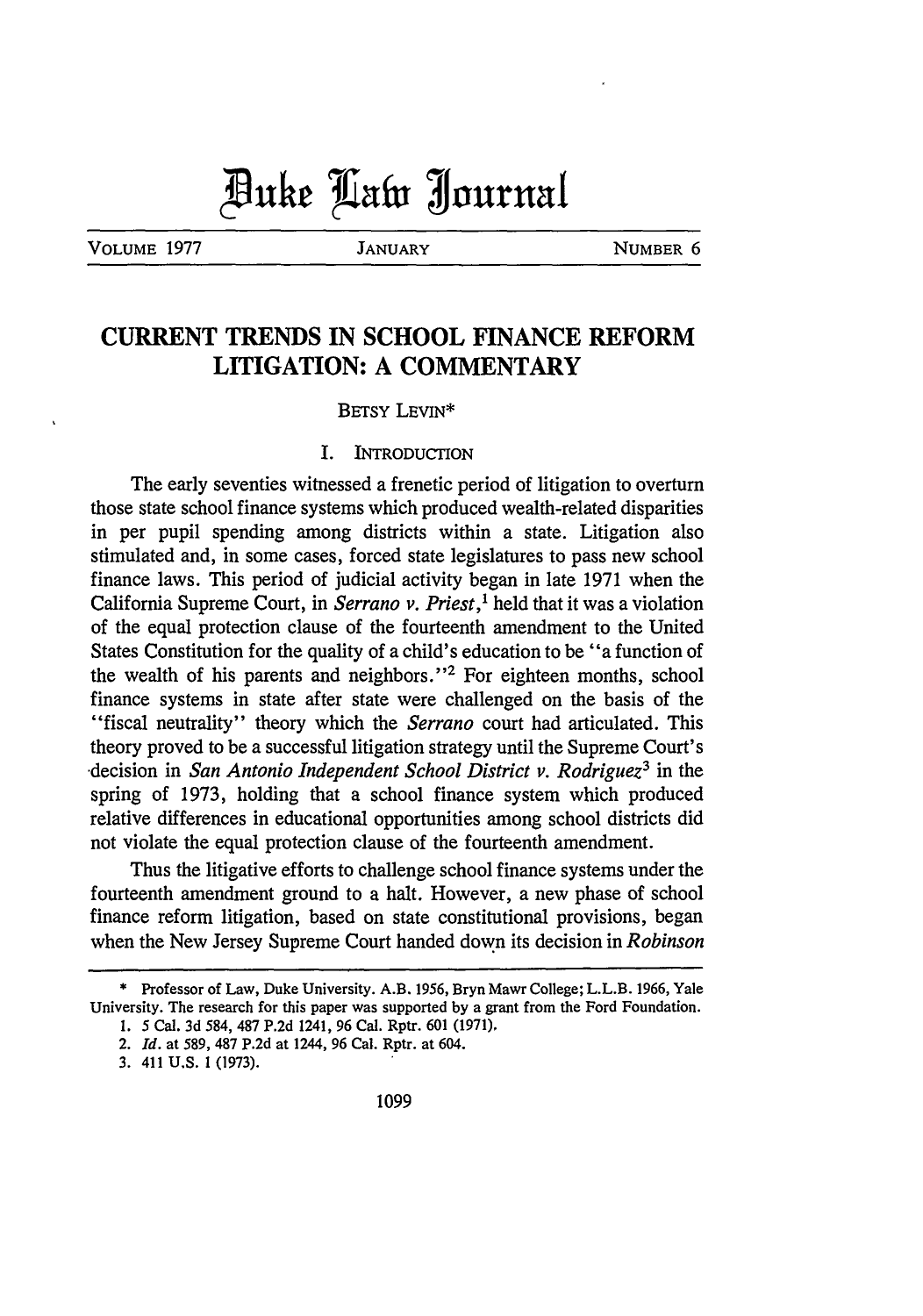*v. Cahill4* less than a month after *Rodriguez* was decided. The *Robinson* court held that New Jersey's school financing system violated that provision of the state constitution which commands the legislature to provide a "thorough and efficient system of free public schools."<sup>5</sup> The message was conveyed that even though the federal courts were closed, state courts offered an alternative forum for school finance reform litigation.

This commentary focuses on the issue of the continuing vitality of the school finance reform movement, inquiring first into those cases which have attempted to transfer the fiscal neutrality theory from the federal equal protection clause to various state constitutional provisions. Other factors, such as diminished state fiscal surpluses, declining enrollments, pressures for property tax relief and increased demands for funds for certain types of "disadvantaged" pupil populations are also examined to assess their impact on finance reform efforts. Finally, the effect of the legal "backlash"challenges brought by those school districts which did not benefit by the reforms enacted in the early seventies-is evaluated. Although the development of an increasing variety of judicial definitions of "equal educational opportunity" is discussed, no attempt will be made to answer the far more difficult question of its ultimate significance. This development may simply reflect the fact that the issue of school finance reform has become increasingly complex and less "judicially manageable." On the other hand, the increase in court decisions which merely require minimum rather than equal levels of education may mark a general societal retreat from the objective of equality of educational opportunity for all, signaling an end to the egalitarianism of the sixties and a movement toward libertarianism.

## **I1.** FROM *SERRANO* TO *RODRIGUEZ6* AND THE FEDERAL CONSTITUTION

In the late sixties, the school finance laws of Illinois<sup>7</sup> and Virginia<sup>8</sup>

7. Mclnnis v. Shapiro, 293 F. Supp. 327 (N.D. Ill. 1968), *aff'd sub nom. mem.,* McInnis v. Ogilvie, 394 U.S. 322 (1969). In Illinois, as in every state except Hawaii, local school districts had been delegated the authority by the state legislature to raise funds for education by levying a property tax on property within the school district, although the legislature had enacted a maximum tax rate which the districts could not exceed. The state guaranteed a minimum of \$400 per pupil. School districts which raised less than that at a predetermined tax rate (or computational tax rate), because of their low property values, received sufficient funds from

<sup>4. 62</sup> N.J. 473, 303 A.2d 273, *cert. denied,* 414 U.S. 976 (1973).

<sup>5. 62</sup> N.J. at 509, 303 A.2d at 292.

<sup>6.</sup> The issues raised by *Serrano* and *Rodriguez* have been written about extensively and will not be reworked here. *See, e.g., Symposium,* 38 LAW & CONTEMP. PROD. 293 (1974), *reprinted in* **FUTURE.DIRECTIONS** FOR **SCHOOL FINANCE** REFORM (B. Levin ed. 1974); Carrington, *Financing the American Dream: Equality and School Taxes,* 73 **COLUM.** L. REV. 1227 (1973); Karst, Serrano v. Priest: *A State Court's Responsibilities and Opportunities in the Development of Federal Constitutional Law,* 60 **CAL.** L. REV. 720 (1972).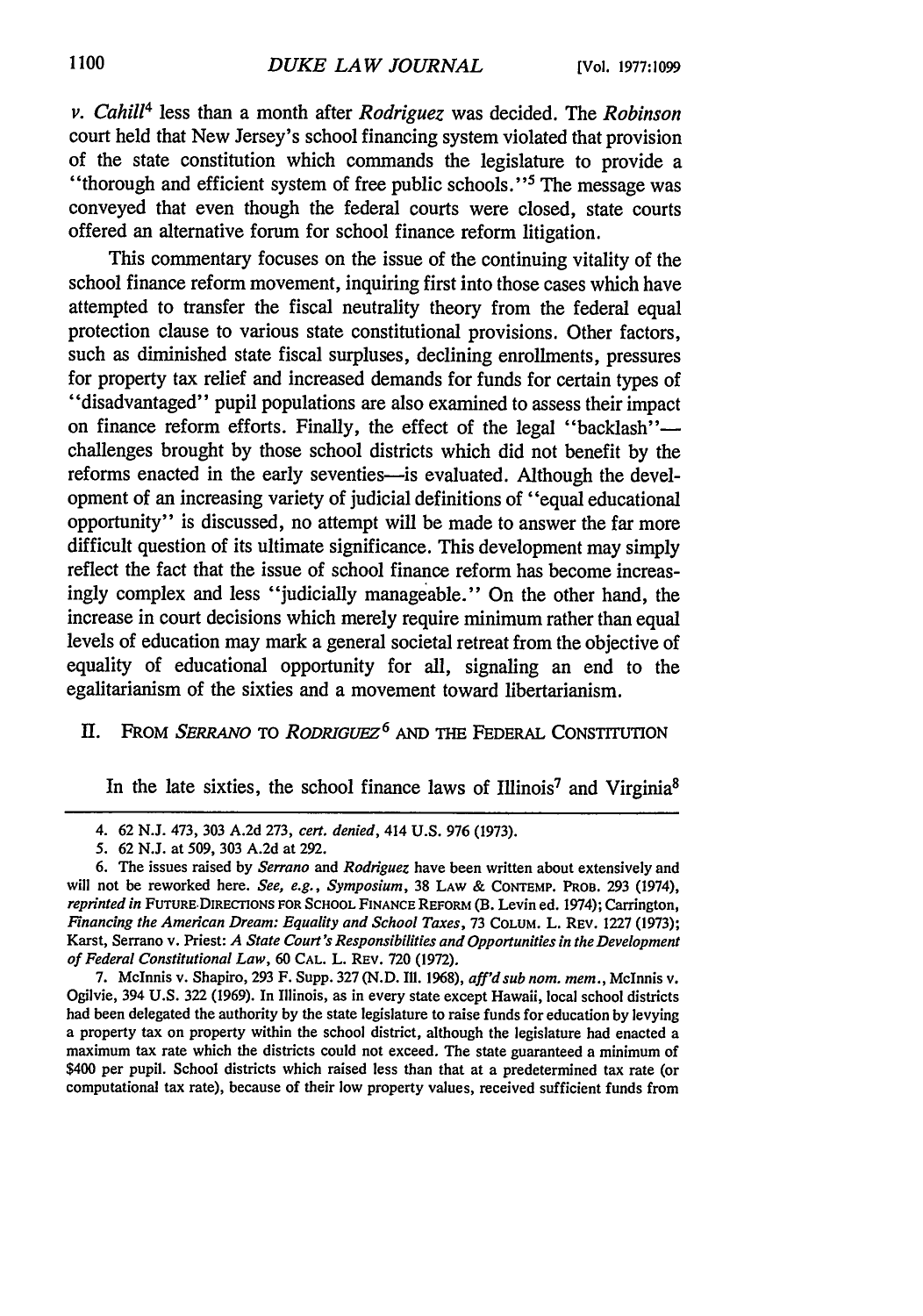were challenged as violative of the equal protection clause of the fourteenth amendment. Neither suit was successful, because the courts, having construed the plaintiffs' claims as seeking a system which provided resources on the basis of educational "need," felt there were no manageable standards for a court to determine such "need."<sup>9</sup> Following these early defeats, school finance reform lawyers developed a legal theory that seemed easier for courts to grasp--one which would not involve the judiciary in the complexities of affirmatively requiring that expenditures be made in a certain manner or amount.10 This theory, first articulated in *Serrano,* became known as the "fiscal neutrality" theory, since it focused on freeing the tie between the level of expenditures and district property wealth.

Because of the early success of this litigative strategy, suits were filed in nearly two-thirds of the states and between **1971** and **1973** nine decisions were handed down. **"** Nearly all of these decisions followed the reasoning of

8. Burruss v. Wilkerson, 310 F. Supp. 572 (W.D. Va. 1969), *aff'd mem.,* 397 U.S. 44 (1970).

9. The plaintiffs in *McInnis* asserted that state statutes which permitted disparities in per pupil expenditures violated their fourteenth amendment rights to equal protection and due process, since students from districts with high property values received a good education while those from other property districts, "who [had] equal or greater educational need" were deprived of such an education. 293 F. Supp. at 329. The court conceded that there was a presumption that "students receiving a \$1000 education are better educated than those acquiring a \$600 schooling," *id.* at 331, but declared that there were "no 'discoverable and manageable standards' by which a court [could] determine when the Constitution is satisfied and when it is violated." *Id.* at 335. The plaintiffs had demanded that "expenditures be made only on the basis of pupils' educational needs without regard to the financial strength of local school districts." The alternative-"equal dollars for each student"--was also dismissed by the court as inappropriate. *Id.* at 336. In the *Burruss* case, the plaintiffs had urged that educational resources should be related to varying levels of "educational needs." 310 F. Supp. at 573. The court, relying on *Mclnnis,* rejected the plaintiffs' claim and suggested that they seek legislative relief. The court noted that it had "neither the knowledge, nor the means, nor the power to tailor the public moneys to fit the varying needs of these students throughout the state." *Id.* at 574.

*10. See* J. COONS, W. **CLUNE & S.** SUGARMAN, PRIVATE WEALTH **AND** PUBLIC EDUCATION 2 (1970).

*11. See* Parker v. Mandel, 344 F. Supp. 1068 (D. Md. 1972); Rodriguez v. San Antonio Indep. School Dist., 337 F. Supp. 280 (W.D. Tex. 1971), *rev'd,* 411 U.S. 1 (1973); Van Dusartz v. Hatfield, 334 F. Supp. 870 (D. Minn. 1971); Hollins v. Shofstall, Civ. No. C-253652 (Ariz. Super. Ct., June **1,** 1972), *rev'd,* 110 Ariz. 88, 515 P.2d 590 (1973); Caldwell v. Kansas, Civ. No. 50616 (Johnson County Dist. Ct., Kan., Aug. 30, 1972); Milliken v. Green, 389 Mich. **1,** 203 N.W.2d 457 (1972), *vacated,* 390 Mich. 389, 212 N.W.2d 711 (1973); Robinson v. Cahill, 118

the state to make up the difference between what the district raised and the state-guaranteed minimum. Those districts with high property values could raise substantially more than the \$400 per pupil guaranteed by the state "foundation plan," at the same or even lower tax rate than districts with low property values. 293 F. Supp. at 330. Since the fiscal capacity (per pupil property values) of the individual districts varied substantially, per pupil expenditures also varied-between \$480 and \$1,000. *Id.* Although the court conceded that the quality of education might vary similarly, that was a matter to be addressed by the state legislature rather than the courts.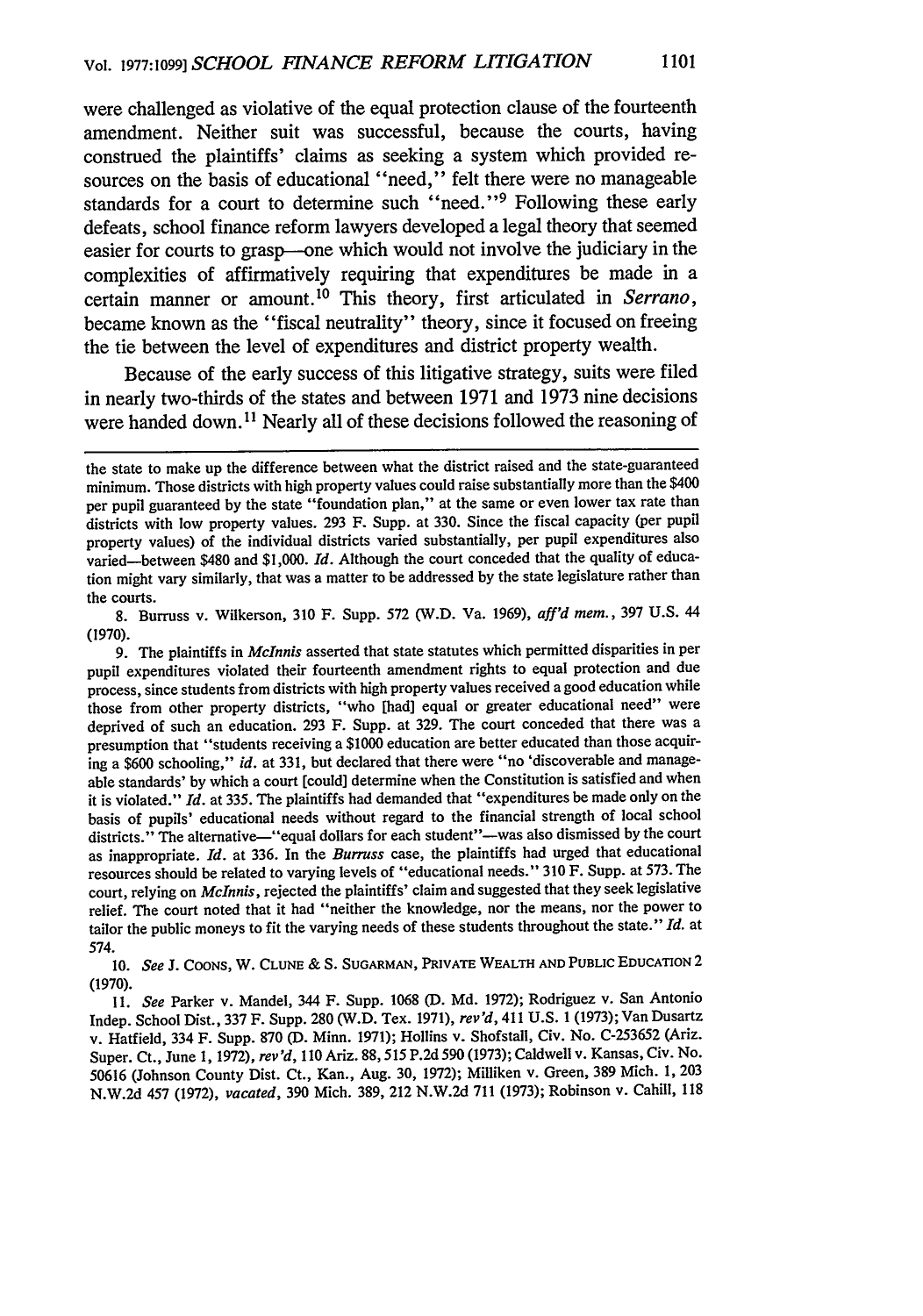*Serrano* and relied on the fourteenth amendment. This period of intense judicial activity was brought up short, however, **by** the Supreme Court decision in *Rodriguez.* In that case, the majority of the Court found that Texas' system of financing schools did not discriminate against any class of persons considered "suspect" since the case dealt with property-poor school districts, not poor persons.<sup>12</sup> The Court distinguished earlier cases in which wealth classifications had been declared invalid on the ground that they had involved discrimination on the basis of *personal* wealth.13 Second**ly,** the Court pointed out that the wealth discrimination complained of in *Rodriguez* did not cause an absolute deprivation but merely produced a relative difference in the quality of education.14

The majority further held that education is not a fundamental right, since it is neither explicitly nor implicitly guaranteed **by** the Constitution. 15 With neither a suspect classification nor a fundamental right involved, there was no basis on which to invoke the strict scrutiny test of the equal protection clause. **16** The Court therefore turned to the rational basis standard of equal protection and found that the Texas system of school financing rationally furthered a legitimate state purpose: to encourage "a large measure of participation in the control of each district's schools at the local level." **1 7**

#### III. FISCAL NEUTRALITY AND STATE CONSTITUTIONS

After *Rodriguez,* reform-minded advocates began to turn to the state courts. *Robinson,* which had struck down the New Jersey school finance

- 16. *Id.* at 40.
- 17. *Id.* at 49.

N.J. Super. 223, 287 A.2d 187 (1972), *supplemented in* 119 N.J. Super. 40, 289 A.2d *569* (1972), *aff'd as modified,* 62 N.J. 473, **303** A.2d **273** (1973); Spano v. Board of Educ. of Lakeland Cent. School Dist. No. **1,** 68 Misc. **2d** 804, **328** N.Y.S.2d 229 (Sup. Ct. 1972); Sweetwater County Planning Comm. v. Hinkle, 491 P.2d 1234 (Wyo. 1971), *juris. relinquished,* 493 P.2d 1050 (Wyo. 1972).

<sup>12. 411</sup> U.S. at 28. The Court suggested that there were three ways of looking at the class discriminated against: **(1)** children from families whose incomes are below some designated poverty line; (2) children from families whose incomes are low relative to others; **(3)** children who, regardless of their family's income, reside in low property wealth districts. *Id.* at 19-20. The Court's analysis of its earlier wealth discrimination cases indicated that they had concerned only those who "were completely unable to pay for some desired benefit, and as a consequence **• . .** sustained an absolute deprivation of a meaningful opportunity to enjoy that benefit." *Id.* The Court found that there was no showing that the Texas school finance system "operates to the peculiar disadvantage of any class fairly definable as indigent, or as composed of persons whose incomes are beneath any designated poverty level." *Id.* at 22-23. The Court also found no evidence that the "poorest people" were "concentrated" in the poorest districts. *Id.*

**<sup>13.</sup>** *See, e.g.,* Douglas v. California, **372 U.S.** 353 (1963); Griffin v. Illinois, 351 **U.S.** 12 (1956).

<sup>14. 411</sup> U.S. at 23.

<sup>15.</sup> *Id.* at 35.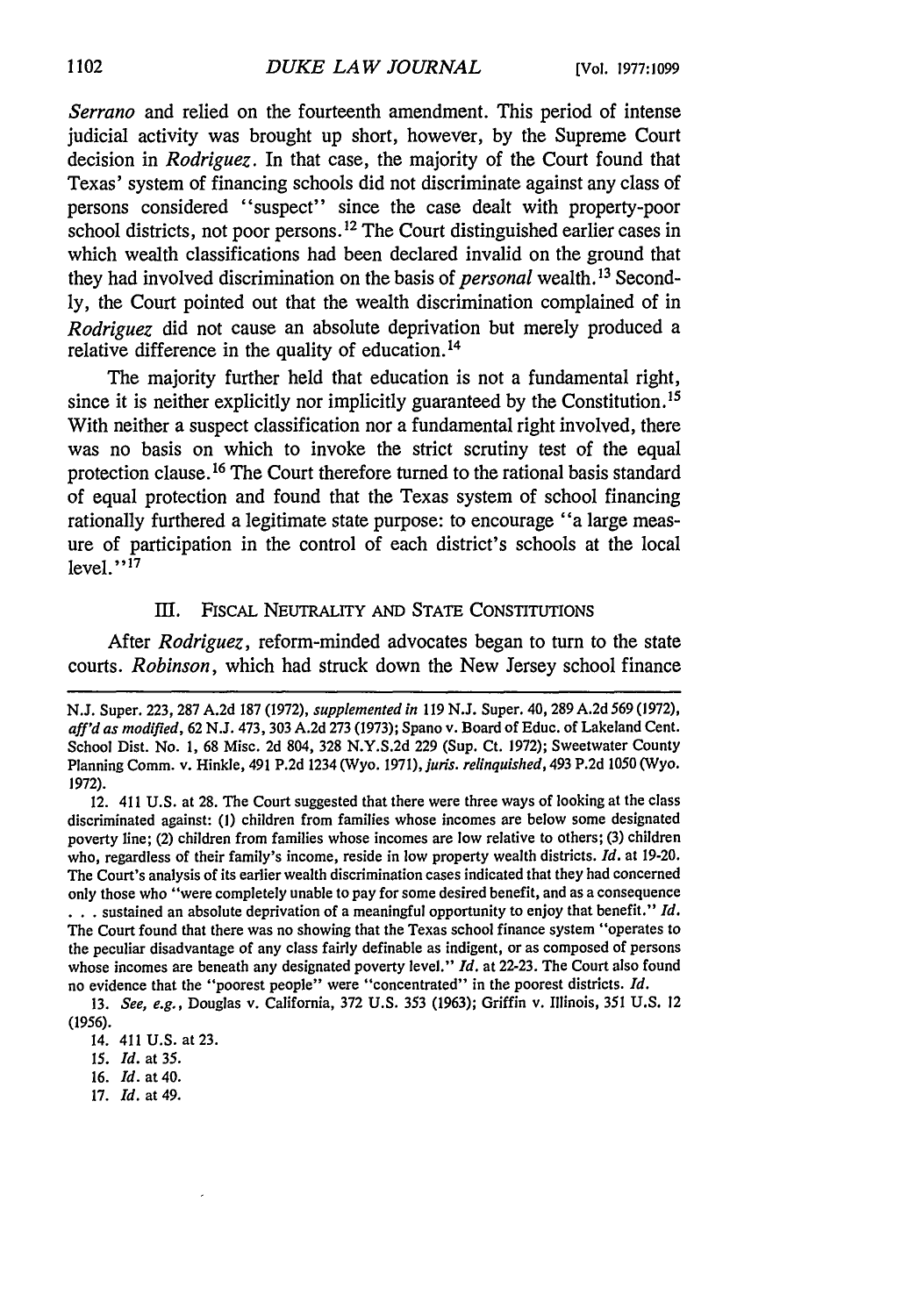law as in violation of the state constitution, provided some optimism despite the Supreme Court's decision in *Rodriguez.* In turning to the state courts, some plaintiffs challenged their state's school finance system on the ground that it violated the state constitutional provision which guarantees a free public education to children residing in the state. **18** Other plaintiffs turned to their state's equivalent of the equal protection clause as the basis for declaring their school finance laws unconstitutional.

#### *A. State Education Clause Litigation.*

In *Robinson,* the New Jersey Supreme Court overturned the state's school finance scheme on the ground that it violated the state's constitutional command to the legislature to provide a "thorough and efficient system of free public schools." **19** In construing this constitutional provision, the court stated that "the Constitution's guarantee must be understood to embrace that educational opportunity which is needed in the contemporary setting to equip a child for his role as a citizen and as a competitor in the labor market."<sup>20</sup> The court then held that there was no relationship between the

Another seven states use *either* "thorough" *or* "efficient." ARK. CONST. art. XIV, § **I** (efficient); COLO. CONST. art. IX, § 2 (thorough); **DEL.** CONST. art. X, § **I** (efficient); IDAHO CONST. art. IX, § 1 (thorough); ILL. CONST. art. X, § 1 (efficient); Ky. CONST. § **183** (efficient); TEX. CONST. art. VII, § **1** (efficient); *see* OFFICE OF EDUCATION, *supra* at 6.

Eight states mandate a "general and uniform" public school system. ARIZ. CONST. art. XI, § **1; IDAHO CONST.** art. IX, § 1; IND. CONST. art. VIII, § I; MINN. CONST. art. VIII, § *1;* N.C. CONST. art. IX, § 2(l); OR. CONST. art. VII, § 3; S.D. CONST. art. VIII, § **1;** WASH. CONST. art. IX, § 2; *see* OFFICE OF EDUCATION, *supra* at 6.

Ten states guarantee *either* a "general" *ora* "uniform" system. ARK. CONST. art. XIV, § 1 (general); COLO. CONST. art. IX, § 2 (uniform); DEL. CONST. art. X, § 1 (general); FLA. CONST. art. IX, § **1** (uniform); KAN. CONST. art. VI, § 2 (uniform); NEV. CONST. art. XI, § 2 (uniform); N.M. CONST. art. XII, § **I** (uniform); N.D. CONST. art. VIII, § 148 (uniform); UTAH CONST. art. X, § I (uniform); WVyo. CONST. art. VII, § **I** (uniform); *see* **OFFICE** OF EDUCATION, *supra* at 6.

Many states use more than one of these descriptive phrases. *See, e.g.,* Idaho: "[I]t shall be the duty of the legislature of Idaho to establish and maintain a *general, uniform* and *thorough* system of public, free common schools," IDAHO CONST. art. IX, § **1** (emphasis added).

The remaining states have education clauses more limited in nature, such as those which mandate the provision of a "system of common schools" or "a public educational system." *See, e.g.,* **CAL.** CONST. art. IX, § 5; IOWA CONST. art. IX, 2d § 7; **LA.** CONST. Art. XII, § *1;* N.Y. CONST. art. XI, § 1.

19. N.J. CONST. art. VIII, § 4, **1.**

20. 62 N.J. at 515, 303 A.2d at 295. Subsequently, the legislature enacted the Public School Education Act, N.J. STAT. ANN. § 18A:7A-1 to -33 (West Supp. 1977), which defined a "thorough and efficient system of free public schools" as one which "providels] to all children

<sup>18.</sup> Almost all state constitutions contain an express provision guaranteeing a free public education, although the language varies from state to state. Eight states mandate a "thorough and efficient" system of free public schools. MD. CONsT. art. VIII, § I; MINN. CONST. art. VIII, § 3; N.J. CoNsT. art. VIII, § 4, 1; OHIO CONST. art. VI, § 2; PA. CONST. art. III, § 14; S.D. CONST. art. VIII, § *15;* W. VA. CONST. art. XII, § 1; WYO. CONST. art. VII, § 9; see OFFICE OF **EDUCATION, U.S. DEPT.** OF HEALTH, **EDUCATION AND** WELFARE, **STATE COSISTITUTIONAL** PROVI-**SIONS AND** SELECTED **LEGAL** MATERIALS **RELATING** TO **PUBLIC SCHOOL FINANCE** (DHEW Pub. No. (OE) 73-00002, 1973).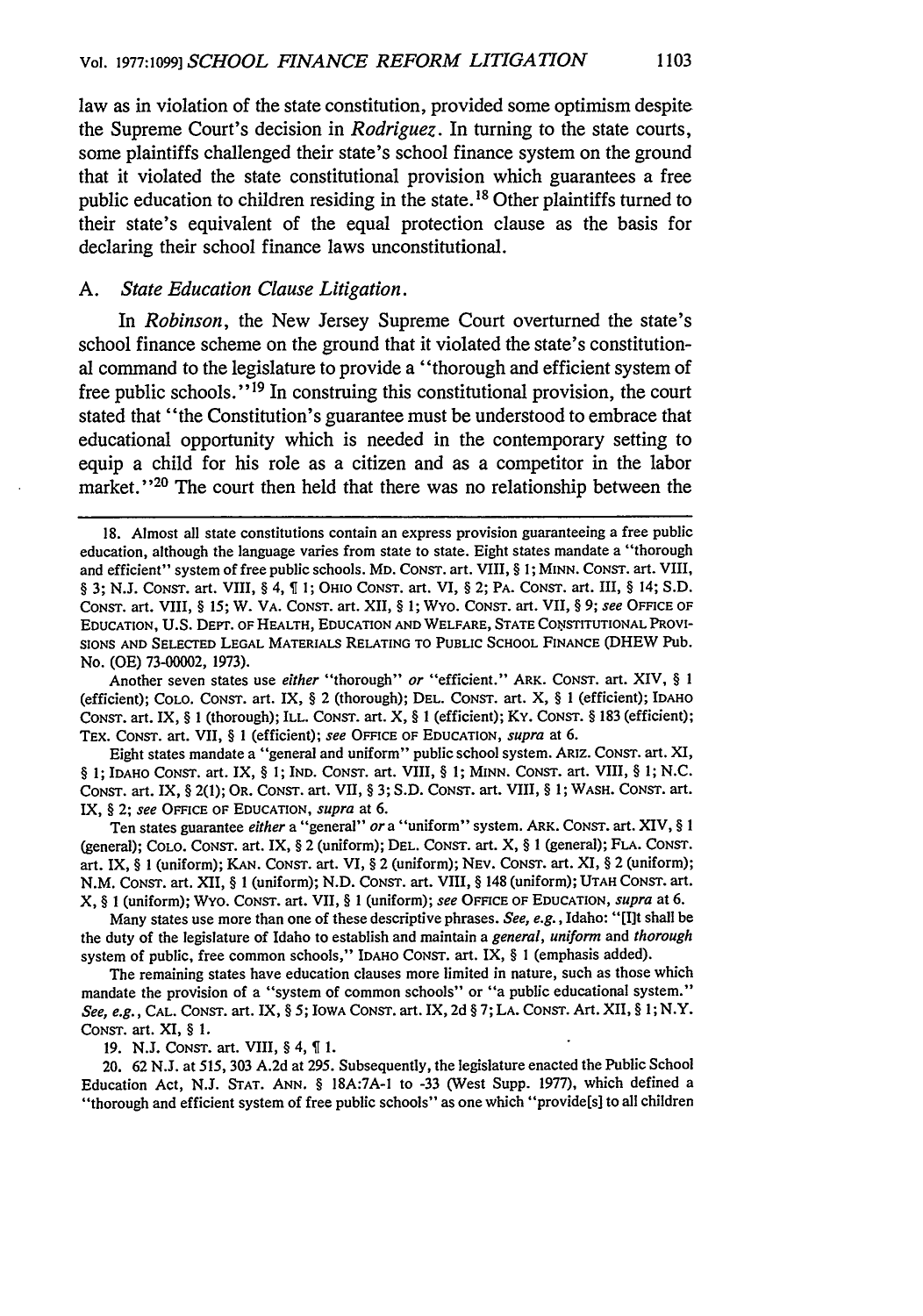educational needs of school districts and their tax bases.<sup>21</sup> It concluded that because New Jersey's system of financing education relied heavily on local revenue, resulting in substantial disparities in per pupil expenditures, the system failed to fulfill the mandate of the constitution.<sup>22</sup>

In *Seattle School District No. 1 v. Washington,23* a state trial court in Washington also found that state's system of financing education in violation of the state's constitutionally mandated duty to make "ample provision

21. In view of the state system's heavy reliance on the local property tax, and the wide disparities in assessed valuation of taxable property per pupil, the result of the state financing scheme was substantial inter-district inequalities in per pupil expenditures. From this, the court concluded that

[t]he constitutional mandate could not be said to be satisfied unless we were to suppose the unlikely proposition that the lowest level of dollar performance happens to coincide with the constitutional mandate and that all efforts beyond the lowest level are attributable to local decisions to do more than the State was obliged to do.

62 N.J. at 516, 303 A.2d at 295.

22. In a recent Connecticut case, the court held, as an alternative ground of decision, that the legislature's constitutional requirement to enact "appropriate" legislation to provide free public education was not met by the school financing statute. Horton v. Meskill, 172 Conn. 615, 376 A.2d 359 (1977). In that case, the court found that the heavy reliance on the local property tax to support education (70 percent of the educational dollar is raised locally, 20 to 25 percent comes from the state, and 5 percent from the federal government), because of the wide disparities in taxable property per pupil among the school districts in the state of Connecticut, results in the property-rich towns having much higher per pupil expenditures at lower tax rates than the property-poor districts can afford even at much higher tax rates. In contrast to most states, Connecticut does not even have a "foundation plan" which offsets to a *limited* extent differences in property values. State aid in Connecticut is distributed on the basis of a flat grant per pupil regardless of differences among districts in property wealth. Thus the court held that school finance legislation which relies

primarily on a local property tax base without regard to the disparity in the financial ability of the towns to finance an educational program and with no significant equalizing state support, is not "appropriate legislation" (article eight, § 1) to implement the requirement that the state provide a substantially equal educational opportunity to its youth in its free public elementary and secondary schools.

#### *Id.* at 649, 376 A.2d at 374-75.

23. Civ. No. 53950 (Thurston County Super. Ct., Wash., Jan. 14, 1977). The factual situation in *Seattle School District* indicated that in order to meet statutory and regulatory standards for education, the Seattle School District had to resort to annual referendums, "special excess levies," to provide approximately one-third of its funds. By failing to provide the school district with adequate funds to meet the educational requirements, the State compelled the school district to rely on the voters within the district to make up the difference; but the voters exhibited an "increasing tendency" to avoid the additional tax burden. *Id.,* slip op. at 4. See note 59 *infra.*

in New Jersey, regardless of socioeconomic status or geographic location, the educational opportunity which will prepare them to function politically, economically and socially in a democratic society." *Id.* § 18A:7A-4. The legislative definition is substantially similar to the standard suggested by the state supreme court in *Robinson I,* and was affirmed **by** that court on the assumption that the legislature would provide sufficient funding to support such an education. Robinson v. Cahill, 69 N.J. 449, 464, 355 A.2d 129, 136 (1976) *(Robinson V).* When the New Jersey legislature failed to fund the 1975 Act, the court enjoined the expenditure of *any* funds for the support of public schools until the act was fully funded for the school year 1976- 77. Robinson v. Cahill, 70 N.J. *155,* 160, 358 A.2d 457, 459 (1976) *(Robinson VI).*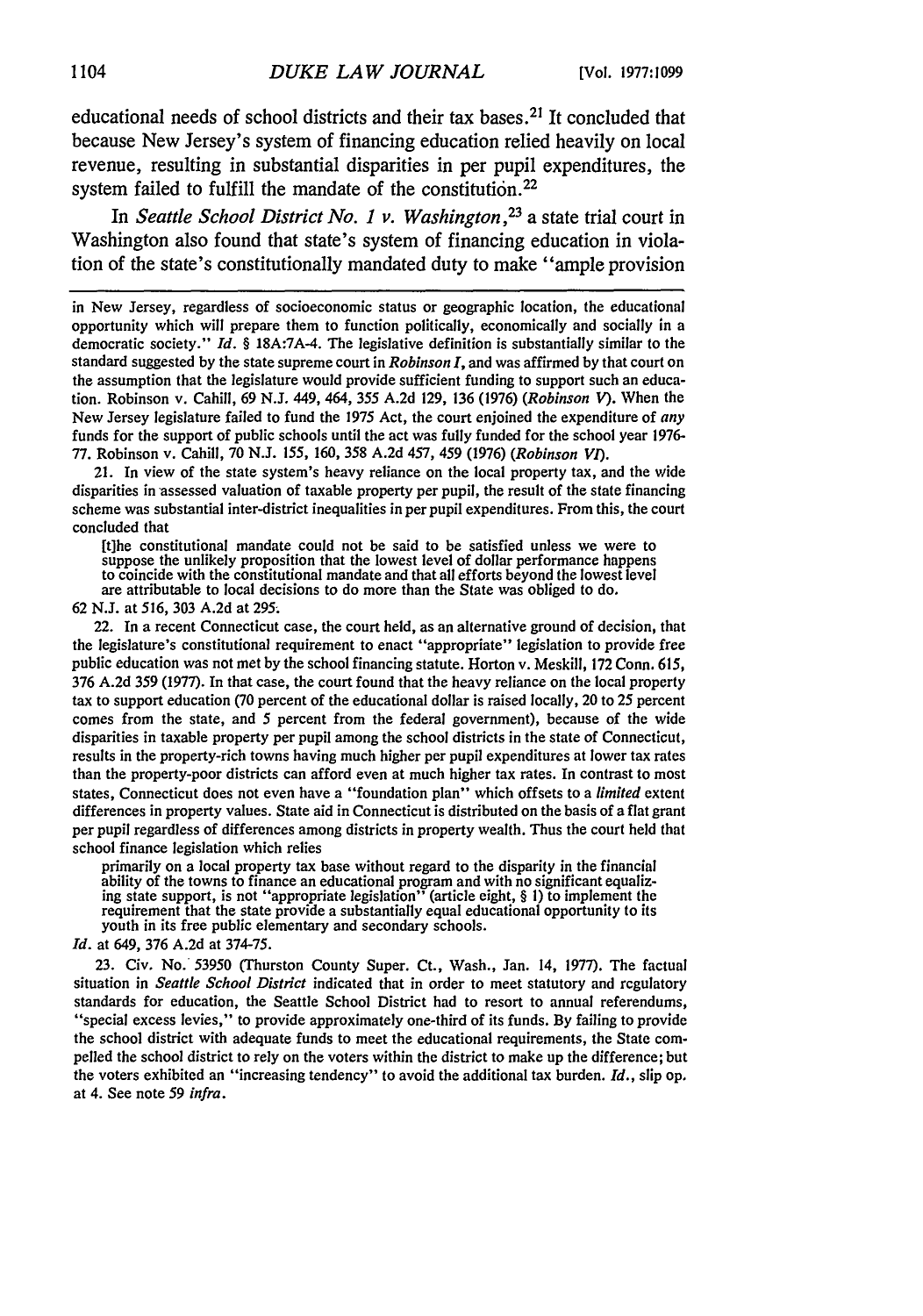for the education of all children residing within its borders."<sup>24</sup> Here the court was less concerned with relative differences in per pupil expenditures among school districts than with the question of whether the state fulfilled its constitutional duty to provide students in Seattle with "a basic program of education" 25 without the district's having to resort to voter-approved "special excess levies. **"26** The case has been appealed to the state supreme court.

#### *B. State Equal Protection Clause Litigation.*

Since *Rodriguez* had eliminated the *federal* equal protection clause as a basis for holding California's financing system unconstitutional, the trial court, on remand of *Serrano,* held that education was a fundamental right under the *state* constitution, requiring the state to show a compelling interest in order to permit this right to be conditioned on district wealth.27 The inability of the state to meet this burden resulted in the school finance system being declared in violation of the California Constitution's equal protection clause. This holding was affirmed **by** the California Supreme Court in *Serrano*  $II^{28}$  The state supreme court rejected the argument that "the *Rodriguez* approach to assessing 'fundamentalness' in affected rights

27. Serrano v. Priest, No. 938,254 (Los Angeles County Super. Ct., Cal., Apr. 10, 1974), *aff'd,* 18 Cal. 3d 728, 557 P.2d 929, 135 Cal. Rptr. 345 (1977).

28. Serrano v. Priest, 18 Cal. 3d 728, 557 P.2d 929, 135 Cal. Rptr. 345 (1977). The state supreme court pointed out that although California's equal protection provisions are "substantially the equivalent of" the equal protection clause of the fourteenth amendment to the United States Constitution they "are possessed of an independent vitality which, in a given case, may demand an analysis different from that which would obtain if only the federal standard were applicable." *Id.* at 764, 557 P.2d at 950, 135 Cal. Rptr. at 366. Then, quoting from People v. Longhill, 14 Cal. 3d 943, 951 n.4, 538 P.2d 753,758 n.4, 123 Cal. Rptr. 297, 302 n.4 (1975), the court said:

[D]ecisions of the United States Supreme Court defining fundamental rights are persuasive authority to be afforded respectful consideration, but are to be followed by California courts only when they provide no less individual protection than is guaranteed by California law.

18 Cal. 3d at 764, 557 P.2d at 950, 135 Cal. Rptr. at 366. The court also pointed out that while considerations of federalism may have been one basis for the Supreme Court's decision in *Rodiguez,*

*rd.* at 766-67, 557 P.2d at 952, 135 Cal. Rptr. at 368.

<sup>24.</sup> WASH. CONST. art. IX, § 1.

*<sup>25.</sup> Seattle School District,* slip op. at 28.

<sup>26.</sup> *Id.,* slip op. at 24-25. Board of Educ. of Cincinnati v. Walter, No. A7662725 (Hamilton County C.P. Ct., Ohio, Nov. 28, 1977), raises a similar issue-whether the state can delegate its duty to provide education to local voter choice. The city of Cincinnati, like the city of Seattle, has been unable to pass a tax referendum. The trial court held that the General Assembly of the State of Ohio has a constitutional duty to provide such additional funds as are necessary when a school district is unable to raise sufficient revenue from property tax levies to finance a "thorough and efficient" school system. *Id.*, slip op. at 358.

<sup>[</sup>t]he constraints of federalism, so necessary to the proper functioning of our unique system of national government are not applicable to this court in its determination of whether our own state's public school financing system runs afoul of state constitutional provisions.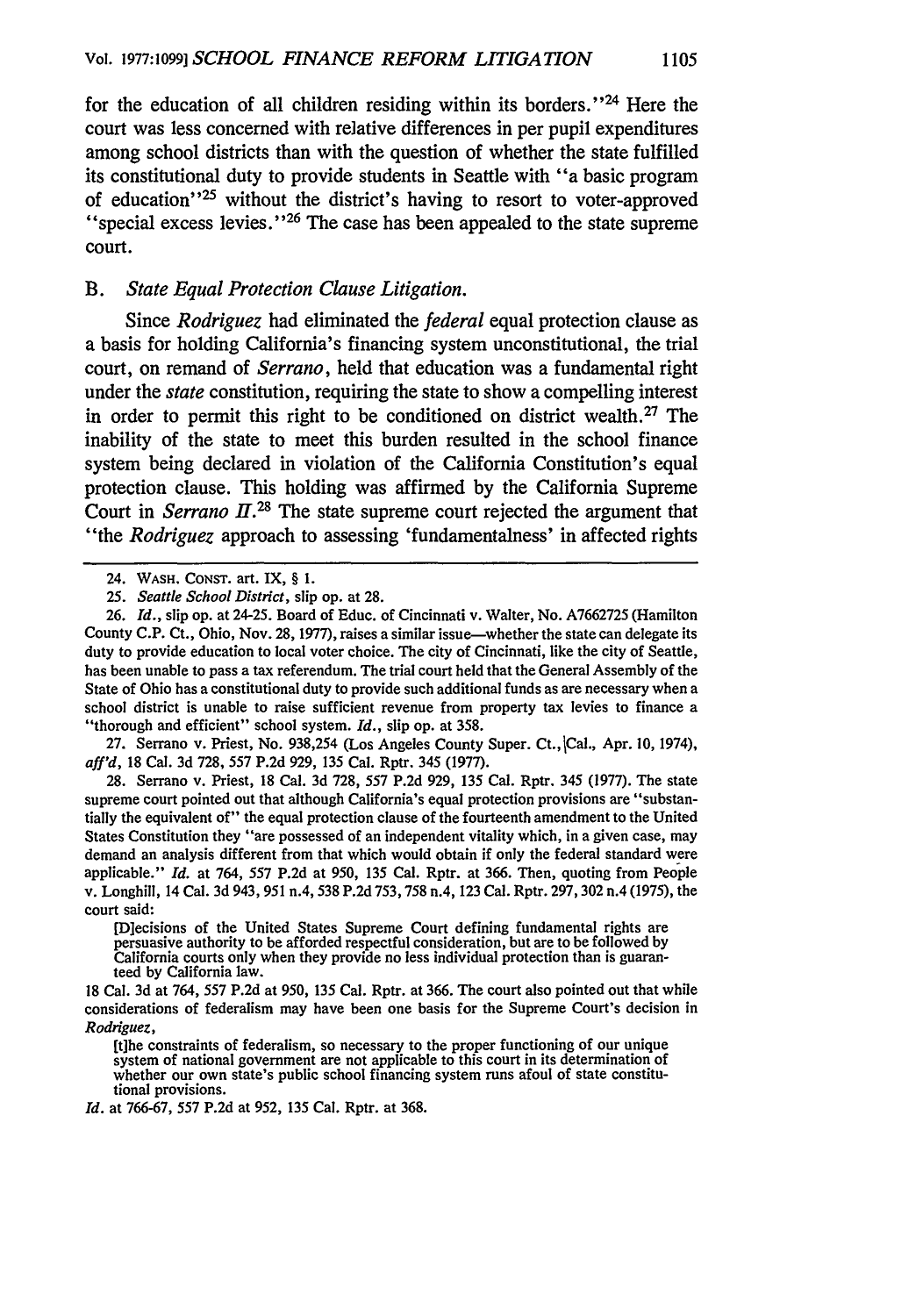[explicitly or implicitly guaranteed by the federal Constitution] is applied by analogy to the state sphere."<sup>29</sup> In the view of the California Supreme Court, "those individual rights and liberties which lie at the core of our free and representative form of government, are properly considered 'fundamental,"<sup>30</sup> and education clearly fit into this category.

The Connecticut Supreme Court also held that its state's equal protection clause was violated by the existing school financing scheme in *Horton v. Meskill.<sup>31</sup>* It determined that education is a fundamental right guaranteed **by** the Connecticut Constitution within the meanings of both the test adopted by the United States Supreme Court in *Rodriguez* (a right explicitly mentioned in the Constitution) and the test adopted by the California Supreme Court in *Serrano II* (an individual right which lies at the core of our form of government).<sup>32</sup> As in *Serrano II*, the court required "strict judicial scrutiny" of the financing plan. Since the state's objective of local control could be achieved by less onerous means, the plan's interference with the fundamental right to education could not be justified.

An Ohio court has held in *Board of Education of Cincinnati v. Walter33* that since the state constitution guarantees the right of school age children to attend school in a "thorough and efficient system of common schools," the discriminations among school children created by the state system of financing education impair a fundamental interest. Evaluated under either the strict scrutiny test or the more deferential test of equal protection, the system could not stand since the court concluded that neither a compelling state interest nor a rational basis could be found which would support the existing discrimination against school children.<sup>34</sup>

*Id.*

- 31. 172 Conn. 615, 642-46, 376 A.2d 359, 372-73 (1977). See note 22 *supra.*
- 32. *Id.* at 643.46, 376 A.2d at 372-73.
- 33. No. A7662725 (Hamilton County C.P. Ct., Ohio, Nov. 28, 1977).
- 34. *Id.,* slip op. at 375-81.

<sup>29. 18</sup> Cal. 3d at 766-67, 557 P.2d at 952, 135 Cal. Rptr. at 368.

Suffice it to say that we are constrained no more **by** inclination than **by** authority to Surfree it to say that we are constrained no more by inclination than by authority to gauge the importance of rights and interests affected by the legislative classifications wholly through determining the extent to which

<sup>30.</sup> *I'd.* at 767-68, 557 P.2d at 952, 135 Cal. Rptr. at 368.

In denying the Colorado State Board of Education's motion to dismiss an action challenging the constitutionality of that state's school finance system, a Colorado district court held that education was an *explicitly* guaranteed fundamental right, since the constitution mandatedand has since 1876—that the legislature establish and maintain a "thorough and uniform system of free public schools." Lujan v. Colorado State *Bd.* of Educ., Civ. No. C-73688, slip op. at *20-* 22 (Denver County Dist. Ct., Colo., Dec. 12, 1977). However, the court went on to note that there is such a close relationship in Colorado "between public education and other rights traditionally recognized as basic and essential to citizenship"--for example, the right to vote and to effectively participate in the political process-that education would be a fundamental right *implicitly* guaranteed by the Colorado constitution if it were *not* expressly provided for in the constitution. *Id.,* slip op. at 22-27.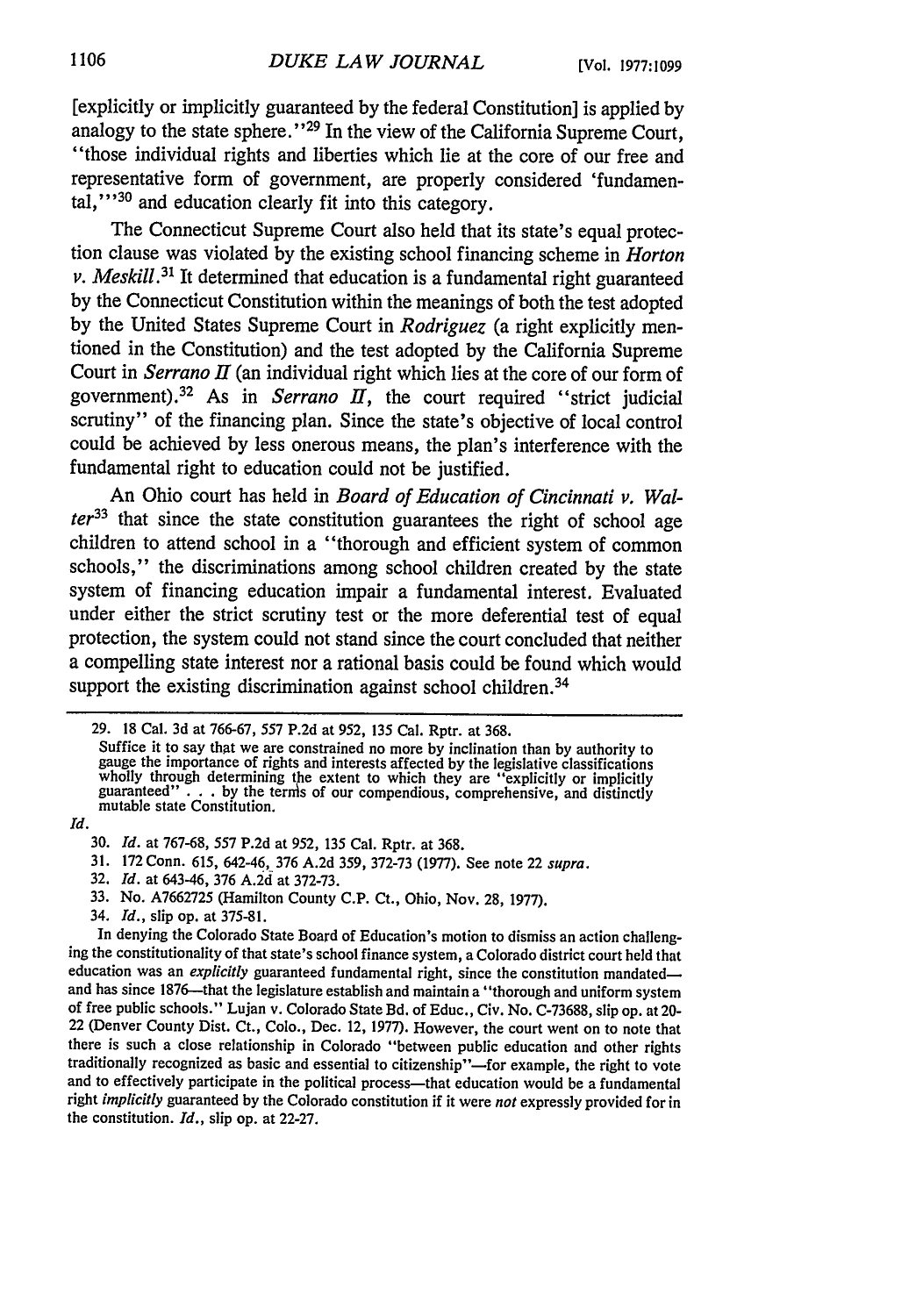The conclusion drawn from a review of the litigation under state education and equal protection clauses is that despite the *Robinson* victory, school finance reform litigation has moved slowly and fitfully with almost as many steps backwards as forwards. Since 1973, only three successful attacks on inequitable school finance systems have relied upon the education clauses of their state constitutions. 35 In addition to *Serrano,* which on remand reaffirmed that California's school finance scheme was in violation of the equal protection clause of the California Constitution, two states have used their state's equal protection clause only as an *alternate* ground for decision. 36 Thus, only five states, including New Jersey, are now under court order to revise their systems of financing education and appeals are still pending in two of these decisions. By contrast, the state supreme courts of three states have found that despite substantial disparities among districts in per pupil expenditures, their state school financing schemes violated neither the education clause nor the equal protection clause of their constitutions. <sup>37</sup>

## *C. Varying Definitions of Equal Educational Opportunity.*

In the *post-Serrano, pre-Rodriguez* period, equal educational opportunity was defined by the school finance cases as the equalization of fiscal capacity (property tax base)<sup>38</sup> or, even more simply, the equalization of per pupil expenditures.<sup>39</sup> A review of the more recent school finance decisions, however, reveals great variation as to what constitutes equal educational opportunity. These differences are not unexpected considering that neither the constitutional provisions on which the challenges to the school finance laws are based nor their prior history of judicial interpretation is identical in every state. Some courts have defined equal educational opportunity in terms of equalizing inputs—that is, dollars or the educational resources those dollars purchase—while other courts have focused on equalizing pupil achievement, an output standard. Still other courts have moved toward establishing minimum, rather than equal, levels of education (whether measured by inputs or outputs).

36. *Horton; Cincinnati.*

37. Thompson v. Engelking, 96 Idaho 793, 537 P.2d 635 (1975); Olsen v. Oregon, 276 Or. 9, 554 P.2d 139 (1976); Northshore v. Kinnear, 84 Wash. 2d 685, 530 P.2d 178 (1974).

38. *See, e.g., Serrano,* 5 Cal. 3d at 598-99, 487 P.2d at 1250, 96 Cal. Rptr. at 610.

39. Rodriguez v. San Antonio Indep. School Dist., 337 F. Supp. 280,284 (W.D. Tex. 1971), rev'd, 411 U.S. 1 (1973).

<sup>35.</sup> *Horton; Cincinnati; Seattle School District.*

A Colorado state trial court, in Lujan v. Colorado State Bd. of Educ., Civ. No. C-73688 (Denver County Dist. Ct., Colo., Dec. 12, 1977), has recently declared, in denying a motion to dismiss a challenge to that state's system of financing education, that plaintiffs had stated a claim for relief under that provision of the Colorado constitution which provides for the establishment and maintenance of a "thorough and uniform system of public schools throughout the state." COLO. CONST. art. IX, § 2. See note 34 *supra.*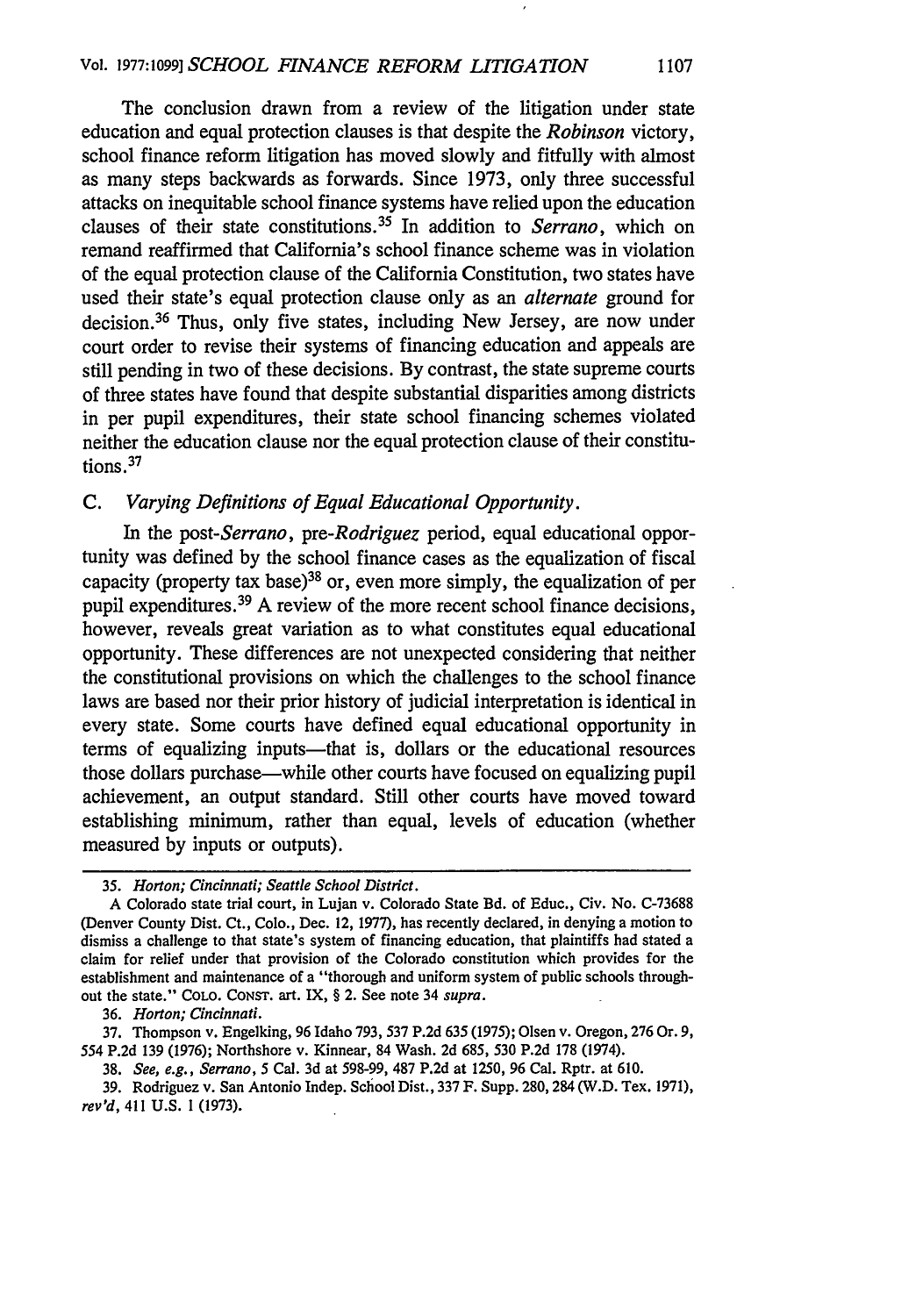A review of the differences in the definition of equal educational opportunity suggests the problem courts are having in applying the fiscal neutrality theory. The simplistic approach allowed for an easily understood and readily grasped standard for measuring the constitutional inadequacies of state school finance laws, but ignored the complexities and variations of state conditions.

*1. Equal Inputs.* The New Jersey and California courts arrived at differing definitions of the equal educational opportunity which the legislature is required to provide under their respective state constitutions. For the California trial court in *Serrano,* expenditure differences reflect the degree of opportunity provided by the educational system. Its standard is based on inputs: the state must "provide for a uniformity and equality of treatment to all the pupils of the State," meaning that "the state may not **. . .** permit **. .** . significant disparities in expenditures between school districts ....<sup>140</sup> The court said that the disparities must be reduced to "amounts" considerably less than \$100 per pupil."<sup>41</sup> No relationship between inputs and outcomes must be shown. The *Serrano* trial court thus indicated that the level—the "adequacy"—of the educational offering is constitutionally irrelevant; it is the "quality" of'the educational program *relative to* other districts that is the issue.<sup>42</sup>

On appeal, the California Supreme Court also focused on expenditure disparities, and adopted the "school-district offerings" standard rather than the "pupil achievement" standard to measure the "quality" of education existing in each school district.<sup>43</sup> Thus, where there are wide disparities in expenditure levels among school districts, there will be wide disparities in the quality of educational programs and opportunities among those districts. This does not mean that absolutely equal dollar inputs will be required, however. "Although an equal expenditure level per pupil in every district is not educationally sound or desirable because of differing educational needs, equality of educational opportunity requires that all school districts possess an equal ability in terms of revenue to provide students with substantially equal opportunities for learning."<sup>44</sup>

The problem with an inputs standard—as many have noted<sup>45</sup>—is that there is little undisputed empirical evidence as to the relationship between

*44. Id.*

<sup>40.</sup> Serrano v. Priest, Civ. No. 938,254, slip op. at 51 (Los Angeles County Super. Ct., Cal., Apr. **10,** 1974), *aff'd,* 18 Cal. 3d 728, 557 P.2d 929, 135 Cal. Rptr. 345 (1977).

<sup>41.</sup> Civ. No. 938,254, slip op. at 102.

<sup>42.</sup> *Id.,* slip op. at 59.

<sup>43.</sup> *Serrano 11,* 18 Cal. 3d at 747-48, 557 P.2d at 939, 135 Cal. Rptr. at 355.

*<sup>45.</sup> See, e.g.,* **C. JENCKS, INEQUALITY** 8, 24, 27, **37-38** (1974); **U.S. OFICE** OF **EDUCATION,**

U.S. **DEPT. OF HEALTH, EDUCATION AND** WELFARE, **EQUALITY OF EDUCATIONAL** OPPORTUNITY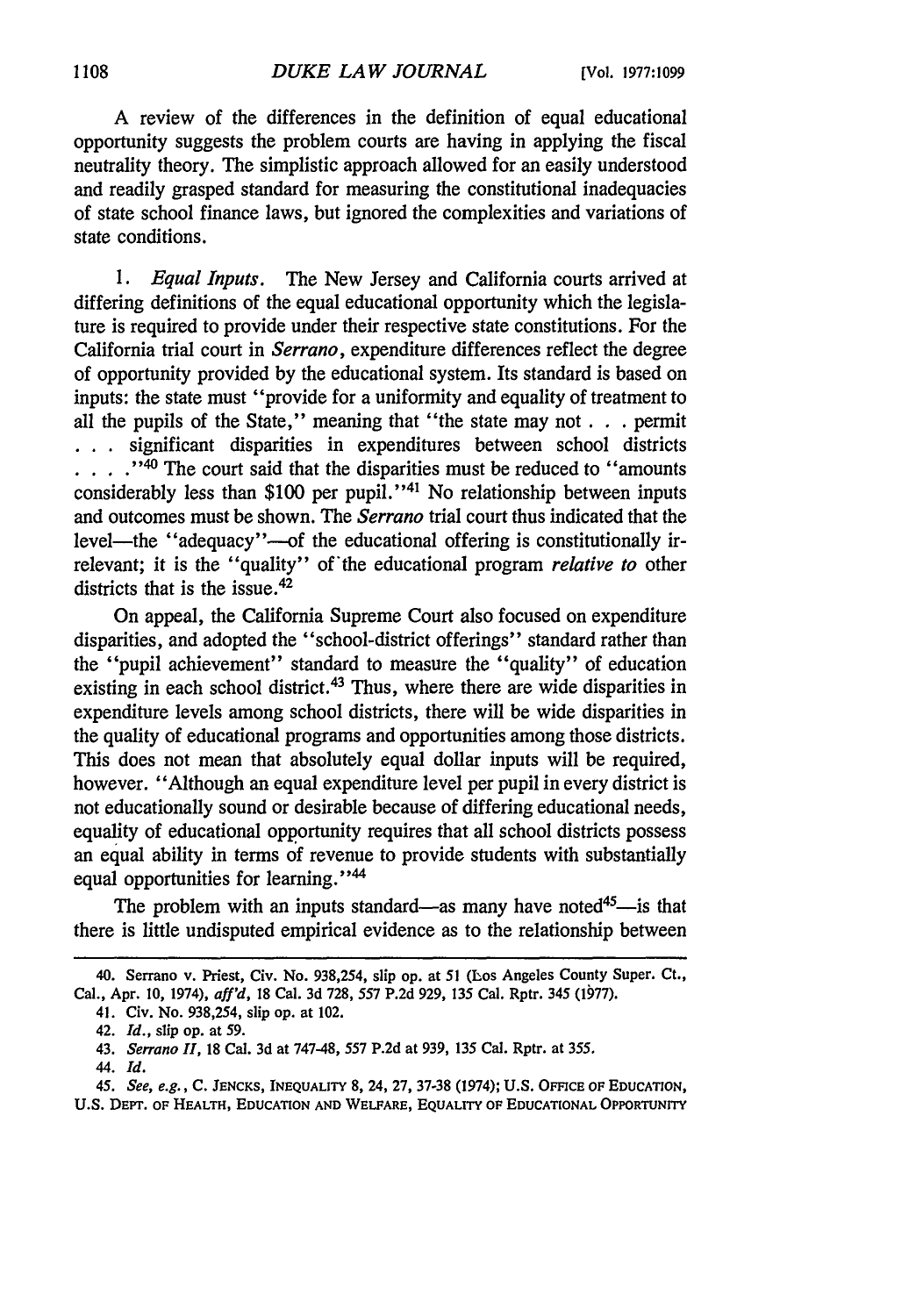input disparities and educational consequences. Moreover, an equality of inputs standard is too rigid a standard. The cost of providing educational services differs among school districts within a state. In particular, urban areas have to pay more for teachers of equivalent education and experience, for site acquisitions and school construction, and for security than do rural areas. Similarly, some districts have a higher concentration of children with special educational needs which may require more and different kinds of resources. The application of an equal inputs standard which fails to recognize these variations may actually result in unequal inputs.

The California Supreme Court, in *Serrano II*, did suggest an alternative to California's present unconstitutional school finance scheme that is not strictly an equal inputs standard—school district power equalization.<sup>46</sup> Under a district power equalization formula, a district may spend at a chosen level per pupil, regardless of its property wealth, by levying the school tax rate pegged by state statute to that chosen level of expenditure. Per pupil spending levels are "wealth-free" since the level of spending is unrelated to the actual revenue generated in a particular district when the chosen tax rate is applied to the district's property base. Since district power equalization is a state aid program that equalizes the *ability* of each school district to taise dollars for education, but leaves to local district choice the level of tax effort, expenditure disparities could remain quite large. Thus the opinion sets forth two seemingly conflicting standards—one requiring the narrowing of per pupil expenditure differences among districts and the other permitting expenditure disparities-no matter how large-as long as they are not a function of district wealth. This "taxpayer equity" standard is discussed in more detail below.

*2. Equal Outputs.* At first blush, the *Robinson* case appears to define equal educational opportunity as the attainment of equal pupil achievement levels. The New Jersey Supreme Court, in holding that the state legislature is constitutionally compelled to provide a "thorough and efficient" education, stated that the "thorough and efficient" education guaranteed by the state constitution is "that educational opportunity which is needed in the contemporary setting to equip a child for his role as a citizen and as a competitor in the labor market."47

<sup>312 (</sup>OE-38001, 1966) (the Coleman Report); Hanushek & Kain, *On the Value of Equality of Education Opportunity as a Guide to Public Policy,* in **ON** EQUALITY OF **EDUCATIONAL** OPPOR-**TUNITY** (F. Mosteller & D.,Moynihan eds. 1972); McDermott & Klein, *The Cost-Quality Debate in School Finance Litigation: Do Dollars Make a Difference?,* 38 LAW & CONTEMP. PROB. 415, 419-20 (1974), *reprinted in* **FUTURE** DIRECTIONS FOR **SCHOOL FINANCE** REFORM 117, 121-22 (B. Levin ed. 1974). *See also Rodriguez,* 411 U.S. at 43.

<sup>46. 18</sup> Cal. 3d at 747, 557 P.2d at 939, 135 Cal. Rptr. at 355.

<sup>47. 62</sup> N.J. at 515, 303 A.2d at 295.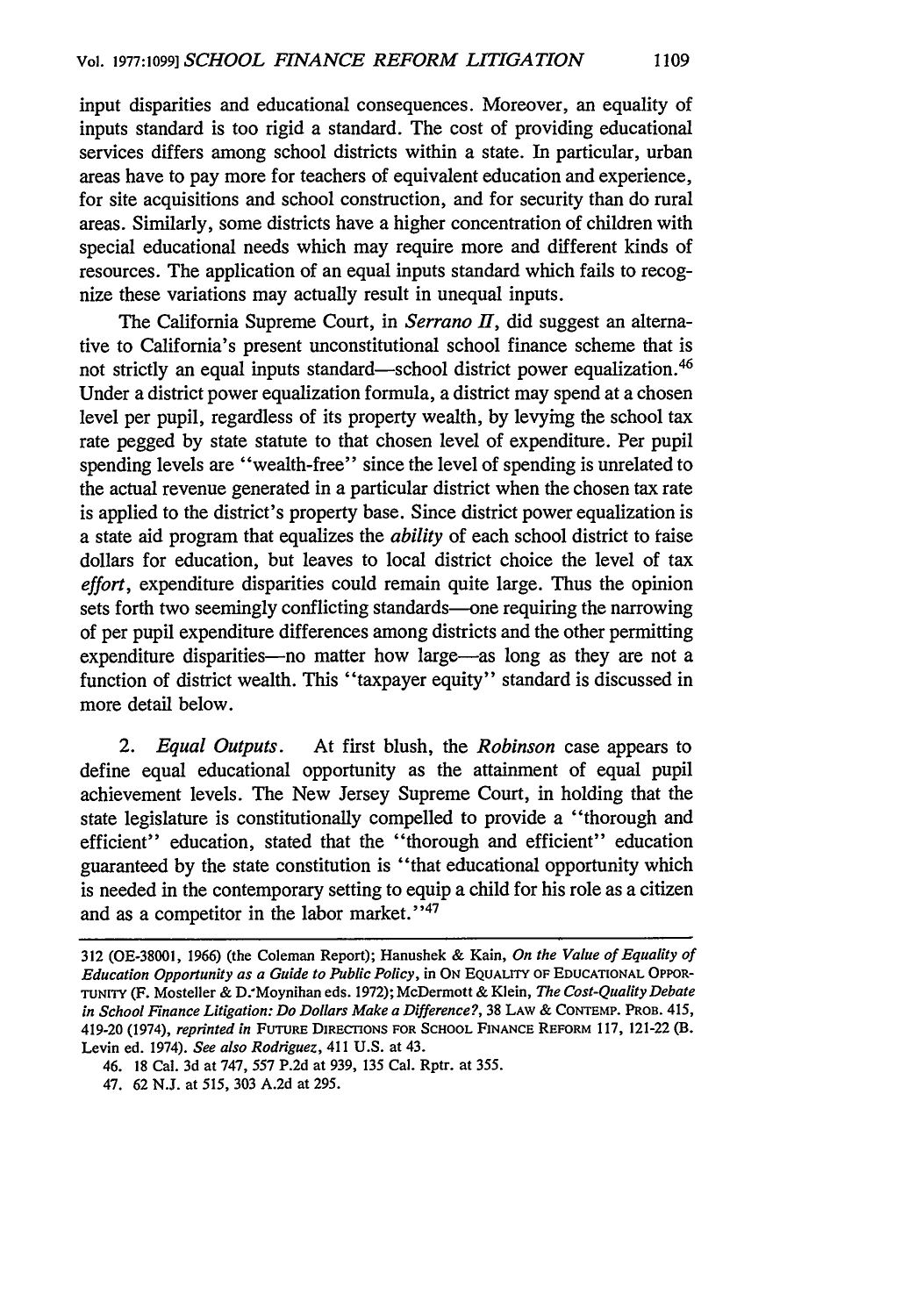The difficulty with the outputs standard as a *constitutional* requirement is that empirical research is not yet able to tell us what levels or kinds of inputs are necessary to produce a certain output—particularly when children come to the learning process with very different backgrounds and characteristics. To produce a given level of pupil achievement, for example, students of low socioeconomic status, students with limited English-language ability, and mentally retarded pupils may not only need *more* resources than the average pupil but may also need different kinds of resources. It is not clear whether the *Robinson* standard can be read to mean that differential educational resources would be required to the extent they are essential to the requisite educational outcome.48 If *Robinson* is really suggesting that a "needs" differential is constitutionally *required,* then the case seems to have come full circle to the standard of educational opportunity sought (but not obtained) by plaintiffs in *McInnis v. Shapiro<sup>49</sup>*—that "expenditures be made only on the basis of pupils' *educational needs* without regard to the financial strength of local school districts."<sup>50</sup> This approach was rejected in *McInnis* because it provided "no 'discoverable and manageable standards' by which a court [could] determine when the Constitution is satisfied and when it is violated." $51$ 

*3. Minimal Adequacy.* When analyzed more closely, however, the *Robinson* standard is really one of *minimum* pupil achievement levels. The New Jersey Supreme Court said that a "thorough and efficient" education need not be equal across the state: "we do not say that if the State assumes the cost of providing the constitutionally mandated education, it may not authorize local government to go further **... "52** This constitutional requirement that the state provide a *minimally* adequate education to all districts is not unlike the standard suggested by the United States Supreme Court in its dicta in *Rodriguez,* when it noted that the plaintiffs could not succeed because they were unable to show that the Texas school finance system "fail[ed] to provide each child with an opportunity to acquire the

<sup>48.</sup> *Id.*

The New Jersey State Legislature has responded by defining a "thorough and efficient education" in terms of outputs— for example, the instruction necessary to bring about a certain level of proficiency in basic reading and arithmetic skills. N.J. **STAT. ANN.** § 18A:7A-5 (West Supp. 1977). Moreover, the students identified as in need—those who fail to demonstrate the minimum skills proficiencies when tested-are to be provided with remedial help. *Id. §* 18A:7A-14.

<sup>49. 293</sup> F. Supp. 327 (N.D. II. 1968), *aff'd sub nom. mem.,* McInnis v. Ogilvie, 394 U.S. 322 (1969). See note 9 *supra.*

**<sup>50.</sup>** 293 F. Supp. at 336 (emphasis added).

*<sup>51.</sup> Id.* at **335** (citation omitted).

*<sup>52.</sup> Robinson,* 62 N.J. at *515,* 303 A.2d at 295.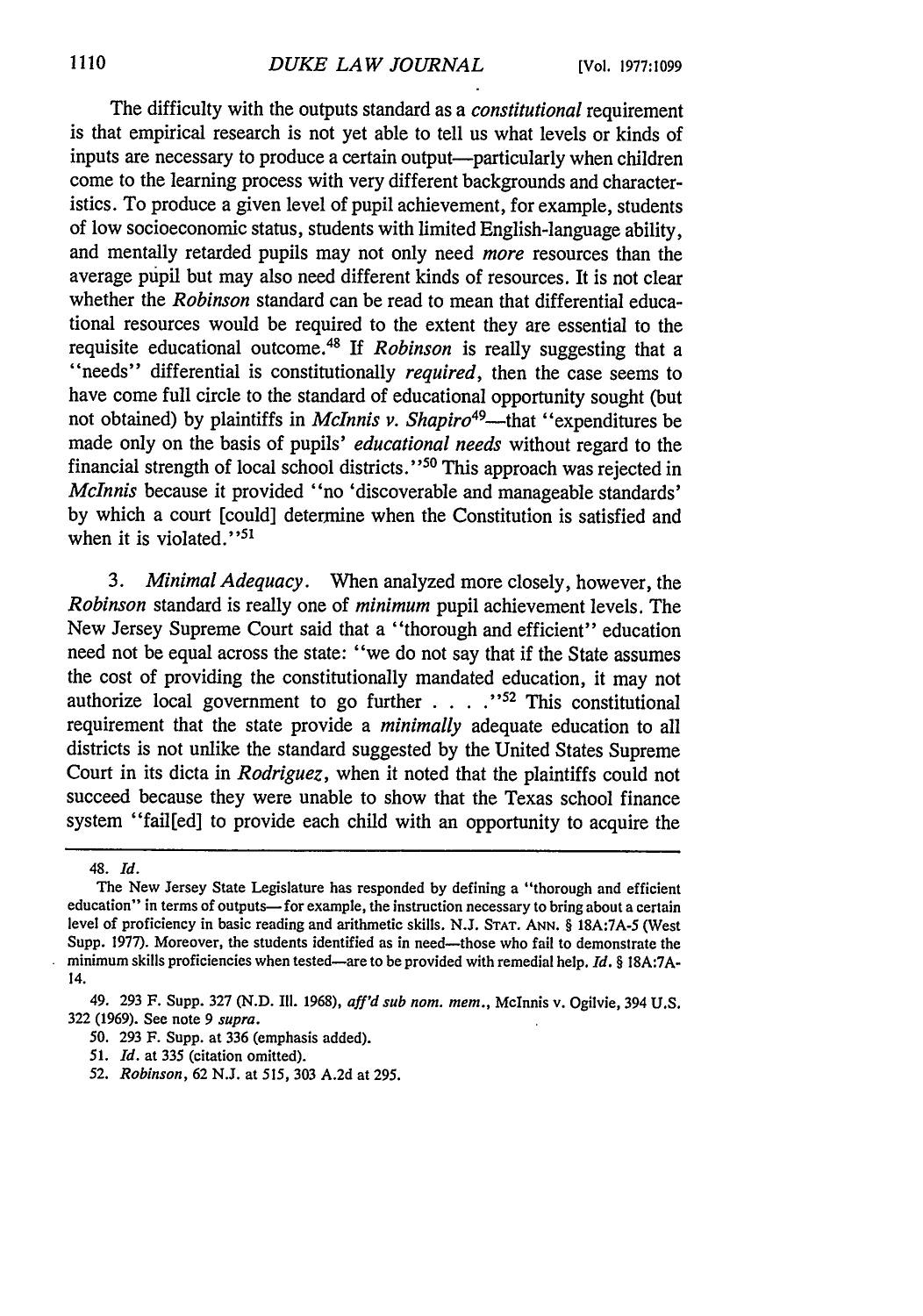*basic minimal skills* necessary for the enjoyment of the rights of speech and of full participation in the political process."<sup>53</sup>

*Seattle School District* also suggests a mandated minimum or basic level of education standard, although the language focuses solely on inputs rather than pupil outcomes. In that case, the trial court indicated that it was not at all concerned with expenditure disparities. The state's "paramount duty," under its mandate to make "ample provision for the education of all children residing within its borders," 54 was to guarantee sufficient funds to support a "basic education"<sup>55</sup> without relying on excess local levies. Excess levies

may only be required or utilized to fund programs, activities and support services of the district which the state is *not required* to fund. In other words, if the taxpayers in a district desire to offer an "enriched" program, that is, one which goes beyond that required by the constitution, then they may be required to fund the same.<sup>56</sup>

Thus, once the state fulfills its duty of supplying every district with a basic education, expenditure disparities resulting from local choice constitutionally may exist, even if they are a direct consequence of district wealth.<sup>57</sup>

An Ohio court adopted a similar stance. The fact that a large number of school districts in Ohio were unable, because of inadequate resources, to meet the *minimum* standards set by the State Board of Education (in the areas of pupil-teacher ratios, textbooks and the like) was evidence that the General Assembly had *not* met its constitutional duty to maintain a "thorough and efficient system of common schools." However, the Ohio trial court indicated that once the state provided "a general education of high quality" to all school districts, variations in local tax effort among the districts may permissibly result in differences in educational offerings above that level. 58 In contrast to *Seattle School District,* however, differences in expenditure levels above the base level may not be *wealth-related.*

- 53. 411 U.S. at 37 (emphasis added). Several recent suits, relying on an "educational malpractice" theory, have contended that there is a right to a minimum level of education. *See, e.g.,* Peter W. v. San Francisco Unified School Dist., 60 Cal. App. 3d 814, 131 Cal. Rptr. 854 (1976).
	- 54. **WASH.** CONST. art. IX, § **1.**
	- *55. See Seattle School District,* slip op. at 36-51.
	- *56. Id.,* slip op. at 24 (emphasis in original).

57. The Washington state legislature has recently adopted a definition of "basic education" in an attempt to comply with the court's order. The act, known as the Basic Education Act of 1977, requires the state to provide "fully sufficient" funding for the programs and services specified in the act. 1977 Wash. Laws, ch. 359. Foreign languages are *excluded* from the definition of basic education, but (along with traffic safety) are left to district discretionmeaning local funds. For a more detailed description of the act, see notes 82-87 *infra* and accompanying text. The act clearly defines basic education in terms of inputs rather than outputs, in contrast to the New Jersey act. See note 48 *supra.*

*58. Cincinnati,* slip op. at 390.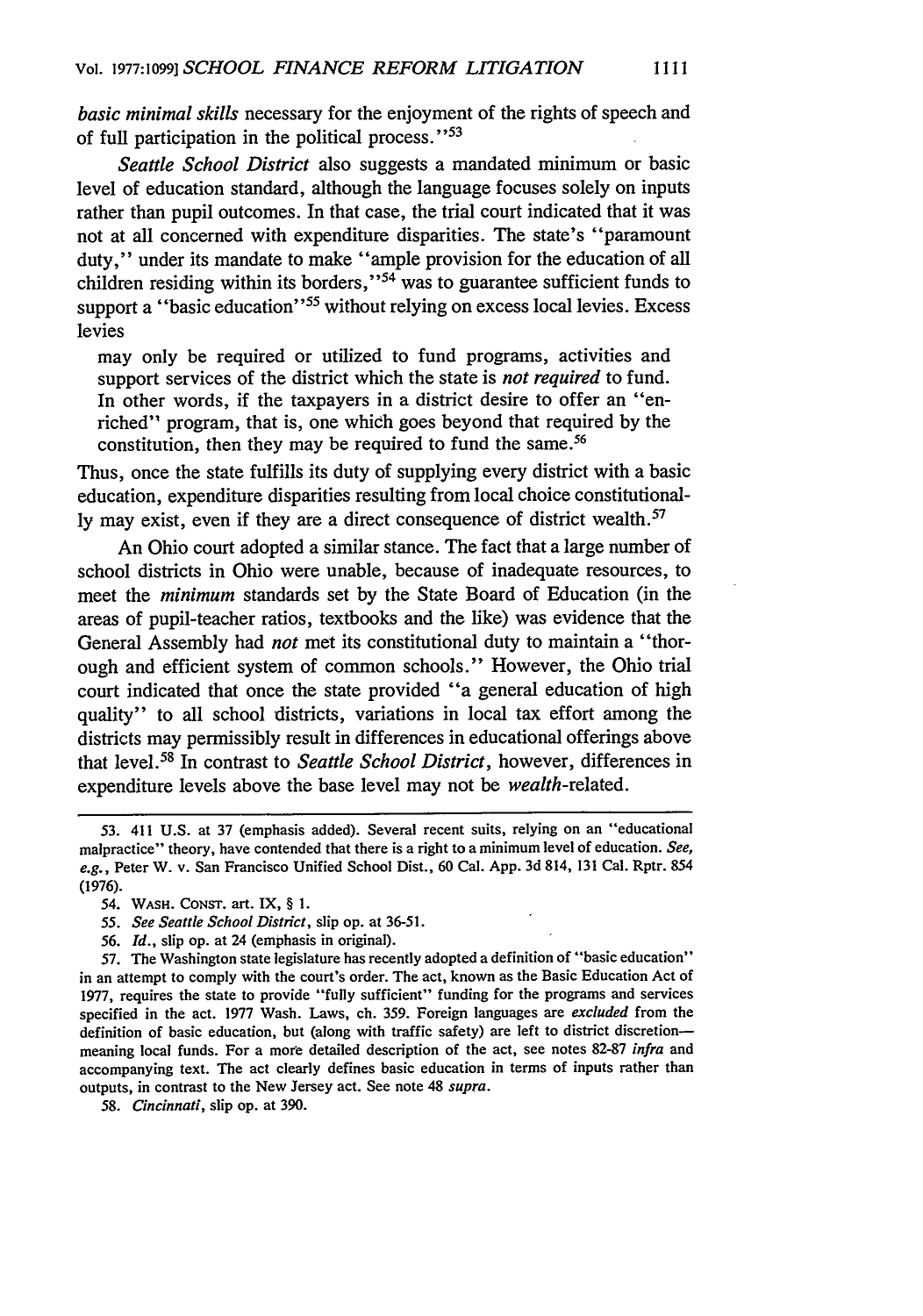Some of the unsuccessful challenges to school finance systems which produced substantial disparities among districts in per pupil expenditures resulted in decisions which seemed to advocate a similar theory. In *Northshore v. Kinnear,59* the Washington Supreme Court held that the constitutional mandate to establish a "general and uniform system of public schools'<sup>60</sup> meant merely that the system should be

one in which every child in the state has free access to certain minimum and reasonably standardized educational and instructional facilities and opportunities to at least the 12th grade-a system administered with that degree of uniformity which enables a child to transfer from one district to another within the same grade . . . and with access by each student. **. .** to acquire those skills. **. .** that are reasonably understood to be fundamental and basic to a sound education.<sup>61</sup>

Similarly, the Oregon Supreme Court, in rejecting a challenge to that state's system of financing schools, declared that "uniform" as used in its constitution could not be interpreted to mean that "the amounts available for providing educational opportunities in every district must approach equality." 62 The constitutional provision is satisfied if the state "provides for a *minimum* of educational opportunities in the district and permits the districts to exercise local control over what they desire, and can furnish, over the minimum."<sup>63</sup>

Under this approach equal educational opportunity becomes whatever the state determines are basic *inputs*— which could mean no kindergarten programs, no art or music programs, no science or language programs, or even no secondary school programs. Above and beyond a basic or minimum program, the level of a child's education will be determined by district wealth and effort. The California court's approach is quite different from this "minimal adequacy" test. Even after the state had provided a basic or adequate educational program in all districts, the California Supreme Court would allow school districts to opt for an "enriched" program from local revenues only if the revenue base were "power equalized."<sup>64</sup> If tax capacity is not equalized, then spending differences among districts of more than \$100 per pupil are not constitutionally permissible even if the state were to

<sup>59. 84</sup> Wash. 2d 685, 530 P.2d 178 (1974). This case and the issues it raises are treated at length in Andersen, Northshore School District v. Kinnear: *The* "General and Uniform" and *"Ample Provision" Clauses,* **38** LAW & **CONTEMP. PROB.** 366 (1974), *reprinted in* FUTURE DIRECTIONS FOR **SCHOOL** FINANCE REFORM 68 (B. Levin ed. 1974); Andersen, *School Finance in Washington-The* Northshore *Litigation and Beyond,* **50** WASH. L. REV. **853 (1975).**

**<sup>60.</sup>** WASH. CONST. art. IX, § 2.

<sup>61. 84</sup> Wash. 2d at 729, 530 P.2d at 202. See also the discussion of California's education clause in *Serrano, 5* Cal. 3d at **595-96,** 487 P.2d at 1248-49, 96 Cal. Rptr. at 608-09.

<sup>62.</sup> Olsen v. State, 276 Or. 9, 554 P.2d 139 (1976).

<sup>63.</sup> *Id.* at 27, 554 P.2d at 148 (emphasis added).

<sup>64.</sup> See text accompanying note 46 *supra.*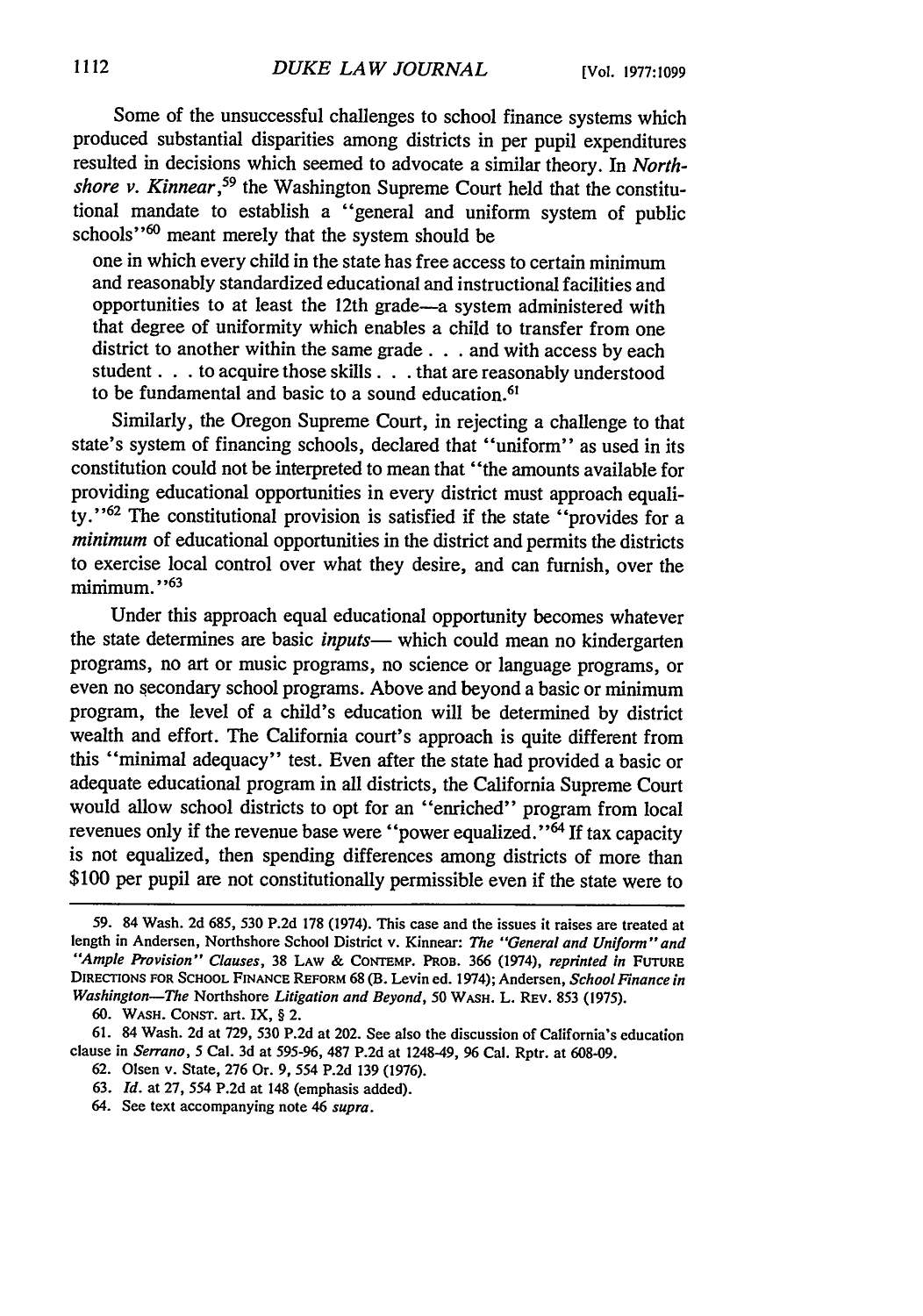fully fund a program of "basic education." On the other hand, the California court's approach, relying as it does on the equal protection rather than the education clause, seems not to require the state to provide any particular amount of education--even one that rises to the level of "minimally adequate"—as long as what is provided is not wealth-related.

**1113**

*4. Taxpayer Equity.* Yet another definition of equal educational opportunity--which is neither an input nor an output standard--was suggested by the California courts. The California Supreme Court's fiscal neutrality principle, as articulated in *Serrano,* implies that the state is constitutionally required to equalize tax burdens in addition to (or instead of) focusing on the equalization of expenditures. "Taxpayer equity" is defined as freeing the tie between "capacity"-the district's per pupil property values, and "effort"-the district's tax rate. On remand, the trial court stated that to be constitutional, the state's school financing system must provide for uniformity and equality of treatment to all pupils and that

[u]niformity and equality of treatment of pupils also mean that parenttaxpayers of children in some school districts may not be required to pay significantly higher tax rates than parent-taxpayers in other school districts in order for the former's children to receive the same or a lower quality of education than that received by the latter's children.<sup>65</sup>

And in *Serrano II*, as noted earlier, the state supreme court suggests that one acceptable method of financing education "which would not produce wealth-related spending disparities" is school district power equalizing, which permits districts to choose different per pupil spending levels, "but for each level of expenditure chosen the tax effort would be the same for each school district choosing such level whether it be a high-wealth or a low-wealth district."<sup>66</sup> Clearly this standard of equal educational opportunity is concerned more with insuring taxpayer equity and district "choice" rather than equalizing either educational inputs or outcomes for all children in the state. Although under such a system, a district's expenditure level will be determined *only* by its taxing effort and not also by its property wealth, the level of expenditures for a child's education is still dependent upon where he lives—the difference being that disparities in expenditures are related to the preferences of local voters rather than district wealth.67 By contrast, the New Jersey court, in *Robinson,* expressly rejected the concept that there was any constitutionally required "equality"

**<sup>65.</sup>** Serrano v. Priest, Civ. No. 938,254, slip op. at52 (Los Angeles County Super. Ct., Cal., Apr. 10, 1974), *aff'd,* 18 Cal. 3d 728, 557 P.2d 929, 135 Cal. Rptr. 345 (1977).

*<sup>66.</sup> Serrano 11,* 18 Cal. 3d at 747, 557 P.2d at 939, 135 Cal. Rptr. at 355. See text accompanying note 46 *supra.*

<sup>67.</sup> *See, e.g., Levin, Alternatives to the Present System of School Finance: Their Problems and Prospects,* 61 GEO. L.J. 879, 920-21 (1973).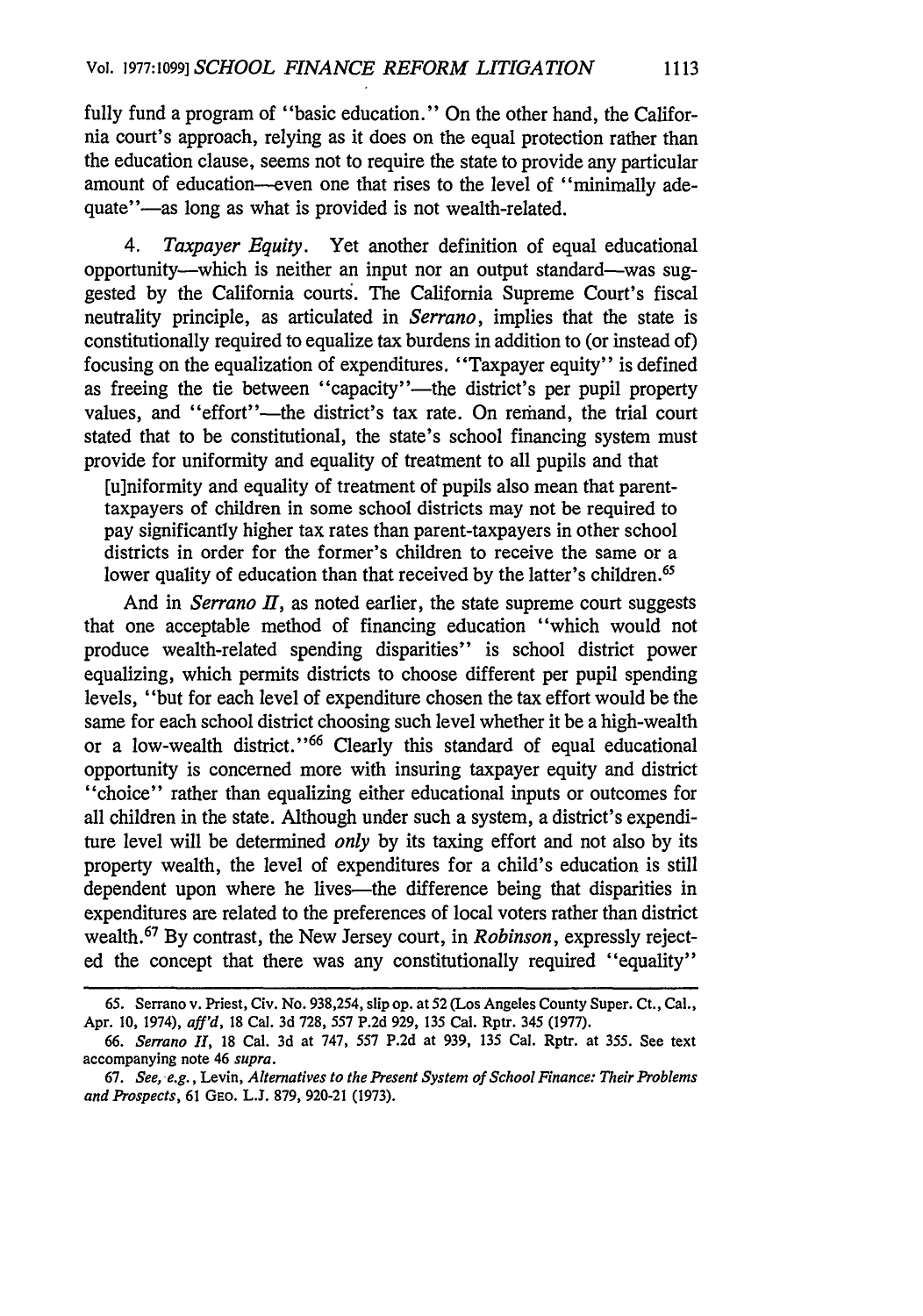where taxpayers of different school districts were concerned.<sup>68</sup> Similarly, the Ohio district court in *Cincinnati* has emphatically rejected that requirement. Equalizing the taxing capacity of school districts rather than equalizing the educational opportunities of school children was found to be constitutionally unacceptable. "In the matter of education, the obligation of the General Assembly extends to the school children, not to the taxpayers. Education, not tax equity, is guaranteed by the Ohio Constitution.<sup>169</sup>

Thus the school finance cases have produced varied definitions of equal educational opportunity, none of which are free of problems. They are either easily attainable (theoretically, not politically) but ignore the complexities of the real world system; or are not capable of being implemented on the basis of present-day knowledge; or have abandoned any concern for equality for a theory of *minimum* adequacy; or have little to do with education and children.

## *D. The Trend to "Special Interest" Cases.*

In part because of the inability of the fiscal neutrality theory to deal with some of the special problems which exist in certain types of school districts, there has been a movement toward litigating these special interests directly. Thus, although litigation efforts are continuing under state equal protection or education clauses,<sup>70</sup> more recent litigation is seeking to insure that "special needs" or "interests" are properly protected in a state's school finance system. The initial legislative reforms that were proposed in the wake of *Serrano* and its progeny failed to take into account the financing problems of certain types of school districts-primarily large urban districts. The "fiscal neutrality" or wealth-free standard, devised in response to a system in which low property values correlated with low per pupil expenditures, failed to recognize the peculiar fiscal problems of central city schools. These problems stem not from low property values but from higher costs for

<sup>68. 62</sup> N.J. at 502-03, 303 A.2d at 288.

*<sup>69.</sup> Cincinnati,* slip op. at 380.

<sup>70.</sup> *See, e.g.,* Alma School Dist. No. 30 v. DuPree, No. 77-406 (Pulaski County Chancery Ct., Ark., filed Jan. 28, 1977) ("general" and "efficient" and the federal equal protection clause); Lujan v. Colorado State Bd. of Educ., C.A. No. C-73688 (Denver County Dist. Ct., Colo., Dec. 12, 1977, denial of motion to dismiss) ("thorough and uniform" and federal and state equal protection clauses); Thomas v. Stewart, No. 8275 (Polk County Super. Ct., Ga., filed Dec. 19, 1974) (state uniform taxation clause and state equal protection and education clauses); Board of Educ., Levittown v. Nyquist, No. 8208/74 (Nassau County Sup. Ct., N.Y. filed 1974) (state equal protection and education clauses); Pauley v. Kelly, No. 75-1268 (Kanawha County Super. Ct., W. Va., June 14, 1977) ("thorough and efficient" and state equal protection clauses) (defendants' motion to dismiss granted; plaintiffs have apealed to the West Virginia Supreme Court of Appeals). All of these cases are described in Lawyers' Comm. for Civil Rights Under Law, Update On State-Wide School Finance Cases (Feb. 1978).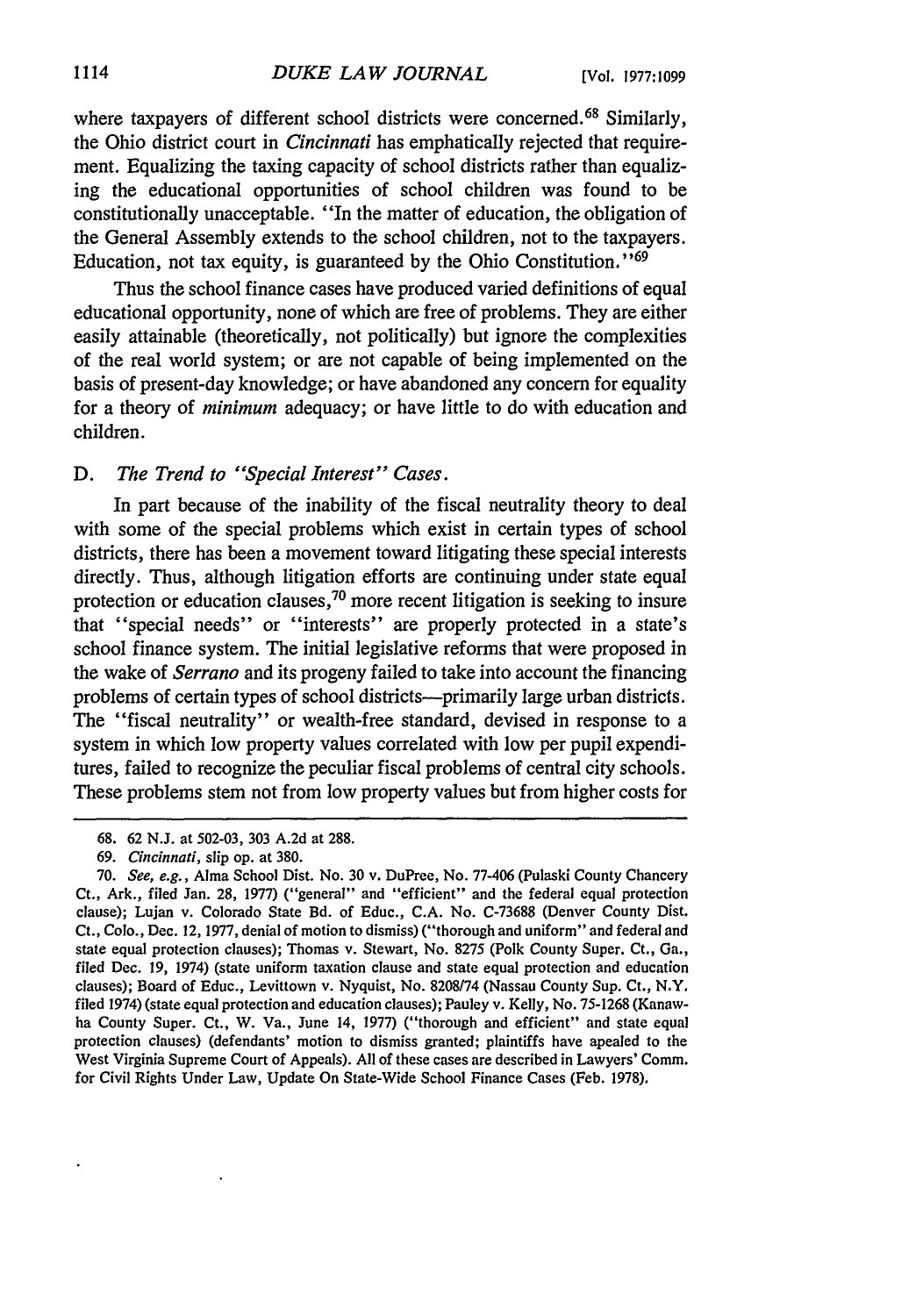both education and other public services.<sup>71</sup> The result, therefore, has been an attempt to have such problems considered by courts as part of any case challenging the constitutionality of a state's school financing system.

One suit which has raised a number of the problems faced by urban school districts is *Board of Education, Levittown v. Nyquist.72* The case was initially brought by a low-wealth suburban school district as a *Serrano-type* case. However, in an attempt to draw the court's attention to their particular problems, the four largest cities in New York state<sup>73</sup> have intervened. The problems which these cities face are typical of those of many cities so that an examination of the issues presented is appropriate. The *Levittown* intervenors have argued that the "equalization" provisions of the state school finance scheme bear no "fair and substantial relation" to the objective of equalization of the capacity of school districts to finance education, since the provisions regard per pupil property wealth as the only measure of school fiscal capacity.

*1. Cost Differentials.* The first contention of the intervenors is that urban districts, because of higher prices or wage rates, have to spend more per pupil than rural or suburban school districts to provide a comparable educational program.<sup>74</sup> This price-wage differential reflects area "labor" market" differences and the fact that cities generally have a higher proportion of professional staff with advanced degrees and years of experience. Site acquisition costs and the costs per square foot of constructing school facilities are also substantially higher in cities than in suburban and rural areas, as are the costs of plant maintenance and security. <sup>75</sup>

This issue was also confronted in *Seattle School District.* The court there refused to reach the issue of whether an "urban factor" must be included in any school finance formula, suggesting that it was an argument that should be made to the legislature and not the court.76 However, the court implicitly accepted a "cost differentials" principle which would take into account the wage-price differences central cities often have to pay to provide the same educational offering which the typical student receives in a suburban or rural school district. The Washington state trial court suggested that, in the absence of a legislative definition, the "basic education" which the state constitutionally is required to provide could be determined by one

<sup>71.</sup> *See generally* B. **LEVIN,** T. **MULLER** & **C. SANDOVAL,** THE **HIGH COST** OF **EDUCATION IN CITIES (1973).**

<sup>72.</sup> No. 8208/74 (Nassau County Sup. Ct., N.Y., filed 1974).

<sup>73.</sup> The four cities involved are New York, Rochester, Buffalo and Syracuse.

<sup>74.</sup> Post-trial Review of the Evidence for Plaintiffs-Intervenors, Board of Educ., Levittown v. Nyquist, No. 8208/74, at **50-59** (Nassau County Sup. Ct., N.Y., filed 1974).

*<sup>75.</sup> See* B. **LEVIN,** et *al.,isuprai* note 71.

<sup>76.</sup> *Seattle School District,* slip op. at 52 n. 16A.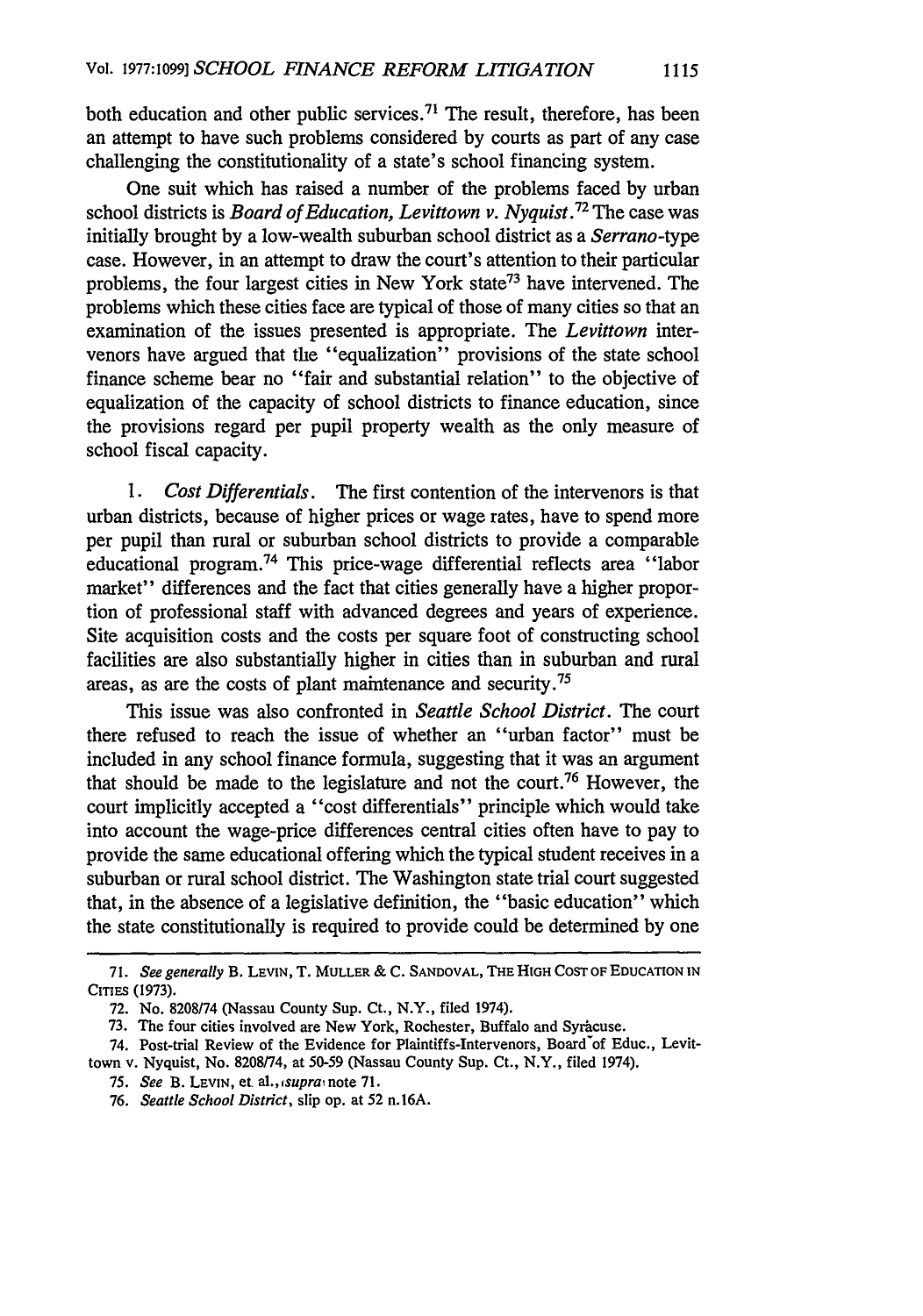of three possible methods, each of which had to take into account what to the court were the most significant factors in terms of quantitative inputs: staffing ratios and salaries. <sup>77</sup>

The first method, the "collective wisdom" approach, involved "costing out" for Seattle "the statewide average per pupil deployment of certified and classified staff and nonsalary related costs for the maintenance and operation of the common school program for a normal range student $178$ (a ratio of 20:1 pupils to certified employees). An alternative method was to "cost out" for Seattle what is presently *required* by state statutes and rules and regulations of the State Board of Education. 79 The court found that under this approach, the basic education requirements for Seattle for **1975- 76** would have cost **\$58.6** million. However, under the state foundation level guarantee of \$480 per weighted pupil, Seattle had available to it only \$47.3 million, and would have to rely on locally-voted levies to raise the difference.<sup>80</sup> The third method, somewhat similar to the second, was to "cost out" for Seattle the state's accreditation standards,  $81$  which included a **25:1** pupil-teacher ratio. Under each of these approaches, it would cost considerably less per pupil to provide the same quantum of education in rural school districts than it would in large urban school districts because of the wage-price differentials. **A** school finance formula which included adjustments for such staff characteristics as years of experience, advanced degrees and higher salaries for equivalent education and experience levels would provide more money per pupil to urban areas for the same level of educational services than rural and suburban areas.

The Washington state legislature has recently adopted a definition of "basic education" in an attempt to comply with the court decision.82 The

**80.** *Id.,* slip op. at **59.**

**81.** In "costing out" the accreditation standards, the basic educational requirements for **1975-76** amount to **\$572.8** million, excluding kindergarten. *Id.,* slip op. at **69.** Again, the court noted that this is considerably more than the amount that Seattle had for the **1975-76** school year. *Id.,* slip op. at **70.**

**82.** The Basic Education Act, **1977** Wash. Laws ch. **359.**

**<sup>77-</sup>** *Id.,* slip op. at 48.

**<sup>78.</sup>** *Id.,* slip op. at **53.**

**<sup>79.</sup>** *Id.,* slip op. at **54-55.** Among the kinds of things that are included in the state requirements that are "costed out" are the requirement that students have no less than **180** days of instruction per school year; that grades **1-6** are to provide instruction in the skills of literacy and computation in accordance with a curriculum which includes spelling, reading, composition and literature, penmanship, arithmetic and the like; and that grades **7-12** are to provide instruction in history, geography, civics, economics, foreign language, physical education and so on. The ratio of students to certificated personnel is not to exceed **30:1** and there must be adequate provision for the health, safety and housing of students. *Id.,* slip op. at **55-56.** Elements that are *excluded* include pre-school and kindergarten programs, transportation and adult education. *Id.,* slip op. at **56.**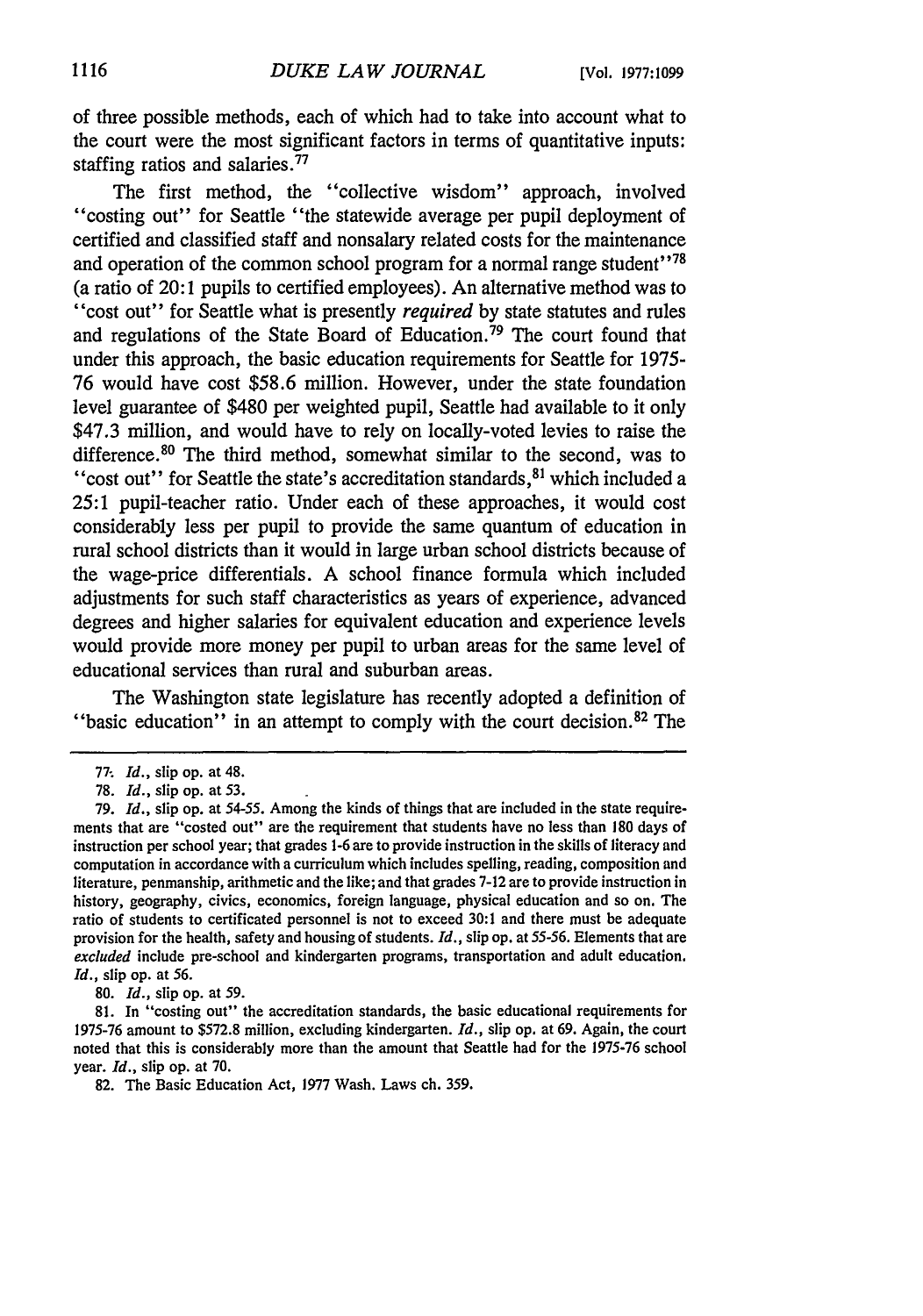act, after setting out general goals and objectives, <sup>83</sup> prescribes the proportions of "basic skills"<sup>84</sup> and "work skills"<sup>85</sup> of the curriculum that each district must offer, and the minimum number of hours of instruction for each area. The act further specifies that the state must provide "fully sufficient" funding for the programs and services prescribed in the act. 86 Staffing ratios are to be part of the distribution formula, $87$  computed on the basis of the district's actual average salary plus fringe benefits.

In the *Cincinnati* case, the Ohio trial court found that "the large urban, inner city districts have unique and special problems and substantial extra costs which the non-urban districts do not have."<sup>88</sup> The court noted the high expenditures incurred by the Cincinnati School District for the repair of damage caused by vandalism, and for plant and student security. The court also documented the staff and curriculum reductions and curtailments and the high pupil-teacher ratios in the Cincinnati and other large city school districts in Ohio, and the deteriorating condition of the physical facilities, in part due to the cutbacks in custodial staff and the termination of preventive maintenance programs.<sup>89</sup> Thus, clearly endorsing the principle of a cost differentials factor, the court held that in order to comply with the state

(1) To distinguish, interpret and make use of words, numbers and other symbols, including sound, colors, shapes and textures;

- (3) To perform intellectual functions such as problem solving, decision making, goal setting, selecting, planning, predicting, experimenting, ordering and evaluating; and
- (4) To use various muscles necessary for coordinating physical and mental functions. *Id.* § 2.
- 84. "Basic skills" consist of "reading/language arts, mathematics, social studies, science, music, art, health and physical education." *Id. §* 3(2)(a).

85. "Work skills" consist of "industrial arts, home and family life education, business and office education, distributive education, agricultural education, health occupations education, vocational education, trade and industrial education, technical education and career education." *Id. §* 3(l)(b).

**87.** The distribution formula must

provide appropriate recognition of the following costs among the various districts within the state:

- (1) Certificated staff and their related costs;
- $(2)$  Classified staff and their related costs;<br>(3) Nonsalary costs; and Nonsalary costs; and
- 

Extraordinary costs of remote and necessary schools and small high schools. *Id.* § 5. Additional urban costs may (not "must") be funded by the state legislature through

categorical programs. *Id. §* 7.

- 88. *Cincinnati,* slip op. at 117.
- 89. *Id.,* slip op. at 95-110.

<sup>83.</sup> The goal of the act is

to provide students with the opportunity to achieve those skills which are generally recognized as requisite to learning. Those skills shall include the ability:

<sup>(2)</sup> To organize words and other symbols into acceptable verbal and nonverbal forms of expression, and numbers into their appropriate functions;

**<sup>86.</sup>** "Basic education shall be considered to be fully funded by those amounts of dollars appropriated by the legislature **. . .** to fund those program requirements identified [above]." *Id. §* 4.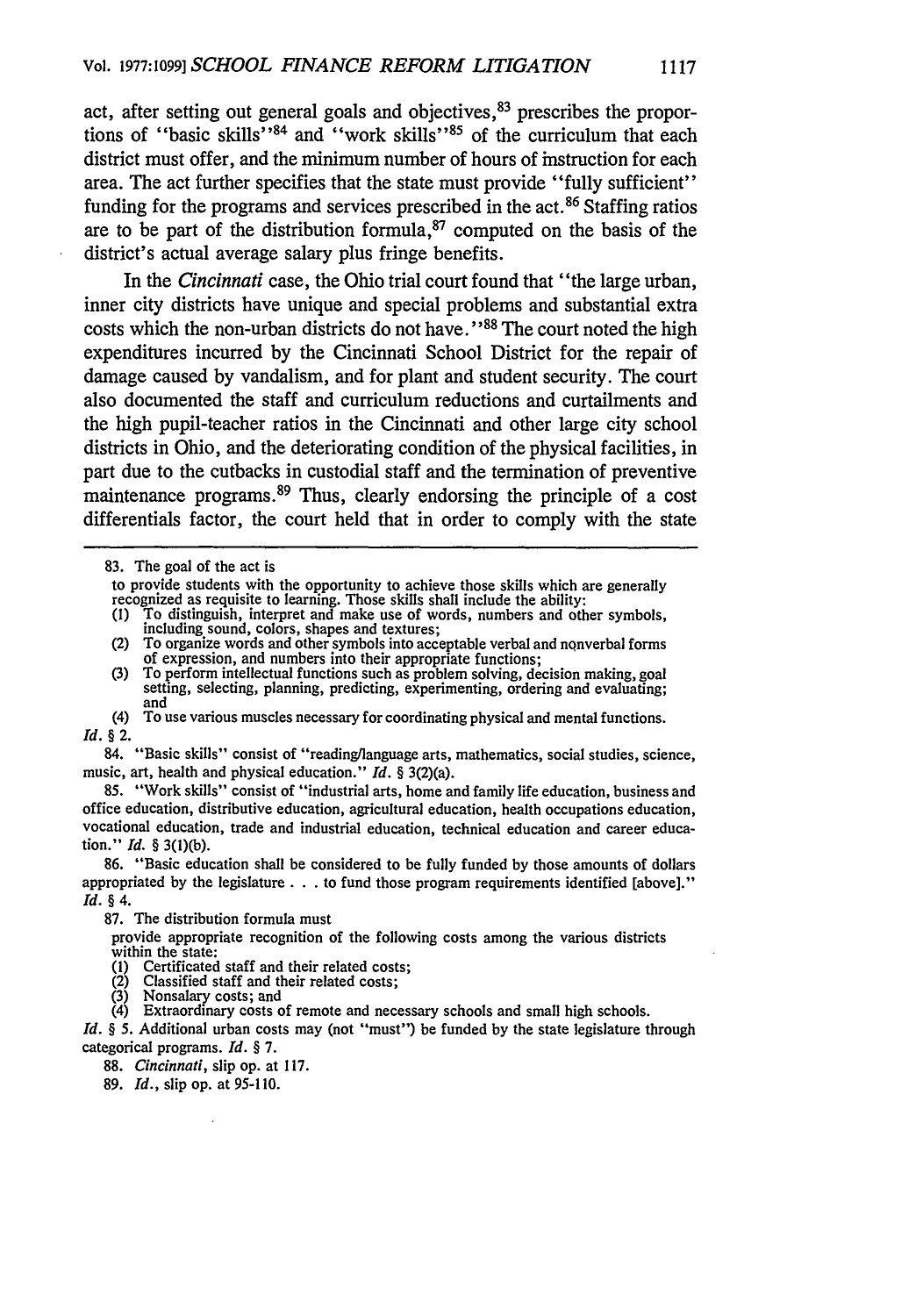constitution's "thorough and efficient" clause and equal protection clause, any system for financing education in Ohio must include as one of its criteria adequate compensation for the special costs of urban districts.<sup>90</sup>

*2. Municipal Overburden.* The second contention of the *Levittown* intervenors is that their districts are incapacitated by heavy "municipal overburden."<sup>91</sup> The term "municipal overburden" refers to the noneducational public services which central cities must support out of the property tax, such as police and fire protection or health and welfare services. It is argued that the comparatively high percentage of the property tax allocated for those noneducation services acts as a constraint on the tax rate levied for education. Most suburban and rural school districts are not so heavily burdened by these noneducational expenses, permitting most of the property tax revenues to be allocated to the schools. The concept of municipal overburden has been the object of much discussion, and one significant question is whether this concept should be recognized in the school finance formula or whether it should be dealt with by other legislation and not entangled with the issues of school finance reform.

*The* Serrano *H* court wrestled with the municipal overburden question and decided that it was irrelevant. There, however, the issue was raised by the *defendants* in opposing the "fiscal neutrality" principle sought by the plaintiffs.<sup>92</sup> The court found that the incidence of "municipal overburden" (as well as "cost differentials" and "pupil needs differentials") is not limited to any particular level of per pupil property wealth. A system which ties

a district's ability to respond to its educational needs and desires to its taxable wealth per ADA [average daily attendance], clearly discriminates among equally beleaguered urban districts from the point of view of their respective capacities to bring educational benefits to the students resident within their borders.<sup>93</sup>

The court further noted that under a fiscally neutral system, the ability of a school district to meet its peculiar problems would not depend on its taxable wealth. <sup>94</sup>

94. *Id.* at 758-59, **557** P.2d at 946, 135 Cal. Rptr. at 362.

*<sup>90.</sup> Id.,* slip op. at 389.

<sup>91.</sup> Post-Trial Review of the Evidence for Plaintiffs-Intervenors, Board of Educ., Levittown v. Nyquist, *supra* note 74, at 12-41.

<sup>92.</sup> *Serrano II,* **18** Cal. 3d at 753-61, **557** P.2d at 943-47, 135 Cal. Rptr. at 359-63.

<sup>93.</sup> *Id.* at 758-59, **557** P.2d at 946, 135 Cal. Rptr. at 362. The court illustrated this **by** comparing the problems of the Los Angeles School District, which has relatively low per pupil property values, with those of San Francisco where property values are quite high. *Id.* at 758 n.37, 557 P.2d at 946 n.37, 135 Cal. Rptr. at 362 n.37.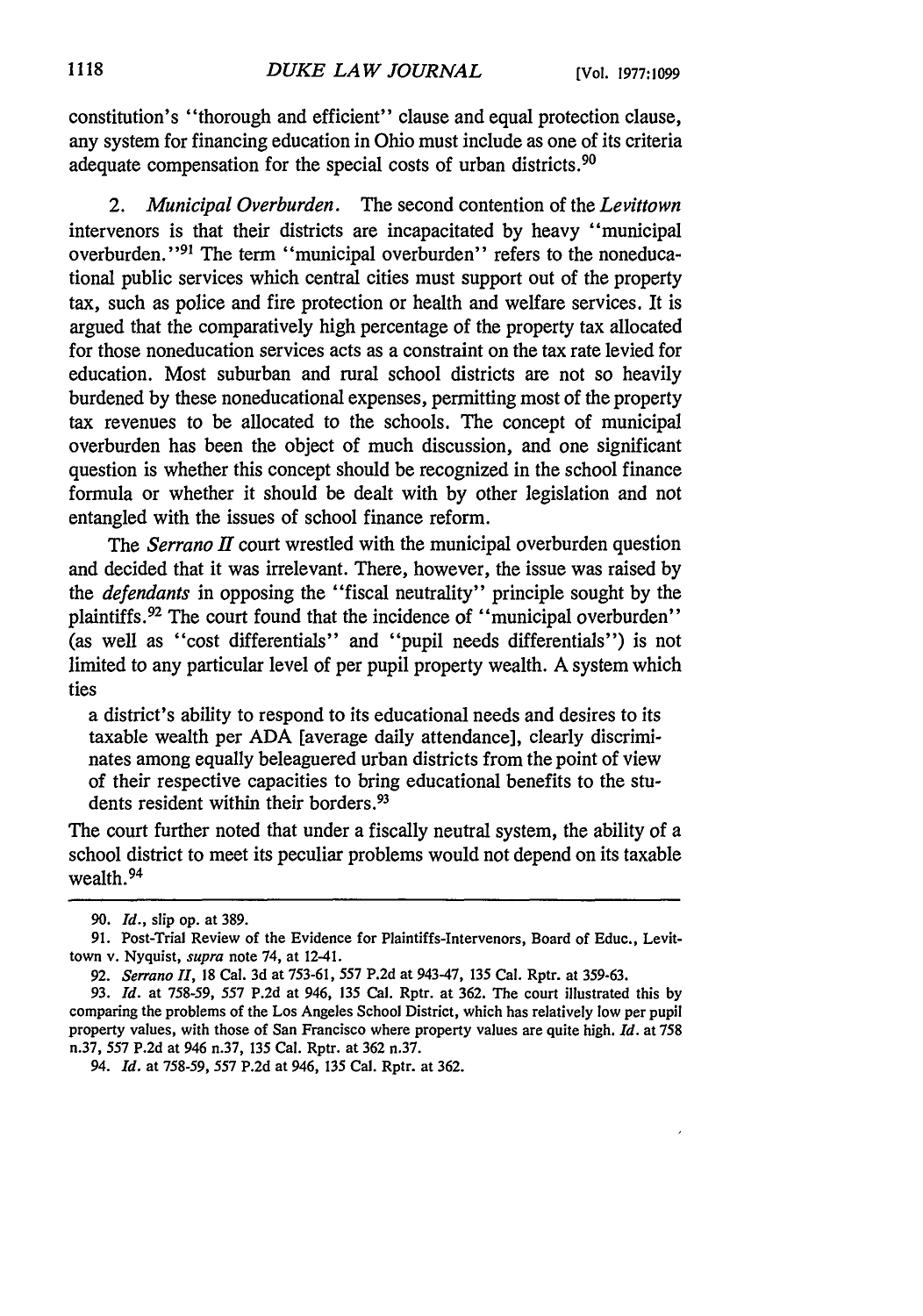By contrast, the Ohio trial court in *Cincinnati* found as a fact that urban school districts have a "disproportionate non-school governmental cost" compared to suburban school districts,<sup>95</sup> and that this "municipal overburden<sup>7</sup> is so great that the property taxpayers of those districts "are unable to withstand the financial strain of supporting educational costs to the extent that educational interests require."<sup>96</sup>

**1119**

*3. "Needs" Differentials.* In addition to claiming that they are burdened both by higher costs for equivalent educational services and by higher costs for noneducational public services than other districts, the *Levittown* city intervenors also contended that they have a higher proportion than other types of districts of those students that require greater than average educational resources-such as the handicapped, the educationally disadvantaged, and the student with limited English-language skills.<sup>97</sup>

If this last contention is to be a successful litigation strategy, it must avoid the pitfalls encountered by the early school finance suits. In *Mclnnis,* for example, it had been argued that expenditures must be on the basis of pupils' *educational needs* without regard to the fiscal capacity of local school districts. Even if this were required by the fourteenth amendment, the court declared, there were no judicially manageable standards for determining when the constitution was satisfied and when it was violated. 98 The *Levittown* intervenors have attempted to avoid this problem by showing that the high concentration of urban poverty in the inner cities results in a high proportion of children suffering from such "education overburdens" as impaired learning readiness, impaired mental, emotional and physical health, mental retardation and other learning disabilities, and English-language difficulties. The intervenors then showed that specific programs or services have been successful in overcoming these problems, but that because of inadequate resources these programs and services have had to be curtailed. <sup>99</sup>

*<sup>95.</sup> Cincinnati,* slip op. at 191.

*<sup>96.</sup> Id.,* slip op. at 356. The court emphasized that this is evidence of the unfairness of the system to school children but that no legal rights of taxpayers have been violated. *Id.*

**<sup>97.</sup>** Post-Trial Review of the Evidence for Plaintiffs-Intervenors, Board of Educ., Levittown v. Nyquist, *supra* note 74, at 70-153.

<sup>98. 293</sup> F. Supp. at 335-36 (dictum).

<sup>99.</sup> By way of example, the intervenors point to the impact of Follow Through, an experimental federal program of compensatory education, which provides services to children in kindergarten through the third grade at an annual additional cost of \$840 per pupil in New York City. Evidence was introduced that those children in the program improved significantly. Post-Trial Review of the Evidence for Plaintiffs-Intervenors, Board of Educ., Levittown v. Nyquist, *supra* note 74, at 97. The intervenors concluded that this program shows that

although. **. .** compensating for impaired learning readiness is quite feasible, the effort to do so for the enormous numbers of readiness-impaired children in the cities faces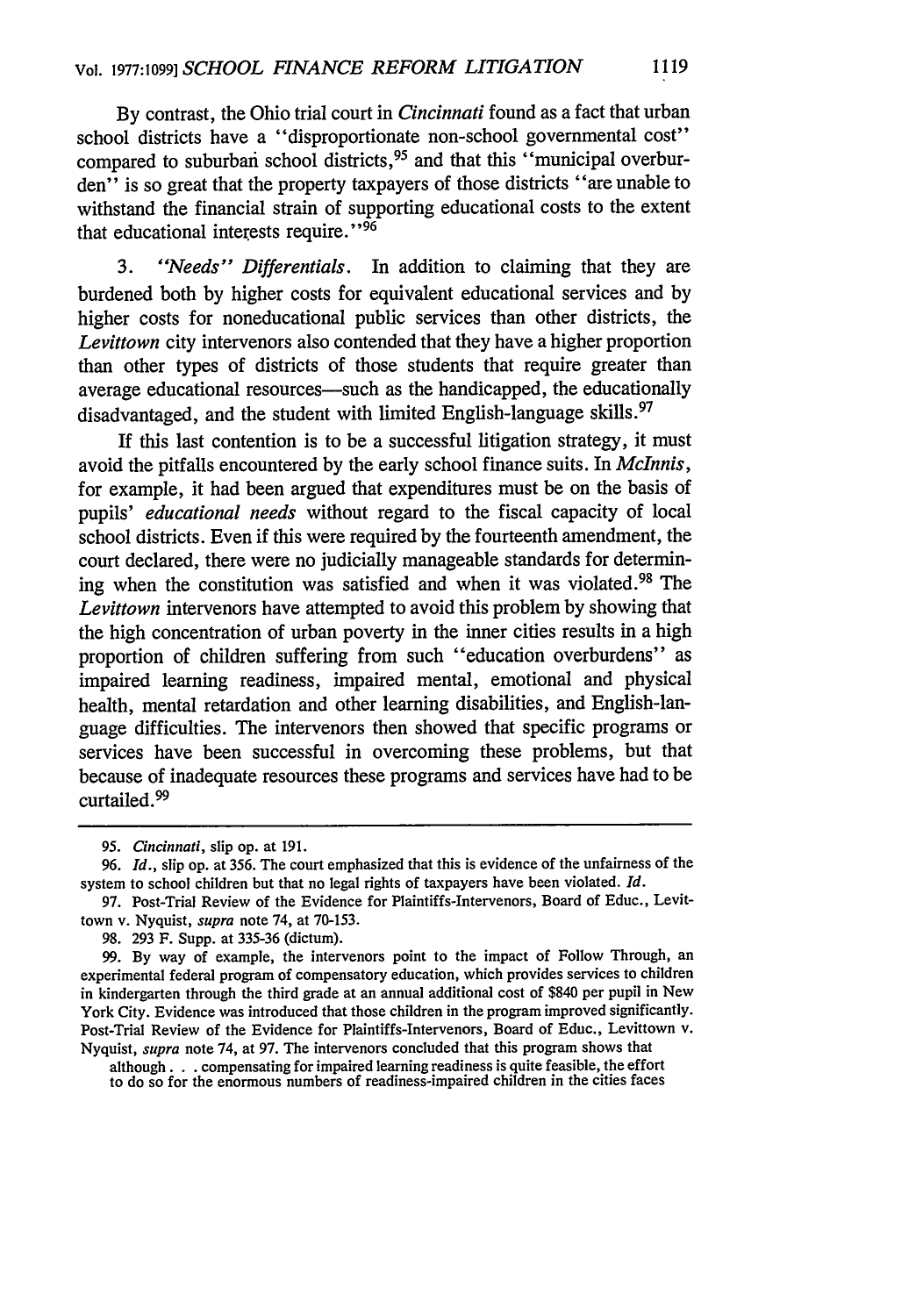An educational "needs" differential has also been sought through other education reform litigation. The underlying question is whether equality of educational opportunity requires school districts to provide "compensatory" education according to the needs of educationally disadvantaged children. Although no court has specifically held that an educationally disadvantaged child is *constitutionally* entitled to compensatory education,100 this issue is implicit in a number of cases involving both the physically and mentally handicapped and the "linguistically handicapped."

Several of the cases concerning physically and mentally handicapped students have sought education "appropriate to the needs" of such students, but have reached conflicting conclusions. Some have held that there is no constitutional right to a certain level of special education,<sup>101</sup> while others have found that school authorities are required by the United States Constitution to provide education appropriate to the learning capacities of the handicapped students. <sup>102</sup>

formidable obstacles. The common elements of effective programs are individualization, small classes, intensive support services, in-service training, and encouragement<br>of parental involvement . . . all of which require many additional and trained person-<br>net and [sic] the cities cannot afford.

*Id.* 98. The intervenors give many similar examples of successful programs for dealing with various "education overburdens" which have been discontinued for lack of funds. *See id.* 108, 110, 133, 134, 142-43. In the *Cincinnati* case, the court held that a constitutional system for financing education must compensate urban districts for their special needs, including the costs of vocational and special education programs which exceed the categorical grants provided by the state. Slip op. at 118-19, 288-90.

*100. But cf.* Hobson v. Hansen, **269** F. Supp. 401 **(D.D.C.** 1967). In that case, the court held that where black children are denied an integrated education, whether because of the density of residential segregation or for other reasons, the school system is constitutionally required to provide compensatory education "sufficient at least to overcome the detriment of segregation and thus provide, as nearly as possible, equal educational opportunity to all schoolchildren." *Id.* at *515.*

101. *See, e.g.,* New York State Ass'n for Retarded Children v. Rockefeller, 357 F. Supp. 752 (E.D.N.Y. 1973).

102. *See, e.g.,* Fialkowski v. Shapp, 405 F. Supp. 946 (E.D. Pa. 1975). *Cf.* Frederick L. v. Thomas, 408 F. Supp. 832 (E.D. Pa. 1976) (failure to provide special instruction aimed at the learning handicaps of learning disabled children might violate the equal protection clause under a "strict rationality" construction).

The law is clearer regarding those handicapped children who are totally excluded from public education, although no such case has yet been before the Supreme Court. *See, e.g.,* Lebanks v. Spears, 60 F.R.D. 135 (E.D. La. 1973) (consent decree); Mills v. Board of Educ., 348 F. Supp. **866 (D.D.C.** 1972) (decided on statutory as well as constitutional grounds); Pennsylvania Ass'n for Retarded Children (PARC) v. Pennsylvania, 343 F. Supp. 279 (E.D. Pa. 1972) (consent decree). All three of these cases were decided on federal equal protection grounds before the *Rodriguez* decision was handed down by the United States Supreme Court. Since that case was decided, a federal district court in Ohio has upheld a state statute excluding children from the public schools who are "incapable of profiting substantially **by** further instruction," relying on the reasoning of *Rodriguez.* Cuyahoga County Ass'n for Retarded Children & Adults v. Essex, 411 F. Supp. 46 (N.D. Ohio 1976).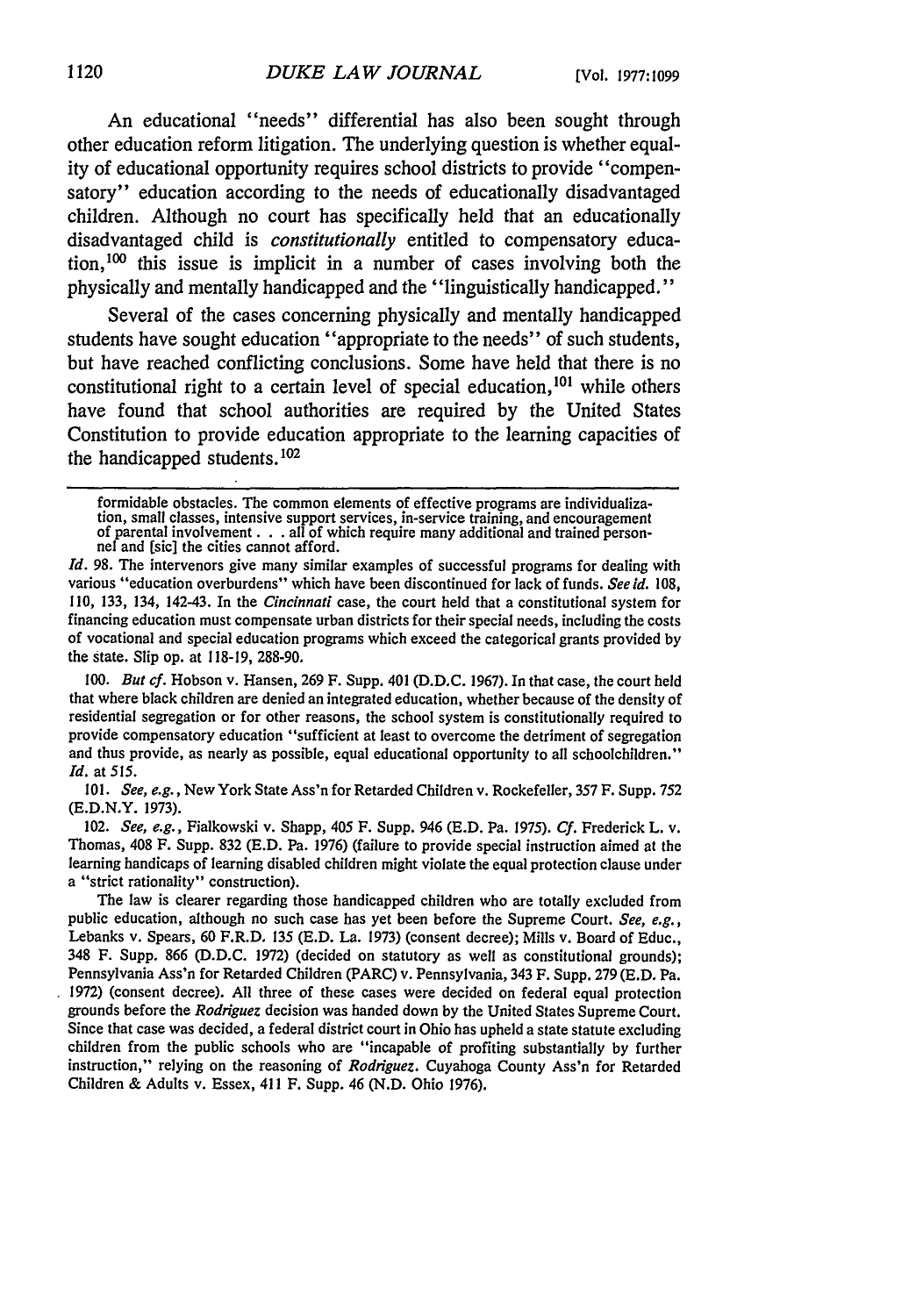Some education reformers have argued that the "linguistically handicapped" (students of limited English-speaking ability), receiving an education intended for the typical English-speaking pupil, are also functionally excluded from an education when they are compelled to sit in a classroom in which they cannot communicate. This, they have argued, is a violation of the equal protection clause.  $103$  When this question reached the Supreme Court in *Lau v. Nichols, <sup>104</sup>*however, the Court avoided the constitutional issue. Although the majority stated that teaching non-English-speaking students exclusively in English deprives them of "any meaningful education," the decision relied solely on section 601 of the Civil Rights Act of 1964 and the implementing regulations,  $105$  which the Court interpreted as requiring those school districts which received federal funds to provide assistance to students with English-language deficiencies. Thus the question of whether there is a *constitutional* right to have the school system affirmatively rectify the language deficiencies of non-English-speaking children has not been resolved by the Supreme Court or even by the lower courts. In the remedial phase of the Denver school desegregation case of *Keyes v. School District No. 1,*<sup>106</sup> for example, the Tenth Circuit, although acknowledging that some minimal quantity of education may be a fundamental right, held that Hispanic students were not "entitled under the fourteenth amendment to an educational experience tailored to their unique cultural and developmental needs." **1 07**

In general, courts seem reluctant to find a constitutional violation where a school system has failed to meet the *relative* educational needs of different kinds of students. The principle of educational "need" differentials has been easier to grasp in the context of devising a remedy to an established constitutional violation such as segregated schools or where it can be shown that children have been totally excluded from a public

107. 521 F.2d at 482.

<sup>103.</sup> Roos, *The Potential Impact of* Rodriguez *on Other School Reform Litigation,* 38 LAW & **CONTEMP. PROB.** 566, 573 (1974), *reprinted in* **FUTURE DIRECTIONS** FOR **SCHOOL FINANCE** REFORM 268, 275 (B. Levin ed. 1974).

<sup>104. 414</sup> U.S. 563 (1974).

<sup>105. 42</sup> U.S.C. § 2000d (1970); 35 Fed. Reg. 11,595 (1970).

<sup>106. 521</sup> F.2d 465 (10th Cir. 1975), *cert. denied,* 423 U.S. 1066 (1976). The district court had ordered school authorities to implement, on a pilot basis, a plan based on the theory that the poor school performance of minority children results from the fact that most school systems, since they are geared to meeting the needs of middle-class Anglo children, fail to meet the different needs of poor minority children. 521 F.2d at 480. The circuit court found that this comprehensive bilingual-bicultural program could be justified neither on the ground that it is essential to effectuate meaningful segregation in the schools nor on the ground that it is an appropriate remedy for the inferior education which minority children in Denver received. *Id.* at 481-82. Hence, although the Hispanic children were entitled to an opportunity to acquire proficiency in the English language, they were not entitled to a remedy requiring the school district to adapt to their cultural and economic needs. *Id.* at 483.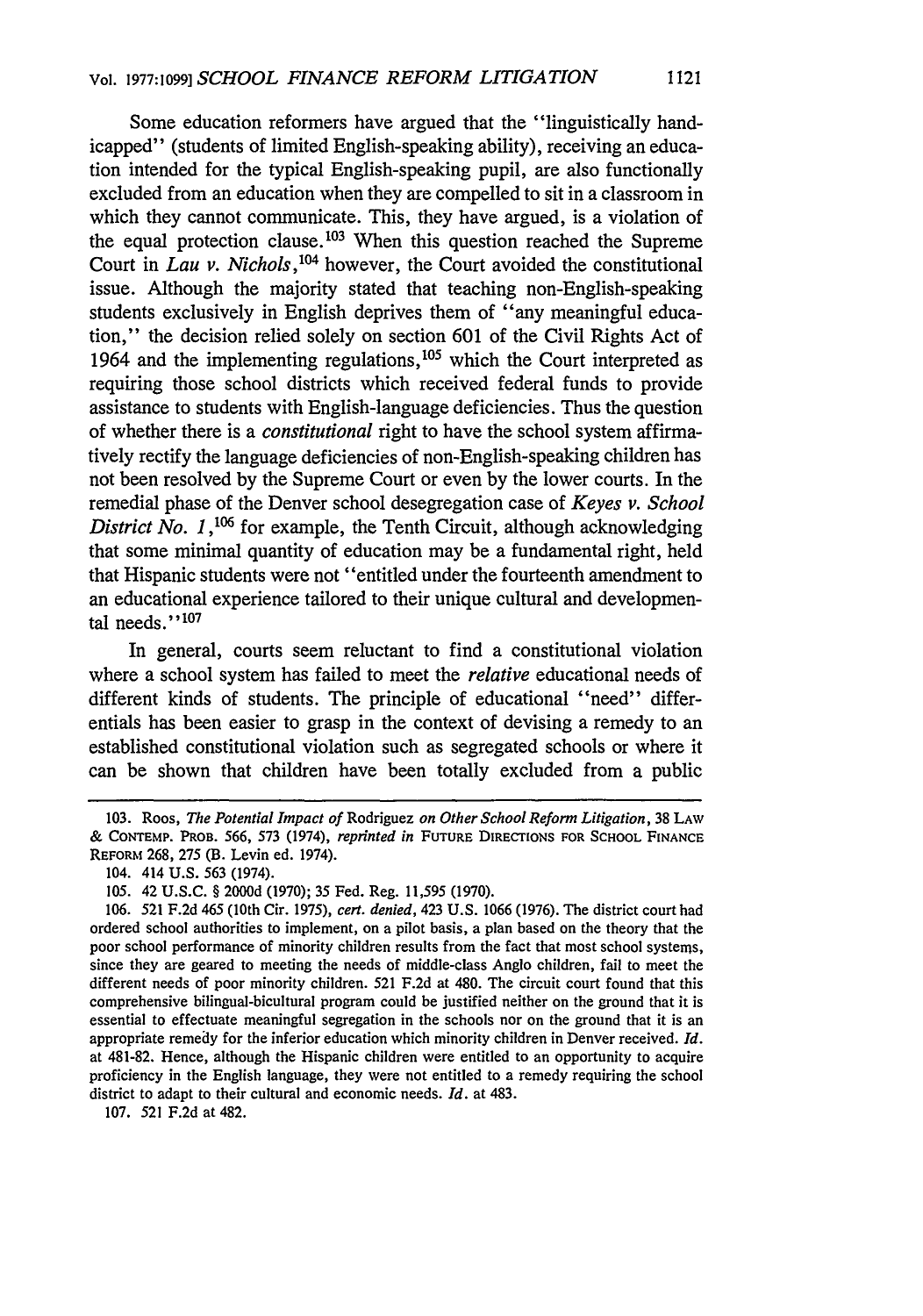education. It is harder for courts to deal with the principle as a constitutional right in and of itself—that a certain amount of education, which amount will vary depending upon the category of pupil under consideration, is in itself a constitutional right to be provided by school authorities regardless of cost. **<sup>108</sup>**

There is as yet no clear statement from the Supreme Court of the United States that school authorities are *constitutionally* compelled to affirmatively overcome deficiencies not of their own making-whether these "deficiencies" are of language, poverty, birth and disease or, in the case of the school finance suits, geographic location. It is likely, however, that following the example of the school finance reform litigation, suits seeking to compel "appropriate education" according to the needs of different categories of students will be brought on state rather than federal constitutional grounds. Even when such cases are brought on state constitutional grounds, however, the primary concern will be the difficulty plaintiffs would have convincing courts that there are "judicially manageable standards." Nevertheless, these "education need" suits illustrate the pressures that are likely to be brought to bear on any school finance reform effort—that it recognize the needs of certain high cost students as part of the litigative strategy or the remedy.

*4. Income Differentials.* One court has raised the question of income differentials in the context of a school financing scheme which relies on local tax effort even where property wealth is equalized. In the *Cincinnati* case, local tax effort was found to be closely related to the ability of a district's residents to pay property taxes to support education, which, of course, is strongly related to family income.<sup>109</sup> In other words, the disparities in educational offerings are due to disparities in income wealth as well as property wealth. Thus a district power equalizing provision which did not equalize income disparities would very likely be held unconstitutional by that court. <sup>110</sup>

#### *E. Fiscal Neutrality: A Flexible Approach.*

It appears that school finance reform litigation based on the education and equal protection clauses of state constitutions will continue. However,

<sup>108.</sup> Several actions have recently been filed which will test this theory in the area of bilingual education. These cases do not allege that Hispanic students are effectively foreclosed from any meaningful education; rather they argue that the programs provided are inadequate to enable them to participate equally in the learning process with other children in the school system. *See* Ramos v. Gaines, C.A. No. H-76-38 (D. Conn., filed Jan. 26, 1976) (summarized in 9 **CLEARINGHOUSE** REV. 778 (1976)); Rios v. Read, No. 75 C 296 (E.D.N.Y., filed Feb. *25,* 1975) (9 **CLEARINGHOUSE** REV. 114 (1975)); Lopez v. Thomas, C.A. No. 75-14 (E.D. Pa., Jan. 6, 1975) (8 **CLEARINGHOUSE** REV. 735 (1976)). These cases are concerned with the adequacy of the response of school authorities to the Supreme Court's decision in Lau v. Nichols, 414 **U.S.** 563 (1974), so they are grounded in Title VI of the Civil Rights Act rather than the constitution.

<sup>109.</sup> *Cincinnati,* slip op. at 287.

**<sup>110.</sup>** *Id.,* slip op. at 386, 389.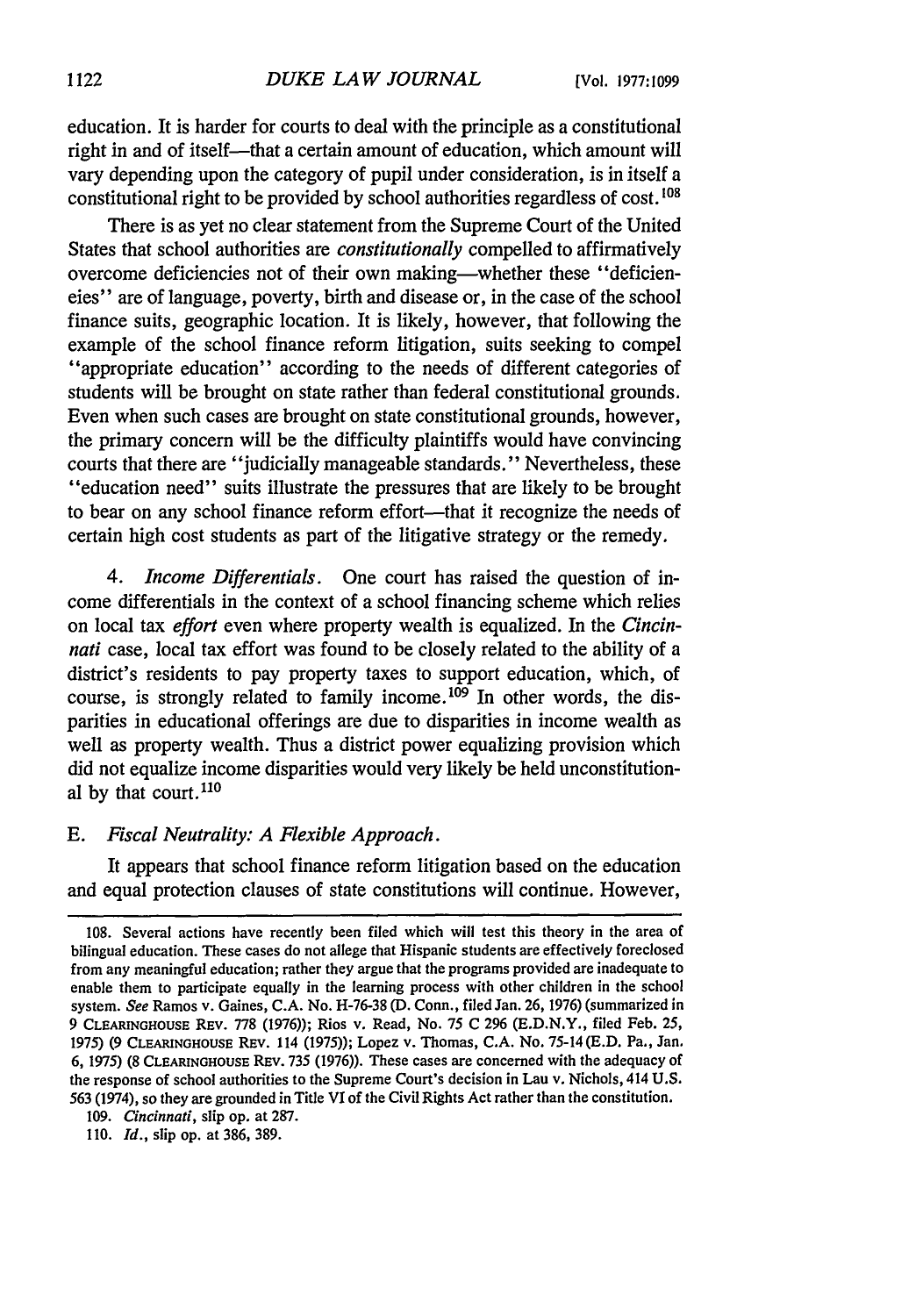as efforts increase to introduce into the litigation the special needs of cities or of certain target pupil populations—such as the physically and mentally handicapped and the students of limited English-speaking ability-a variety of constitutional standards or theories will be required. The "fiscal neutrality" theory in *Serrano* was a negative standard which merely said that educational opportunities could not be a function of local school district *property* wealth. This standard has subsequently been broadened: educational opportunities may not be a function of local school district fiscal capacity, which in the case of cities, means that fiscal capacity must reflect municipal and education overburden as well as property wealth.<sup>111</sup> Still another negative standard that is being put forward states that educational opportunities may not be a function of the whims and preferences of school district voters, meaning that the level of expenditures in any district cannot depend on the willingness of local school district voters to approve tax levies. 112 Finally, there are those cases which have argued for the application of an "affirmative duty" or "education need" standard. This standard differs from the fiscal neutrality principle in that it requires the state to provide a certain educational "floor" to be guaranteed by the state, whereas the fiscal neutrality standard would permit a system which maintained expenditure disparities as long as those disparities were based on local voter choice.113 The "needs" standard, in its ultimate form, requires additional resources for pupils with special needs, the level of expenditures being appropriate for the needs of each category of pupil.

Not only is a single legal theory—fiscal neutrality—no longer appropriate for challenging the constitutionality of school finance systems of every state, but also no one approach is appropriate to remedy the inequities uncovered in the various court cases. For example, equalizing school district fiscal capacity by using fiscal measures which take into account the higher cost of education in cities would also help suburban districts but not rural districts.<sup>114</sup> On the other hand, the use of a per pupil or per capita income

Slip op. at 389 (emphasis added).

113. *See, e.g. Serrano II,* 18 Cal. 3d at 747, 557 P.2d at 939, 135 Cal. Rptr. at 355 (endorsing district power equalizing as one possible constitutional alternative).

114. The Florida legislature has attempted to deal with the problem of cost differentials by including an adjustment based on cost-of-living differences among districts as part of its

**<sup>11.</sup>** *See, e.g., Cincinnati;* Post-Trial Review of the Evidence for Plaintiffs-Intervenors, Board of Educ., Levittown v. Nyquist, *supra* note 74. The *Cincinnati* case further suggests that educational opportunities may not be a function of local school district *family income* as well as property wealth. Slip op. at 386.

<sup>112.</sup> *See, e.g., Cincinnati; Seattle School District.* The *Cincinnati* case articulated the standard as follows:

The quality of a child's education must not be a function of *any* factor irrelevant to that child's *educational needs,* such as the property wealth or income wealth of his school district or of the willingness of the voters of his district to pass tax levies or bond issues.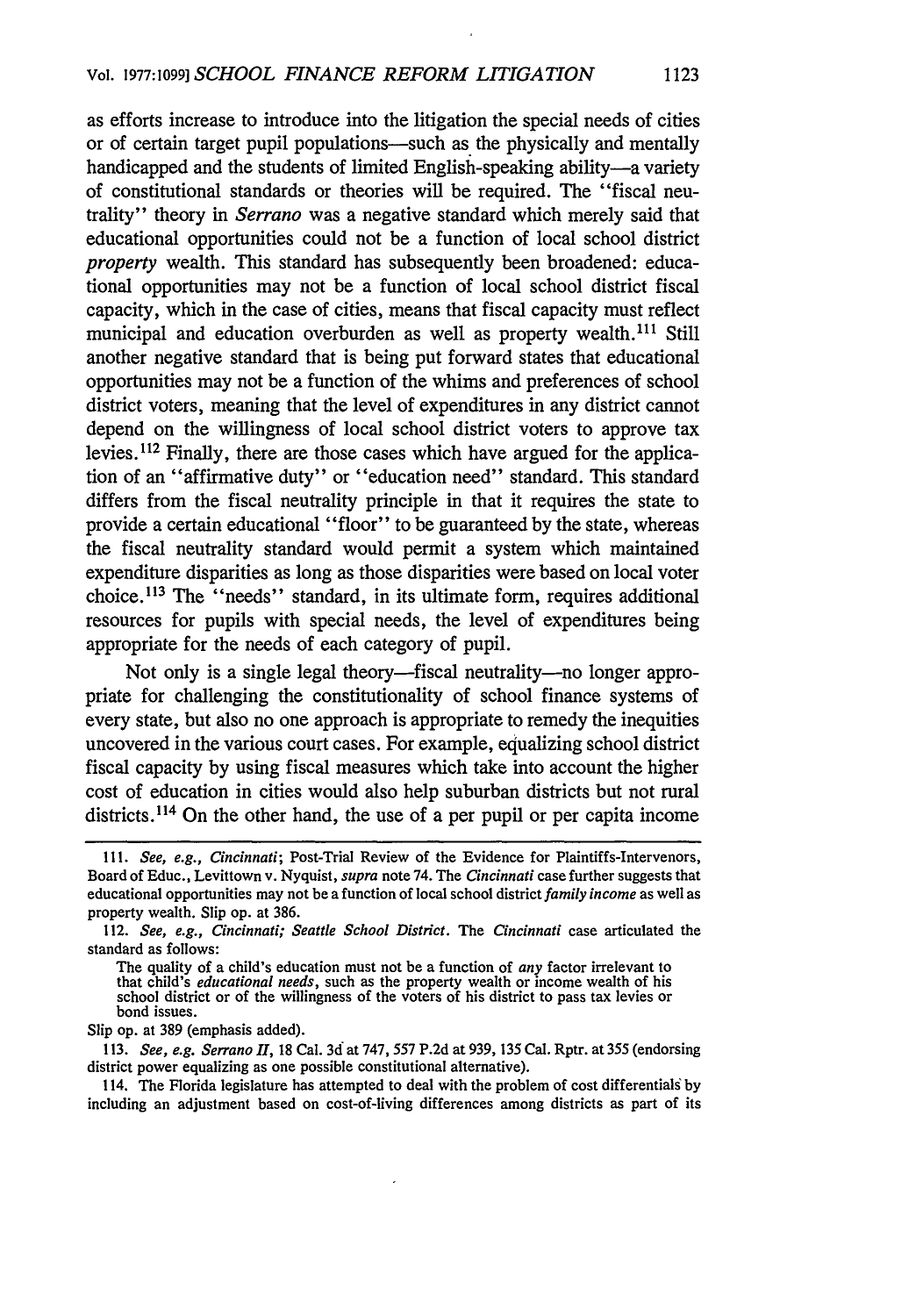measure to determine fiscal capacity rather than per pupil property values would help rural areas but not cities. Use of such an income measure, however, prevents districts with high income but low property values from obtaining an undue advantage from a district power equalizing provision. **"15** An alternative approach is to use a "circuit-breaker" provision<sup>116</sup> to provide tax relief to low income homeowners or renters residing in any type of district. This will help both rural and urban districts.

The "costing out" of state requirements for each type of district as a measure of that "basic education" which a state must provide<sup>117</sup> will take into account the "cost differentials" problem of cities, the problem of "diseconomies of scale" which small rural districts often face, and the problem of those districts which have insufficient revenues because of low property wealth or the unwillingness of local voters to approve property tax levies. On the other hand, a cost differentials standard also has its difficulties. Adjustments which reflect the actual teacher education-experience characteristics of a school district rest upon the assumption that teachers with advanced degrees and/or experience are not an educational benefit but a fixed cost because of the tenure system. If the contrary assumption is made—that is, that higher education and experience levels reflect quantitative differences in educational resources—then rural, rather than urban, areas should be given additional funds to enable those districts to attract teachers with more education and experience. Similarly, accounting for the higher salaries of urban area teachers with equivalent education and experience levels may reflect cost-of-living differences which are beyond the control of school officials or may reflect the weak collective bargaining stance of the urban school board. There are also political problems, since the application of such a standard would allocate more funds to suburbs as well as central cities, and away from rural areas.

117. *See Seattle School District,* slip op. at 54-56, discussed at notes 79, 81, 83-87 *supra* and text accompanying notes 76-87.

recently enacted school aid formula. FLA. **STAT. ANN.** § 236.081(3) (West Supp. 1977). The use of this cost-of-living index has benefitted urban areas-with increases in aid from 7 to 10 percent, although the cost of living is not identical to the cost of education. Callahan & Wilken, *State School Finance Reform in the 1970's,* in SCHOOL FINANCE REFORM: **A LEGISLATOR'S** HANDBOOK 7 **(J.** Callahan & W. Wilken eds. 1976).

*<sup>115.</sup> See Cincinnati,* discussed at text accompanying notes 109-10 *supra.*

<sup>116.</sup> A "circuit-breaker" tax relief provision cuts in when the property tax burden reaches a percentage of family income that the state considers excessive. The excess is recovered **by** the taxpayer either through credit against his state income tax liability or as a direct cash refund if he has no state income tax liability. ADVISORY COMMISSION **ON INTERGOVERNMENTAL** RELA-TIONS, BIG BREAKTHROUGH **FOR** CIRCUIT-BREAKER 3 (ACIR Information Bull. No. **73-2,** 1973). For examples of such legislation, see MICH. COMP. LAWS ANN. § 206.520 (Cum. Supp. 1977); MINN. **STAT.** ANN. § 273.012 (West Cum. Supp. 1977); OR. REV. **STAT.** § 310.640 (1975); Wis. **STAT. ANN.** §§ 79.10(3), 79.17 (West Cum. Supp. 1977).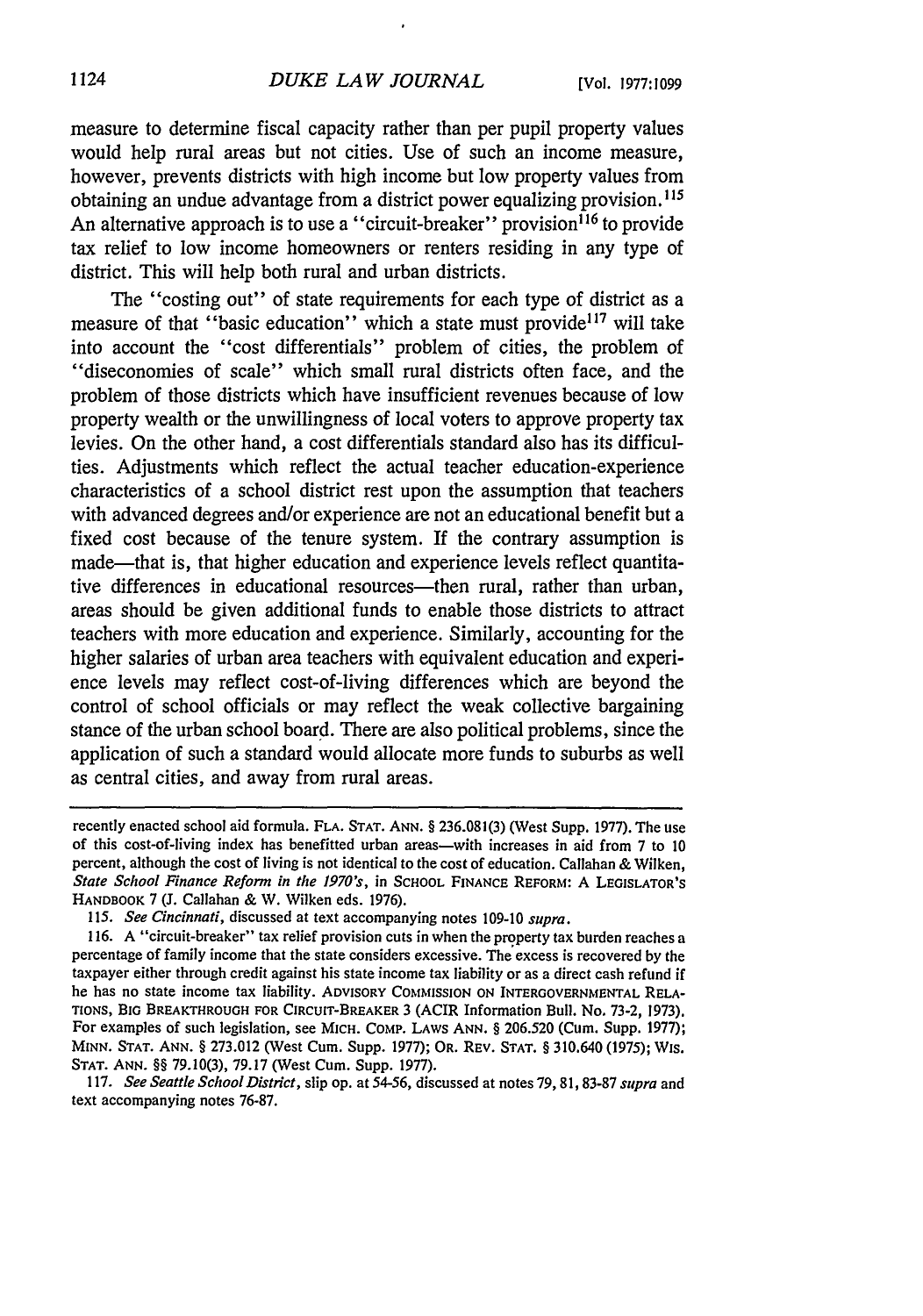Taking into account the higher cost of students with special needseither **by** weighting the basic aid per pupil formula **by** a factor representing the additional resources needed for each type **of pupil <sup>18</sup>**or **by** providing categorical aid programs<sup>119</sup>—can help both cities and rural areas which have higher proportions of disadvantaged youth than suburban districts. Pupilweighting systems insure that funds that are allocated for special needs and programs are equalized. Such systems have another advantage over categorical programs in that districts heavily burdened **by** students requiring higher cost programs are not subject to the annual appropriations compromises in state legislatures. But a weighted pupil formula raises a number of problems as well. There is as yet no adequate way to derive the various cost factors to be applied since the evidence regarding the nature and amount of resources necessary to have a measurable impact on pupil performance is limited and mixed. On the other hand, the advantage of categorical programs is that legislators can more readily insure that the additional funds are actually spent on the target pupil populations rather than dispersed throughout the district as general funds.<sup>120</sup> The categorical allocation process, howeverexcept where the state fully funds the excess costs of the categorical program-often results in levels of expenditure that are directly related to the property wealth of a district.<sup>121</sup>

Minnesota employs two factors to provide additional resources for disadvantaged children. First, a child from a family receiving Aid to Dependent Children is counted as 1.5 pupil units. MINN. STAT. ANN. § 124.17(4) (West Cum. Supp. 1977). Second, in school districts in which such children exceed five percent of the total actual pupil units, each such pupil is counted as an additional one-tenth of a pupil unit for each percent of concentration over five percent. *Id. §* 124.17(5). *See generally* Leppert, Huxel, Garms & Fuller, *Pupil Weighting Formulas in School Finance Reforms,* in **SCHOOL FINANCE REFORM:** A **LEGISLATOR'S** HANDBOOK 12 **(J.** Callahan & W. Wilken eds. 1976).

119. Many more states have adopted this route than have adopted the "weighted pupil" formula strategy. California has taken this approach, apportioning funds for compensatory programs based on district need, as determined by an index of three factors: the proportion of limited English-speaking students, of family poverty and of pupil transiency. **CAL. EDUC.** CODE § 54000 (West Supp. 1976).

120. But see **FLA. STAT.** ANN. § 237.34 (West Supp. 1977), which attempts to insure that **80** percent of funds generated by the weightings are spent in the school with the appropriate pupils by requiring that expenditures for each program be reported on a school-by-school basis.

121. See Unified School Dist. No. 229 v. Kansas (Shawnee County Dist. Ct., Kan., filed Dec. 21, 1976), in which plaintiffs alleged that state aid for categorical programs (transporta-

<sup>118.</sup> Florida has 26 programs, and a cost factor is assigned according to the relative cost of educating a student in each of the programs. **FLA. STAT. ANN.** § 236.081(l) (West 1977). The range is from a cost factor of 1.0 for grades 4 through 9 to a cost factor of 15.0 for hospital and home bound instruction. For example, Florida uses a cost factor of 4.0 for deaf students, meaning that the base student cost (\$755 for 1975-76) is multiplied by 4.0 for each deaf student in a school district for a total of \$3020 for each such student. In its initial reform legislation, Florida weighted the base student cost by 0.05 for each disadvantaged student. This was subsequently repealed, 1974 Fla. Laws ch. 74-227, § 3, and aid for compensatory programs is now provided via a supplement added to the base student cost for each disadvantaged student. FLA. STAT. **ANN.** § 236.081(2) (West 1977).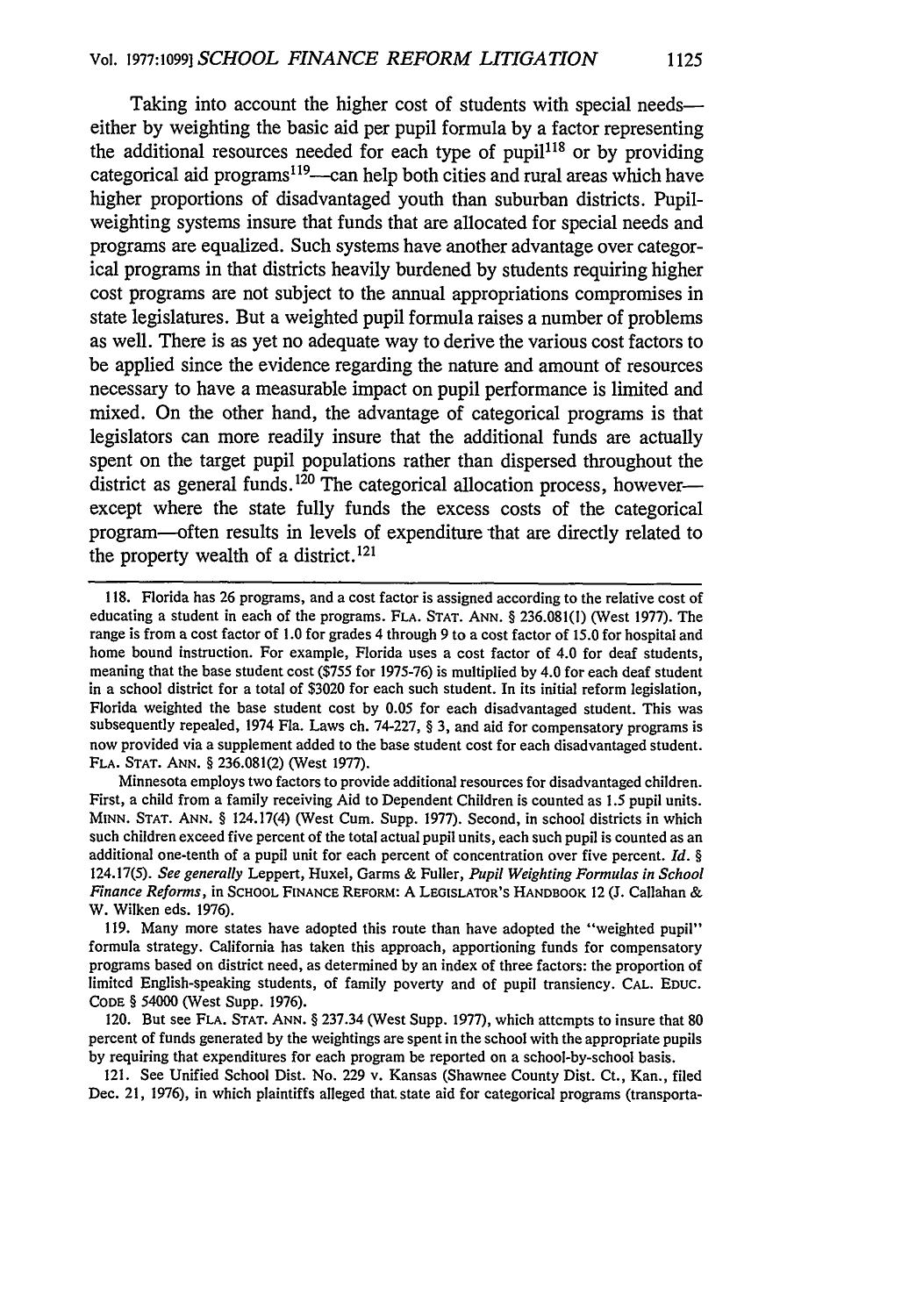In summary, the development of varying legal standards, based on different definitions of equal educational opportunity, means that the legal remedies that are developed will be tailored to the specific characteristics of individual states. Moreover, no single remedy is likely to be adequate; rather, some combination of remedies will be necessary, the particular combination addressing the types of fiscal inequities that are most prevalent in a state's school finance system.

### IV. **SCHOOL** FINANCE REFORM **AND** COUNTERVAILING **PRESSURES**

Between 1971 and 1975 there was a significant amount of school finance reform activity in the state legislatures. During this period, major reform legislation, bringing about substantial equality in the raising and distribution of education revenues, was passed in a number of states-some under pressure of litigation and some to head off litigation.<sup>122</sup> While a significant number of states continue to consider and enact reform measures, the pace of reform and the extent to which such legislation lessens the disparities in per pupil expenditures may have diminished.

### *A. The* Rodriguez *Spillover Effect.*

Although some legal challenges to school finance systems continued to percolate through the state courts, the *Rodriguez* decision slowed the momentum and took much of the pressure off state legislatures. Moreover, the receptivity of state courts to a school finance reform suit was considerably less uniform than it had been in the wake of *Serrano.* Many state courts are reluctant to outpace the United States Supreme Court, which had refused to find that relative differences among districts in per pupil spending was a denial of equal protection to those students in low-spending districts. The desire to preserve "local control"<sup>123</sup> and the pervasive view that there is little demonstrable correlation between per pupil expenditures and the quality of education'24 combine to deter many state court judges from striking out into the uncharted area of fiscal and educational policy.

124. *See Rodriguez,* 411 U.S. at 42-43.

tion, special education and vocational education) is not "power equalized" and hence fails to take into consideration the ability of individual districts to finance such services, in violation of the Kansas Constitution. *See also Cincinnati.*

<sup>122.</sup> The reform legislation enacted in the years immediately following *Serrano* is discussed in Grubb, *The First Round of Legislative Reforms in the Post-Serrano World,* 38 LAW & CONTEMP. PROB. 459 (1974), *reprinted in* **FUTURE** DIRECTIONS FOR SCHOOL FINANCE REFORM **161** (B. Levin ed. 1974).

<sup>123.</sup> In several recent cases, the Supreme Court has suggested that local control or local autonomy in public education is a very substantial interest. *See, e.g.,* Milliken v. Bradley, 418 **U.S.** 717, 741-42 (1974); Keyes v. School Dist. No. **1,** 413 U.S. **189,** 246 **(1973)** (Powell, **J.,** concurring in part, dissenting in part); *Rodriguez,* 411 U.S. at 49-50; Wright v. Council of the City of Emporia, 407 U.S. 451, 478 **(1972)** (Burger, C.J., dissenting-local control is of "overriding importance").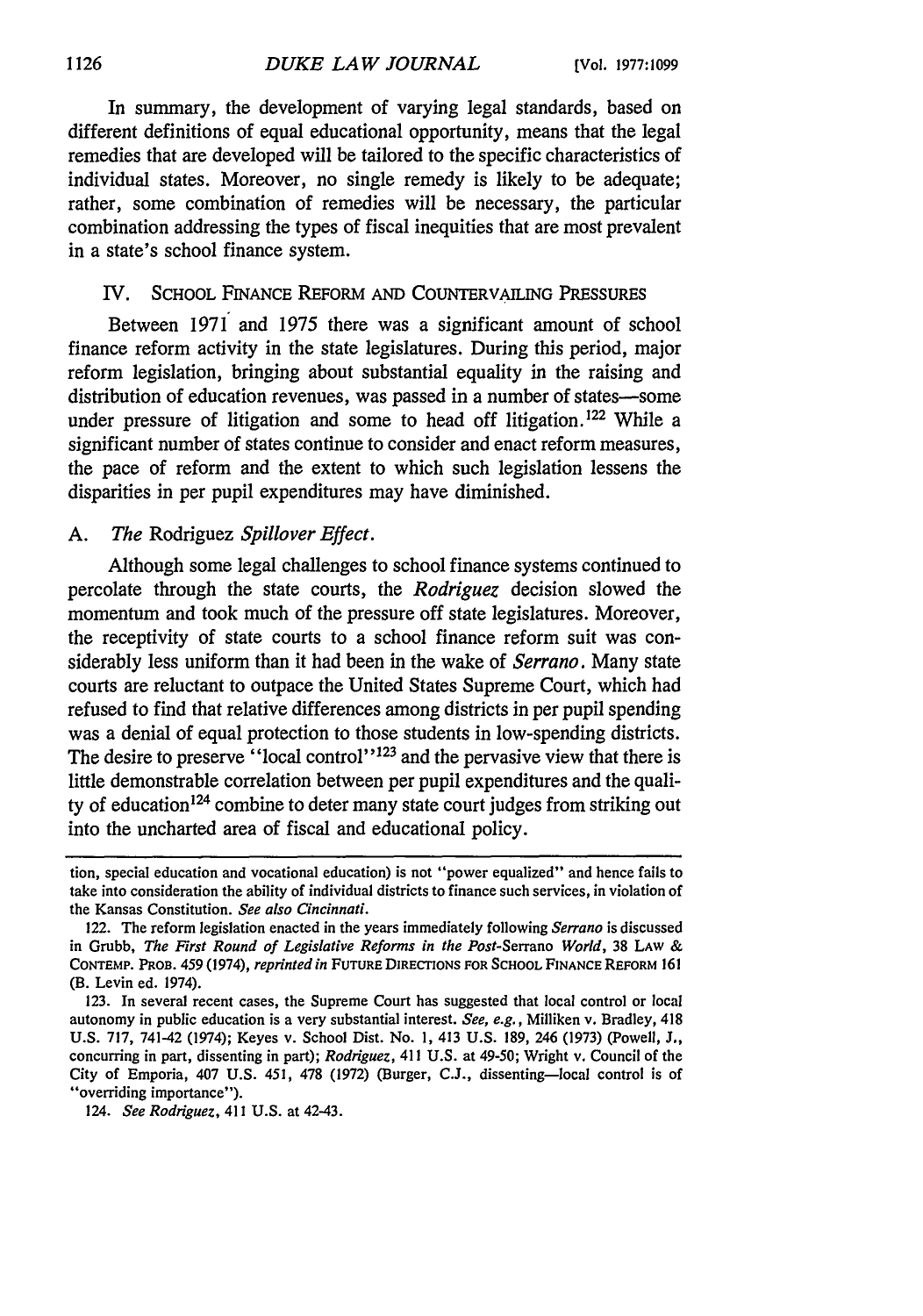There are only five states<sup>125</sup> which are under a court mandate to reform their school finance systems. These victories for reform occurred over a period of four years. This is in sharp contrast with the *pre-Rodriguez* progress when seven states fell under court order to revise their school financing systems within an eighteen month period. <sup>126</sup>

### *B. Fiscal Pressures.*

The costs of implementing court orders extending education to those previously excluded from a public education, either actually or functionally-such as the mentally and physically handicapped or those of limited English-speaking ability—have clearly had an impact on the availability of resources for general fiscal equalization. These suits, in establishing the right--constitutional or statutory--to an "appropriate" education for children with special needs, may even rob resources from the regular program under the present funding scheme. As one court said, in ordering suitable education to be provided previously unserved or inadequately served handicapped students:

[T]he District of Columbia's interest in educating the excluded children clearly must outweigh its interest in preserving its financial resources. If sufficient funds are not available to finance all of the services and programs that are needed and desirable in the system then the available funds must be expended equitably in such a manner that no child is entirely excluded from a publicly supported education consistent with his needs and ability to benefit therefrom. The inadequacies of the ... [District of Columbia school system] whether occasioned by insufficient funding or administrative inefficiency, certainly cannot be permitted to bear more heavily on the "exceptional" or handicapped child than on the normal child.<sup>127</sup>

In addition to the court suits on behalf of those with special education needs, the increasing pressure on state legislatures by handicapped and bilingual student interest groups for substantial categorical aid programs<sup>128</sup>

<sup>125.</sup> These states are California, Connecticut, New Jersey, Ohio and Washington. In the latter two states, the lower court decisions are being appealed.

<sup>126.</sup> See note 11 *supra* and accompanying text.

<sup>127.</sup> Mills v. Board of Educ., 348 F. Supp. 866, 876 (D.D.C. 1972). In *Mills,* defendant school district conceded that it was under an affirmative duty to provide handicapped plaintiffs and persons in their class with a publicly supported education tailored to their needs and had failed to do so. The defendant argued, however, that diverting funds specifically appropriated for other educational services to improve special educational services would violate an act of Congress and would be inequitable to children outside plaintiffs' class. *Id.* at 871-75. The court rejected this defense.

<sup>128.</sup> *See, e.g.,* **CAL. EDUC. CODE** §§ 5767-5767.18 (West 1977) (bilingual program); **CAL. EDUC. CODE** §§ 6801-6896 (West 1977) (handicapped program); MICH. **STAT. ANN.** § 388.1141a (1972) (bilingual program); N.M. **STAT.** ANN. § 77-23-2 (1973) (bilingual program). *See also* Education for All Handicapped Children Act of 1975, § 2, 20 U.S.C. §§ 1401-1426 (Supp. V 1975).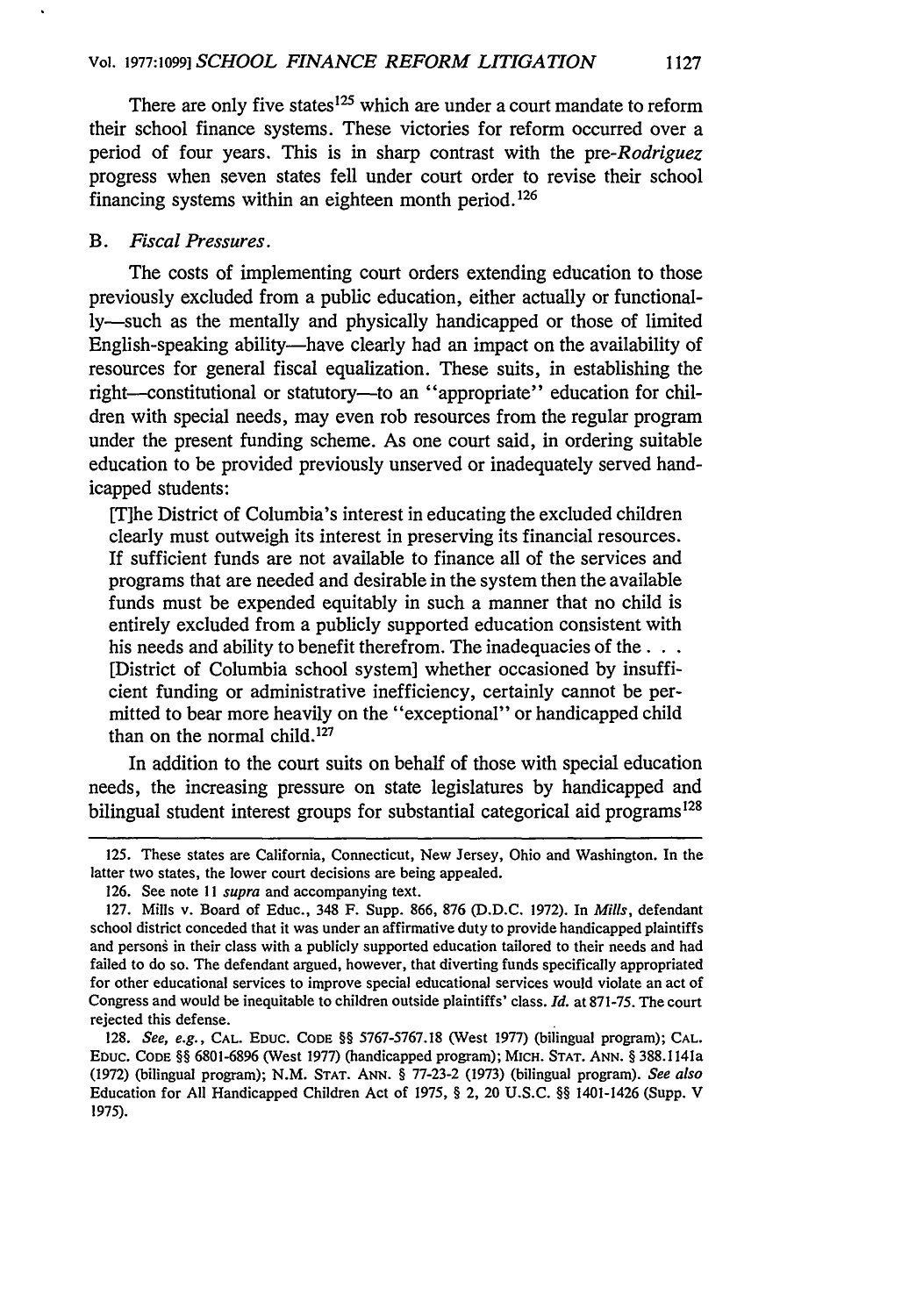has also reduced the available monies for general fiscal equalization. Moreover, these categorical programs are in themselves often anti-equalizing-with wealthier districts able to qualify for more such aid than poorer districts-and thus efforts to reform school finance can be undercut. As a result, those seeking state categorical aid programs and state compliance with the extensive requirements of such federal laws as the Education for All Handicapped Children Act<sup>129</sup> may be on a collision course with those seeking general school finance reform.

Another reason for the limited nature of current school finance reform efforts is the disappearance of the state fiscal surpluses which had existed in 1972-73,130 in combination with the expanding cost of education and the demands of other public services on state revenues. Declining enrollment is still another factor having an impact on school finance reform. The bonuses provided districts experiencing substantial losses in enrollment may offset equalization efforts, since many of the districts affected are small, highwealth districts. **131**

## *C. "Backlash" Litigation.*

Finally, the spate of "backlash" litigation—legal challenges to the new school finance reforms enacted by some states-has affected the reform movement in those and perhaps in other states. Many of these reforms are quite controversial, in particular, maximum tax rates<sup>132</sup> or revenue levels, <sup>133</sup> ceilings on the annual rate of increase in per pupil expenditure levels, <sup>134</sup> changes in the measures of district wealth, 135 and district power equalizing formulas. 136 Some of these are now under fire in the courts.

*1. District Power Equalizing Provisions.* Under a "pure" district power equalizing formula,<sup>137</sup> the state "recaptures" revenues raised in excess of the predetermined spending level and distributes the excess (together with additional state funds, if necessary) to poorer school districts

**<sup>129. 20</sup> U.S.C.** §§ 1401-1426 (Supp. V 1975).

<sup>130.</sup> *See* Levin, *School Finance Reform in a Post-Rodriguez World,* in **NATIONAL ORGANI-ZATION ON LEGAL** PROBLEMS OF **EDUC., CONTEMPORARY LEGAL** PROBLEMS **IN EDUC.** 156, **172 (1975).**

**<sup>131.</sup>** Education Commission of the States, The Fiscal Impacts of Declining Enrollments **9,** 15 (1976).

<sup>132.</sup> *See, e.g.,* ILL. **ANN. STAT. ch.** 122, § 18-8 (Smith-Hurd Sbpp. 1977); **UTAH CODE ANN.** § 53-7-24 (Supp. 1977).

<sup>133.</sup> *See, e.g.,* **COLO.** REV. **STAT.** §§ **22-50-106** to **-108** (Cum. Supp. **1976); KAN. STAT. ANN.** §§ 72-7055 & -7065 (Cum. Supp. 1976).

<sup>134.</sup> *See, e.g.,* **CAL. EDUC. CODE** §§ 42232, 42238 & 42244 (West 1977); **KAN. STAT. ANN.** § 72-7055 (Cum. Supp. 1976).

<sup>135.</sup> *See, e.g.,* **KAN. STAT. ANN.** §§ 72-7040 to -7042 (Cum. Supp. 1976).

<sup>136.</sup> *See, e.g.,* **ME.** REV. **STAT.** tit. 20, §§ 3742-3748 (Supp. 1976); Wis. **STAT.** *ANN.* §§ 121.02- .08 (West Supp. 1977).

<sup>137.</sup> See text accompanying note 46 *supra.*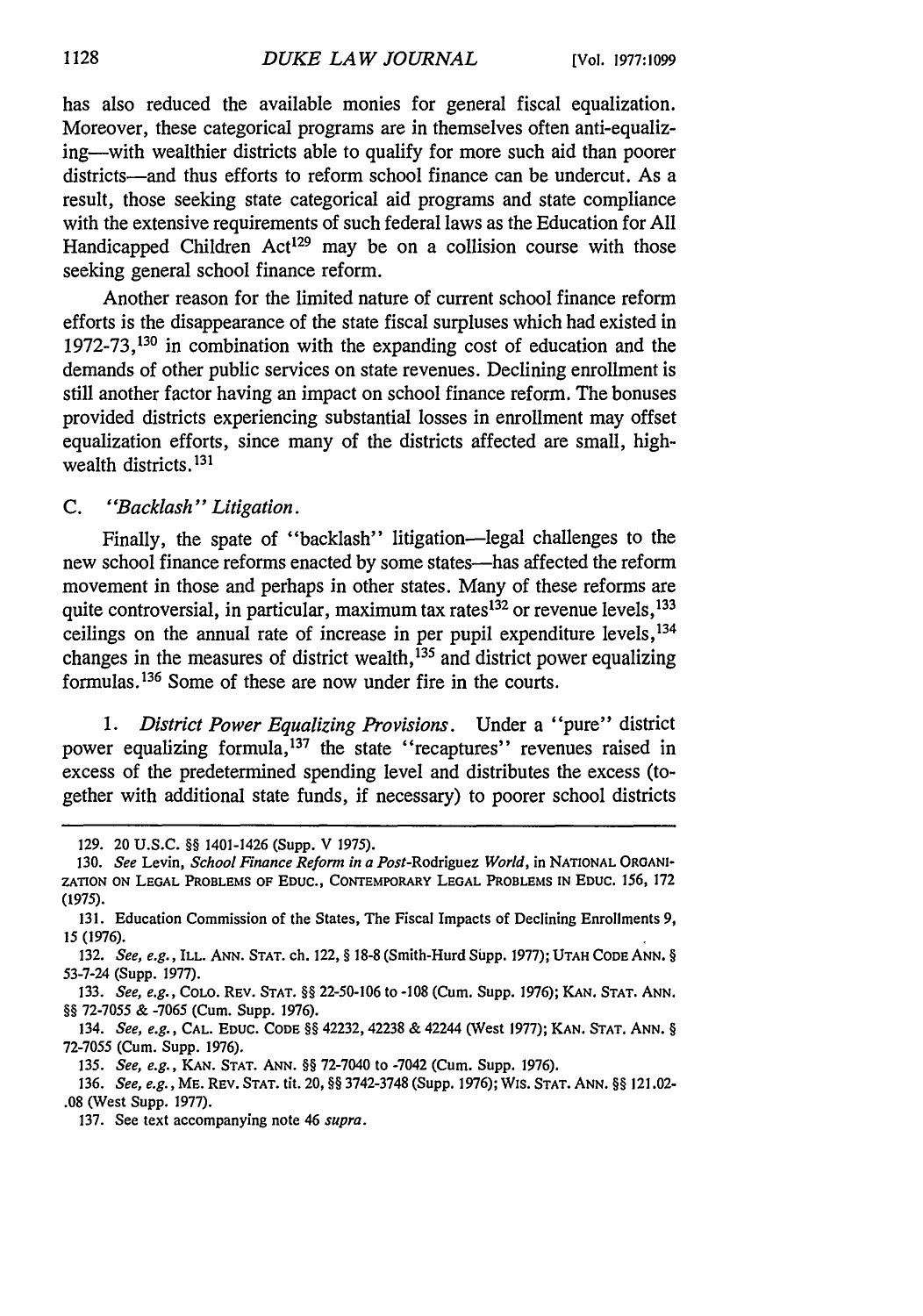where, because of low property values, the selected tax rates cannot generate sufficient revenues to meet the predetermined per pupil expenditure levels.138 Under Montana's new school finance legislation, enacted in 1972, each school district is guaranteed eighty percent of the "maximum general fund budget" (the foundation program), financed through a required forty mill property tax.<sup>139</sup> Montana's legislation does have a "recapture" provision, since a district having sufficiently high property values that the forty mill tax raises more per pupil than the state guarantee must remit the excess revenues to the state, which are then redistributed to those areas where a forty mill tax rate does not generate the state-guaranteed amount. 140

In *Woodahl v. Straub,141* wealthy school districts challenged Montana's new school finance reform law on the ground that they were being taxed "for the exclusive use and benefit of others," inasmuch as they would have to remit substantial sums to the state for the support of other school districts.<sup>142</sup> The plaintiffs alleged that this violated the Montana Constitution which requires the legislature to "fully fund" the school system.<sup>143</sup> They further alleged that the new law, by discriminating against the taxpayers of wealthy areas, violated the equal protection clause of the fourteenth amendment of the Federal Constitution.<sup>144</sup>

The Montana Supreme Court held, however, that the forty mill tax was, in effect, a statewide uniform property tax levied for a public purpose in accord with the Montana Constitution.<sup>145</sup> rather than a tax levied on one district for the benefit of another, and therefore did not violate the Montana Constitution. The legislature could carry out its mandate to "fully fund" the state's share of the cost of basic education by using a statewide property tax rather than income and sales taxes.<sup>146</sup> The fact that some areas did not receive benefits directly proportional to the amount contributed was not, according to the court, a valid objection to a tax which benefits the state as a whole. 1 47

142. *Id.* at 147. 520 P.2d at 779.

143. **Id.** at 147, 520 P.2d at 778. See MONT. CONST. art. X, § **1.**

- 144. 164 Mont. at 147, 520 P.2d at 778.
- 145. "Taxes shall be levied by general laws for public purposes." MONT. CoNsr. art. VIII, § 1.
	- 146. 164 Mont. at 148-49, 520 P.2d at 780.
	- 147. *Id.* at 151, 520 P.2d at 781.

<sup>138.</sup> Under some of the newly enacted school finance reform laws, the bulk of school revenues is distributed through foundation or flat grant formulas, the power equalized portion constituting only an optional "add-on." Moreover, the power equalized portion of the school finance formula often is not in its "pure" form-that is, the revenues that wealthier districts raise in excess of that guaranteed by the state at the chosen tax rates are not subject to "recapture" by the state. See, e.g., **CAL. EDUC. CODE** §§ 20906.1-.4 (West Supp. 1977).

<sup>139.</sup> MONT. REV. CODES ANN. §§ 75-6906,-6912 & -6913 (Supp. 1977).

<sup>140.</sup> *Id.*

<sup>141. 164</sup> Mont. 141, 520 P.2d 776 (1974).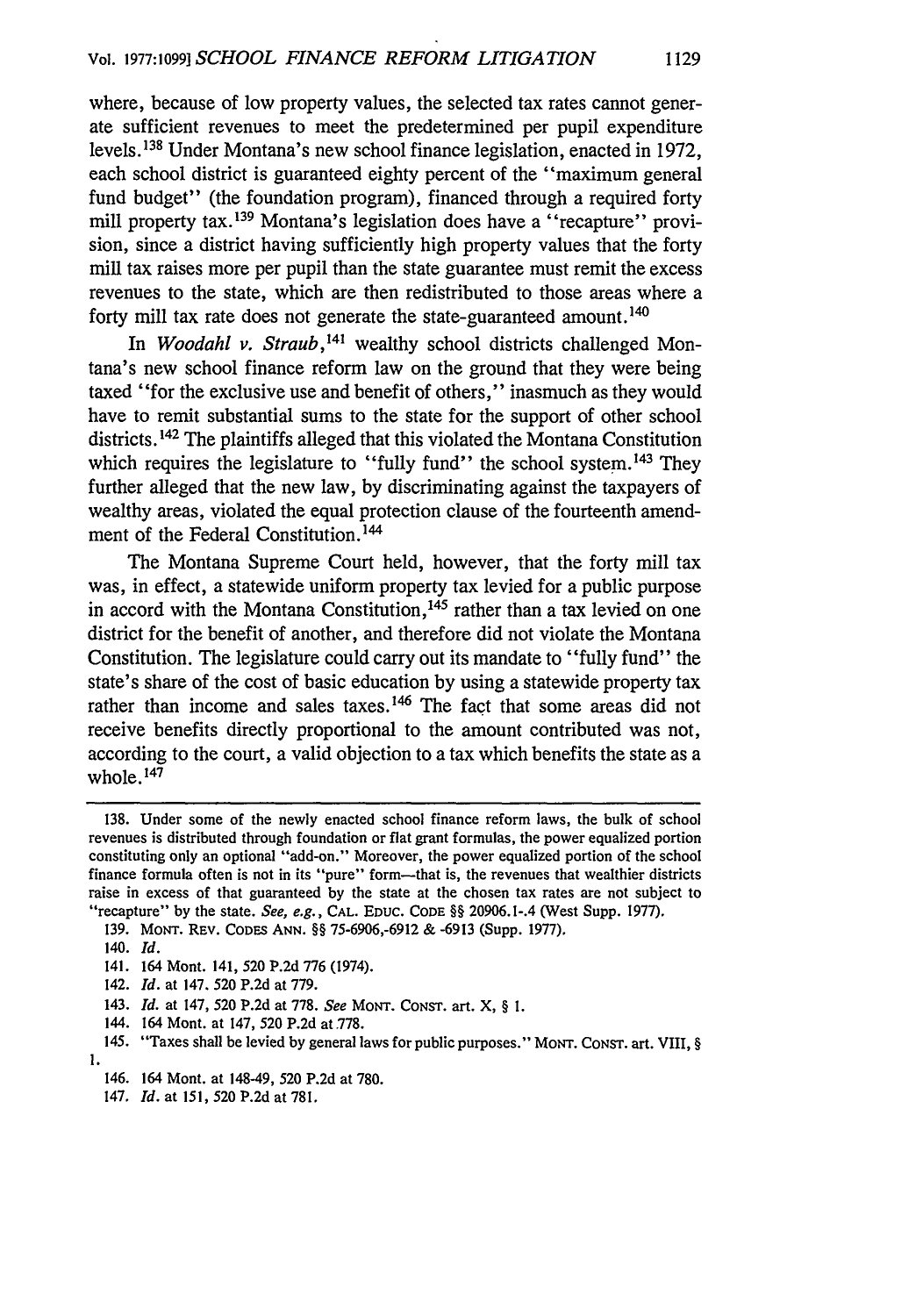By contrast, the Wisconsin Supreme Court in *Buse v. Smith148* found the "negative-aid" provisions of that state's newly enacted school finance law to be in violation of the uniform taxation provision of the Wisconsin Constitution. 149 Wisconsin had adopted a district power equalization factor based on the taxable property wealth located within each school district. Those districts in which the per pupil property values exceeded the state guaranteed valuation were required to pay a portion of their property tax revenues into the state general fund for redistribution to other school districts. Thus the formula is designed to insure equal tax dollars for education from equal tax effort, regardless of the disparity in tax base.

Taxpayers and parents residing in negative-aid districts (the "recapture" districts) brought suit challenging the negative-aid provisions of the newly enacted school finance formula. The plurality opinion held that even assuming that equal educational opportunity--- a fundamental right under the Wisconsin Constitution-requires equal dollars per pupil or equalization of the power to raise revenues, "if the means chosen to accomplish that end violates other provisions of the constitution, it must be held invalid."<sup>150</sup> "Local control" was elevated to the level of a constitutional right, the court declaring that the constitution preserves the right of local districts "to provide educational opportunities over and above those required by the state and they retain the power to raise and spend revenue **.... -151**

The court, not very convincingly, reasoned that even if the funds raised through the negative-aid provision were for a state-wide purpose, such as education, the tax was a local tax if levied directly by a political subdivision of the state. 152 Although the state could levy a statewide property tax to support education, the taxes involved in the new legislation were local taxes since whether the tax is a state or a local tax depends on the entity that levies the tax and not the purpose for which the tax was levied. The court found that the uniformity rule requires that "local" taxes be spent in the taxing jurisdiction—that is, the school district, and that the "state cannot compel one school district to levy and collect a tax for the direct benefit of other school districts, or for the sole benefit of the state  $\ldots$ <sup>153</sup> without violating the uniformity rule of taxation in Wisconsin's constitution. 154 The

153. *Id.* at 579, 247 N.W.2d at 155.

154. WIs. CoNsr. art. VIII, § **1.** The dissent had by far the more convincing argument. As long as the state does not impose a tax on one local government-rather than all local governments-for state purposes, the statutory provisions in question should be upheld. 74

<sup>148. 74</sup> Wis. 2d 550, 247 N.W.2d 141 (1976).

<sup>149.</sup> WIs. CONsT. art. VIII, § 1.

<sup>150. 74</sup> Wis. 2d at 567-68, 247 N.W.2d at 149.

*<sup>151.</sup> Id.* at 572, 247 N.W.2d at 151.

<sup>152.</sup> *Id.* at 573, 247 N.W.2d at 152. The concurring opinion argued that the negative-aid provision was a state tax, but the result was the same as if it were a local tax.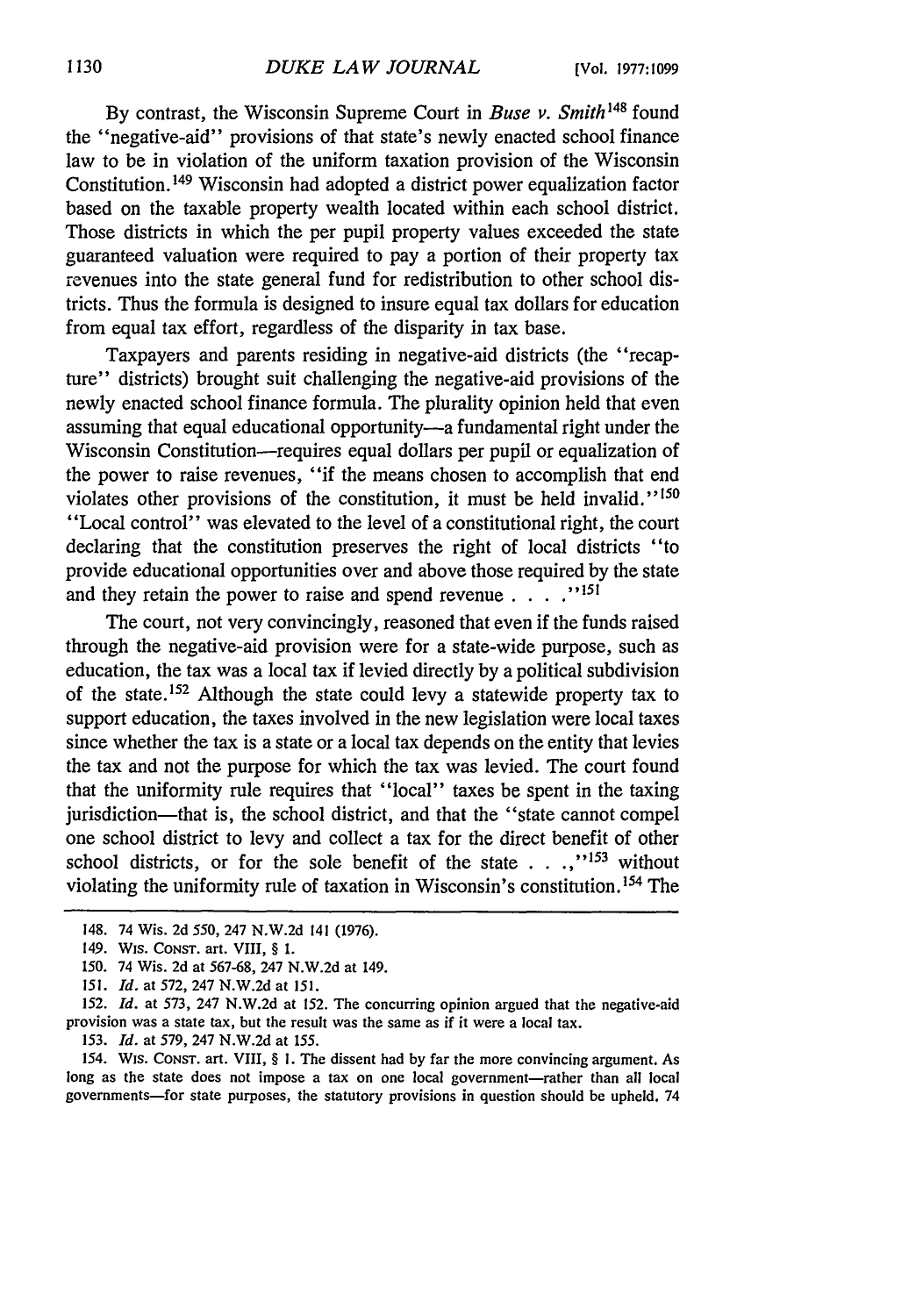same result could have been reached under a statewide property tax, according to the court, *without* running afoul of the constitution. Yet such a scheme would have been more restrictive of "local control," which the court found to be a constitutional right. As one commentator has pointed out, the Wisconsin court has put the state "into a circle of contradictory constitutional limitations on legislative options to equalize education opportunity."<sup>155</sup> The court indicated that education is a fundamental right and thus a wealth-related school financing scheme challenged under the state equal protection clause would be subject to strict scrutiny. On the other hand, a district power equalizing statute which sought to free the tie between expenditures and wealth would also violate the state constitution, even though it would provide a measure of local control in that districts could choose their desired level of expenditure. In addition, full state funding, without local leeway, would violate the constitutional right of local districts "to provide educational opportunities over and above those required by the state."<sup>156</sup>

What is the likelihood that other district power equalizing statutesparticularly those with "recapture" provisions-will be successfully challenged as violating a state's "uniformity of taxation" clause in its constitution? First, there are several types of "uniformity clauses," subject to varying interpretations. One commentator has found that there are nine

155. Note, *State Constitutional Restrictions on School Finance Reform:* Buse v. Smith, 90 HARv. L. REV. 1528, 1538 (1977).

156. Buse v. Smith, 74 Wis. 2d at 572, 247 N.W. 2d at 151.

Maine's power equalizing provision, which provided for full "recapture" of excess revenues, *see* ME. REV. **STAT.** ANN. tit. 20, §§ 3711-3713 (Supp. 1973), repealed by 1975 Me. Acts, ch. 660, was also challenged. Boothbay v. Longley, No. 75-918 (Kennebec Super. Ct., Me., filed July 18, 1975). Under the school financing statute, a uniform school property tax rate was applied statewide. The revenues raised were then distributed by the state to school districts in such a way that high property wealth districts actually received less revenue than they generated. The statute limits the amount these districts can spend to the amount spent in the preceding year. High property wealth districts attacked this scheme, alleging that it was an unconstitutional delegation of legislative power in violation of the state constitution, as well as in violation of the equal protection and due process clauses of the fourteenth amendment to the United States Constitution and equivalent provisions in Maine's constitution. However, after the suit was filed, the legislature amended the school finance law, revising its "recapture" provision. ME. REv. **STAT.** ANN. tit. 20, §§ 3742-3753 (Supp. 1976). In November, 1977, the statewide property tax was repealed by referendum so that it is possible that the suit may never be prosecuted. Lawyers' Comm. for Civil Rights Under Law, *supra* note 70, at 10-11.

Wis. 2d at 594-95, 247 N.W.2d at 162. Moreover, "[a] local government raising funds for a state purpose does not violate the uniformity clause or public purpose doctrine-if it can be shown that the unit also has an interest in the state purpose." *Id.*

The dissent thus concludes that "school districts, as a matter of constitutional law, [do not] have an absolute, unqualified right to the full revenues raised by the property tax within their districts." *Id.* at 599, 247 N.W.2d at 164.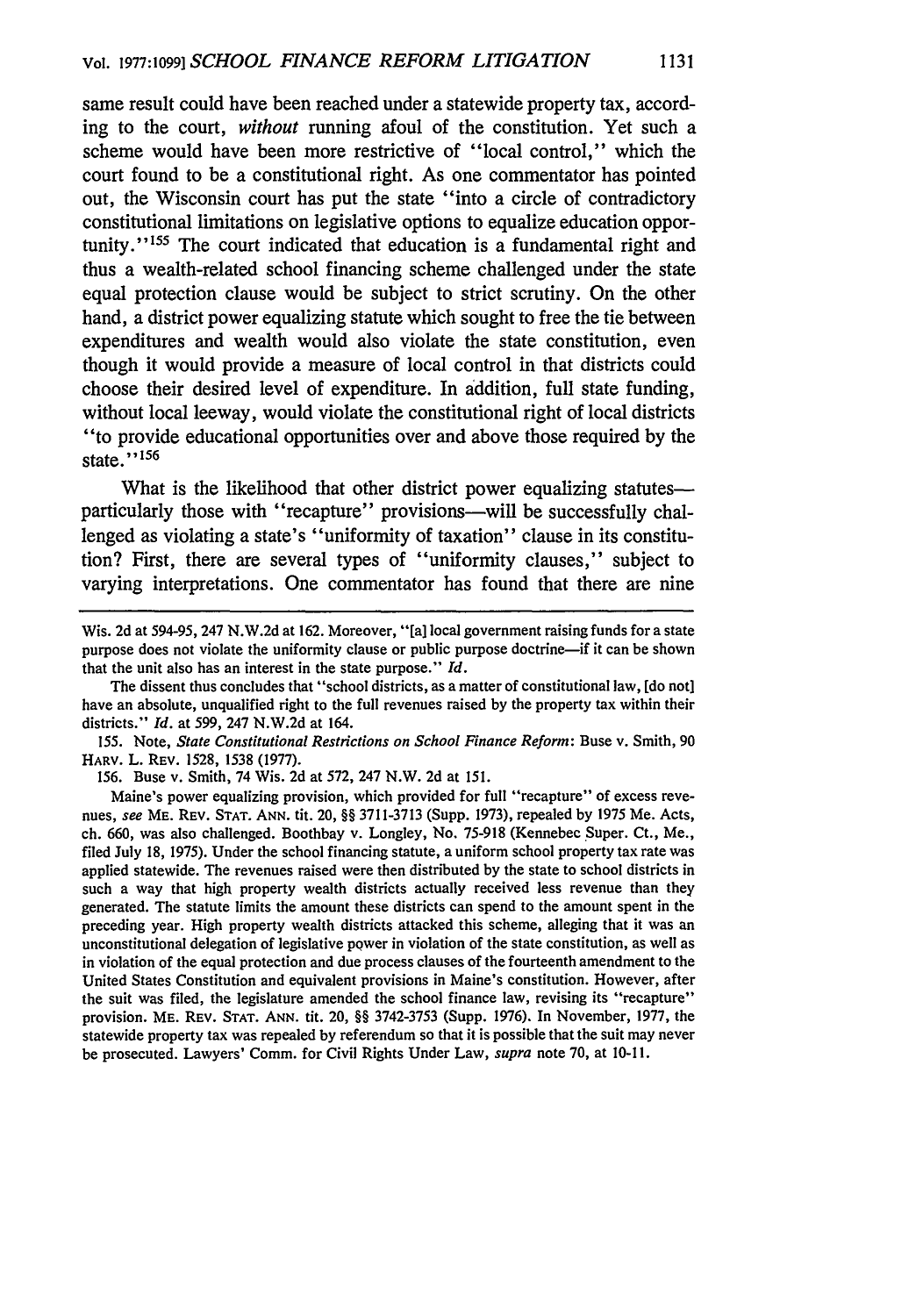different types of uniformity clauses,<sup>157</sup> while at least three states have no uniformity clause at all.<sup>158</sup> In addition to variations in constitutional phraseology, there are differences among the courts of the various states as to how restrictively the uniformity clause is to be interpreted. Some courts regard the uniformity requirement as more restrictive than the equal protection provisions of the federal and state constitutions while others regard them as virtually synonymous.159 Unlike Wisconsin, most courts, however, consider that the uniformity rule applies only to the raising of taxes and not to the distribution of the proceeds.160

*2. District Income as a Measure of District Wealth.* In Kansas, following *Caldwell v. State, 161 a Serrano-type* decision in 1972 which ruled that the existing method of financing schools in the state was unconstitutional, the state legislature enacted a new school financing scheme. 162 This

**157.** W. **NEWHOUSE, CONSTITUTIONAL** UNIFORMITY **AND EQUALITY IN STATE** TAXATION **9-11 (1959).**

158. The three states are Connecticut, Iowa and New York.<br>159. Note, Taxation-Uniformity Requirements, 38 Ky. L.J. 503, 521 (1950). See, e.g., Buse v. Smith, 74 Wis. 2d 550, 575, 247 N.W.2d 141, 153 (1976) (citing Knowlton v. Supervisors of Rock County, 9 Wis. 378, 420-21 (1895)); Sweetwater County Planning Comm. for Org. of School Dist. v. Hinkle, 491 P.2d 1234, 1236-37 (Wyo. 1971).

160. *See, e.g.,* Sawyer v. Gilmore, 109 Me. 169, 83 A. 673 (1912). That case involved a uniform tax with a differential distribution of the proceeds of the tax. The statute under challenge imposed a uniform statewide property tax on all property in the state, but distributed the proceeds differentially. Unorganized townships received none of the proceeds, while cities, towns and plantations received aid under a formula which provided that one-third of the funds were to be distributed in accordance with the number of pupils and two-thirds in accordance with property values—thus benefiting those cities and towns with high property values more than those with low property values. *Id.* at 178, 83 A. at 677. With regard to the question of whether unorganized townships could be excluded from the distribution scheme although their properties were taxed along with all other property in the state, the court declared:

The fundamental question is this: Is the purpose for which the tax is assessed a public purpose. . **.** . In order that taxation may be equal and uniform in the constitutional sense, it is not necessary that the benefits arising therefrom should be enjoyed by all the people in equal degree, nor that each one of the people should participate in each particular benefit.

Id. at 176, 83 A. at 676. In sum, "inequality of assessment is necessarily fatal, inequality of distribution is not, provided the purpose be the public welfare." *Id.* at 178, 83 A. at 677.

161. No. 50616 (Johnson County Dist. Ct., Kan., Aug. 30, 1972).

**162. KAN. STAT. ANN.** § 72-7030 to -7080 (Supp. 1976). The *Caldwell* plaintiffs and cross- claimants thereupon filed a joint motion requesting a ruling that the newly enacted School District Equalization Act did *not* violate constitutional guarantees. In a memorandum decision, the trial court judge held that the new financing system "place[s] the state in a fiscally neutral stance with regard to local school districts and [does] not arbitrarily cause the quality of a child's education to be a function of the wealth of his parents and neighbors." *Caldwell,* slip op. at 2.

In March of 1973, the Supreme Court decided *Rodriguez.* In July, when the *Caldwell* plaintiffs again came before the Kansas district court, the judge distinguished *Caldwell* from *Rodriguez* on the basis of the difference in factual and legal circumstances present in the two cases. Although Texas had a similar "tax lid" provision, that tax lid did "not restrict increases in expenditures nearly to the extent the Kansas tax lid did." *Id.,* slip op. at 3. In Texas, state

1132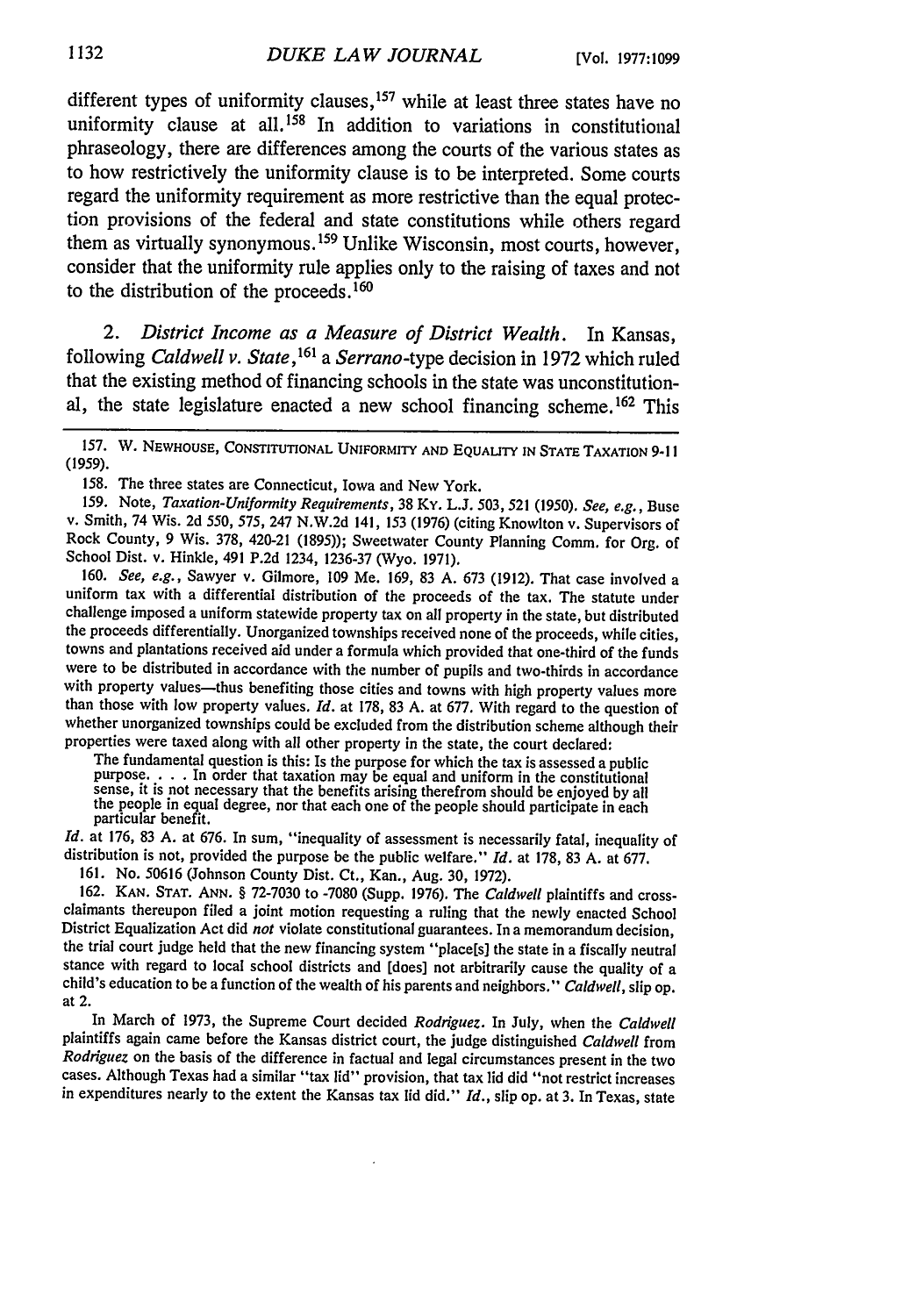legislation was then challenged in *Knowles v. State*<sup>163</sup> by plaintiffs from districts which, under the measure of "district wealth" established by the statute, received zero state equalization aid. The plaintiffs objected to the fact that the district power equalization formula defined "district wealth" to include taxable *income* although it is not subject to tax by school districts,<sup>164</sup> and the fact that the real property values are adjusted by the application of *county* urban and rural sales ratios—which generally discriminates against districts in predominantly rural areas. These features, together with the imposition of a budget limitation freezing the relative inequalities existing at the time the law was enacted, were held, as to the individual plaintiff taxpayers, to violate both the equal protection clause of the fourteenth amendment to the United States Constitution and section 1 of the Kansas Bill of Rights inasmuch as there was no rational basis for the classification "in the receipt of such benefits from, and imposition of burdens to support, the educational interests of the State."<sup>165</sup> The act was further held to violate the provisions of the Kansas Constitution relating to uniform taxation and the uniform operation of state laws, in its distribution of state funds. **1 <sup>66</sup>**The legislation was amended and the case has since been remanded to the trial court by the state supreme court for consideration of the amended law's actual effect on plaintiff districts. <sup>167</sup>

law placed a ceiling of \$1.50 per \$100 assessed valuation on the tax rate, but the Edgewood School District, in which the plaintiffs resided, did not tax at a rate that approached that ceiling. San Antonio Indep. School Dist. v. Rodriguez, 411 U.S. 1, 12 (1973). By contrast, the repealed Kansas law had provided that no district could budget more than 105 percent of the amount budgeted for the previous school year or in the 1969-70 school year, whichever was greater. 1970 Kan. Sess. Laws ch. 402, § 12 (repealed 1973). In addition, tax levies could not exceed those levied for the base year of 1969-70. 1970 Kan. Sess. Laws ch. 401, § 2 (repealed 1973). Secondly, Texas' system for determining the amount of state aid to which districts were entitled was a function of the wealth of each district whereas the Kansas system for determining the level of state aid which a school district was to receive was based on an economic index computed on a countywide basis. "State aid to counties bore no rational relationship to the actual needs of individual districts ....- *Caldwell,* slip op. at **3.** Lastly, the *Caldwell* court compared the variation in per pupil expenditures for each state and noted that the variations were much more extreme in Kansas than in Texas. The judge thus held to his decision that there was an identifiable suspect class under the Kansas system. *Id.,* slip op. at 4. Furthermore, since the *Caldwell* challenge was based on the equal protection clauses of the Kansas constitution as well as the federal constitution, the state constitution with its more explicit language regarding education allowed the court to maintain its position that education is a fundamental right in Kansas. *Id.* Thus, the *Caldwell* decision was unaffected by the United States Supreme Court's decision in *Rodriguez.*

163. No. 8319 (Chautauqua County Dist. Ct., Kan., Feb. 25, 1975). Another complaint recently filed also challenges the use of taxable income as a measure of district wealth. *See* Complaint at 3, Unified School Dist. No. 229 v. Kansas (Shawnee County Dist. Ct., Kan., filed Dec. 1977).

165. *Id.,* Conclusions of Law at 2.

166. *Id.,* Conclusions of Law at 5.

167. Judgment was entered in February of 1975 but was not to be effective until July 1975 so as to allow the Kansas legislature an opportunity to amend the act. *Id.,* slip op. at 2-3. After the

*<sup>164.</sup> Knowles,* slip op. at 31.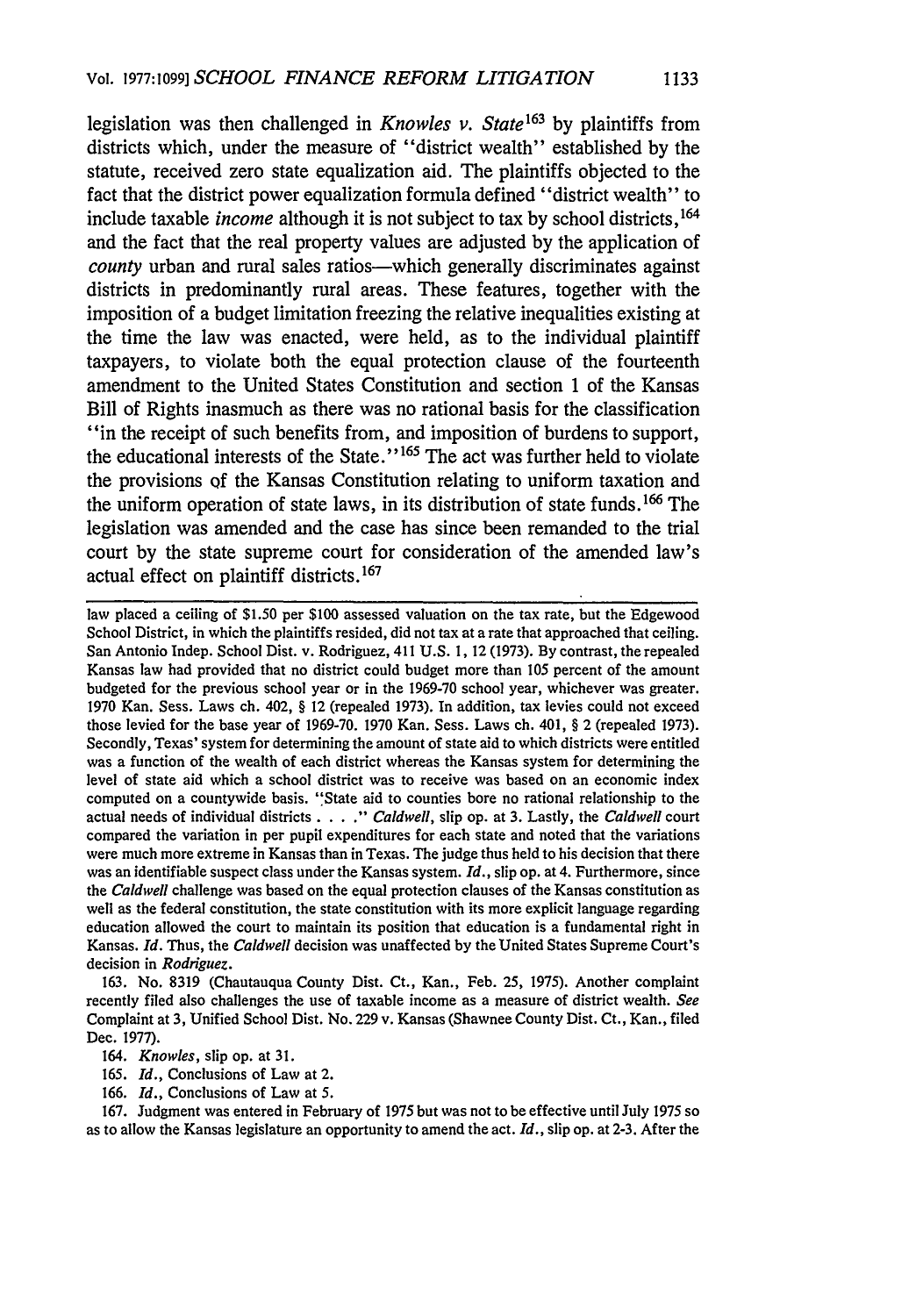*3. Cost Differentials.* In Florida in *District School Board of Bay County v. Department of Education*,<sup>168</sup> forty-three school districts filed suit challenging the use of certain factors in determining the cost-of-living differential as violative of the Florida Constitution. Prior to 1974, the state board of education recommended to the legislature the cost-of-living factors which the legislature was to use to determine the district cost differentials. **1 69** The provision referring to the state board's recommendations was eliminated in 1974.170 In 1976, a standardized formula for computing district cost differentials, based on the Florida Price Level Index, was adopted.<sup>171</sup> However, the plaintiff districts sought indemnification for lost revenues for the period during which the challenged factors were used. In the final consent judgment, the court commended the use of cost-of-living differentials as a step toward the achievement of the state constitutional mandate to provide a "uniform system of free public schools." **1 72**

*4. The Avoidance of Full Compliance.* Because of pressures at the state level for categorical assistance to such groups as the physically and mentally handicapped, the diminution of state fiscal surpluses which were available to state legislators in the early seventies, together with the expanding cost of education and the demands of other public services on state

and remanded. The state supreme court, citing *Rodriguez,* noted that legislative act can be overcome only by the most explicit demonstration that the method of classification and the payments made results in a hostile and oppressive discrimination against particular persons and classes.

*Id.* at 278, 547 P.2d at 704.

The Kansas School District Equalization Act has been further amended, causing plaintiffs to file a supplemental amended petition on February 11, 1977, alleging that in spite of the changes brought about by the recent amendments, the Kansas legislature had failed to correct the inequalities and deficiencies alleged to exist in the original *Knowles* complaint. Supplemental Amended Petition, Knowles v. State Bd. of Educ., No. 8319 (Chautauqua County Dist. Ct., Kan., filed Feb. **1** I, 1977). Moreover, the plaintiffs contended that the so-called improvements had created additional arbitrary classifications. The plaintiffs maintained, therefore, that since the recent amendments had not had a healing effect on the 1973 Act, the original conclusion of the Chautauqua County District Court—that the Kansas School District Equalization Act was in violation of the Bill of Rights and Constitution of the state of Kansas and of the fourteenth amendment of the United States Constitution-should remain in effect. *Id.*

168. No. 73-1747 (Leon County Cir. Ct., Fla.) (final consent judgment, June 2, 1977).

169. 1973 Fla. Laws ch. 73-345, § 2.

legislature amended various sections of the law, the trial court dismissed the case as moot. Knowles v. State Bd. of Educ., 219 Kan. 271, 274, 547 P.2d 699,702 (1976). Plaintiffs appealed to the Kansas Supreme Court, which noted that significant changes had occurred in the legislation which could have a substantial impact on the effect of the act, including a decrease in the number of school districts not receiving any state aid. *Id.* at 276-77, 547 P.2d at 703-04. The state supreme court therefore reversed the district court's decision to dismiss the case as moot

<sup>170. 1974</sup> Fla. Laws ch. 74-227, § 3.

<sup>171. 1976</sup> Fla. Laws ch. 76-259, § 2.

<sup>172.</sup> *Bay County,* Final Consent Judgment at 6.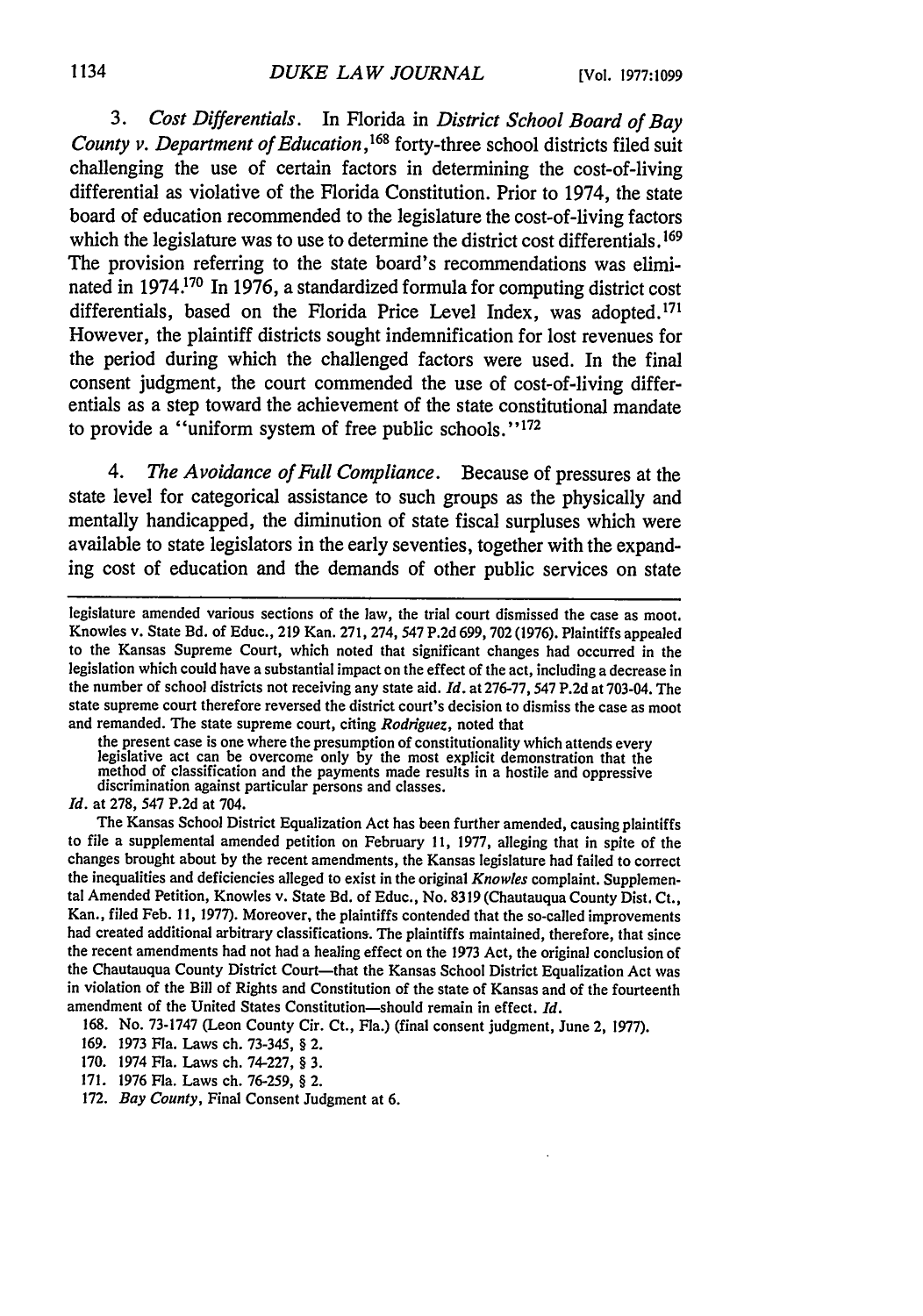revenues, the increase in districts experiencing declining enrollment and political pressures from wealthier districts, legislatures have often enacted school finance laws which were not in compliance with the court decisions. The statutes were not fully funded or were loaded down with save-harmless clauses, permissive voter overrides of expenditure or tax rate limitations, bonuses for declining enrollment districts and other devices for protecting the status quo. Thus, in addition to the spate of "backlash" litigation directed against newly enacted reforms-brought largely by those districts which had benefited under the previous system-some of the plaintiffs who had successfully challenged the old school finance mechanisms have returned to court to challenge the *new* school finance laws for failing to comply fully with the constitutional standard as articulated by the courts.

The history of the *Robinson* litigation in New Jersey convincingly illustrates the problem. As a result of plaintiff's repeated returns to court, there are six *Robinson* opinions. In *Robinson V*,<sup>173</sup> the court found the legislature's definition of a "thorough and efficient" education, enacted as part of the Public School Education Act of 1975,<sup>174</sup> constitutionally acceptable, but emphasized that without adequate funds, the 1975 Act was *not* in compliance with the constitutional mandate. When the legislature failed to fully fund the Act, the New Jersey Supreme Court ordered the schools closed until an adequate revenue-raising measure was passed. **<sup>1</sup> 7 5**

California has a similar-though not as complex-history of plaintiffs seeking to challenge newly enacted legislation as less than what the constitution requires. When *Serrano* was remanded for trial, the lower court reviewed the legislation enacted in response to the state supreme court's initial decision and determined that it failed to meet the constitutional standard articulated by the higher court. The failure of the newly-enacted legislation to pass constitutional muster was affirmed in *Serrano II,* largely because substantial wealth-related disparities in per pupil spending would continue to exist under the new legislation. The state supreme court emphasized that the major feature of the reform which served to perpetuate the inequities was

the continued availability of voted tax overrides which, while providing more affluent districts with a ready means for meeting what they conceive as legitimate and proper educational objectives, will be recognized by the poorer districts, unable to support the passage of such overrides in order to meet equally desired objectives, as but a new and more invidious aspect of that "cruel illusion" which we found to be inherent in the former system.<sup>176</sup>

<sup>173. 69</sup> N.J. 449, 355 A.2d 129 (1976).

<sup>174.</sup> N.J. **STAT. ANN.** § 7A-5 (West 1975).

<sup>175.</sup> Robinson v. Cahill, 70 N.J. *155,* 358 A.2d 457 (1976) *(Robinson VI).*

<sup>176. 18</sup> Cal. 3d at 767, 557 P.2d at 953, 135 Cal. Rptr. at 369.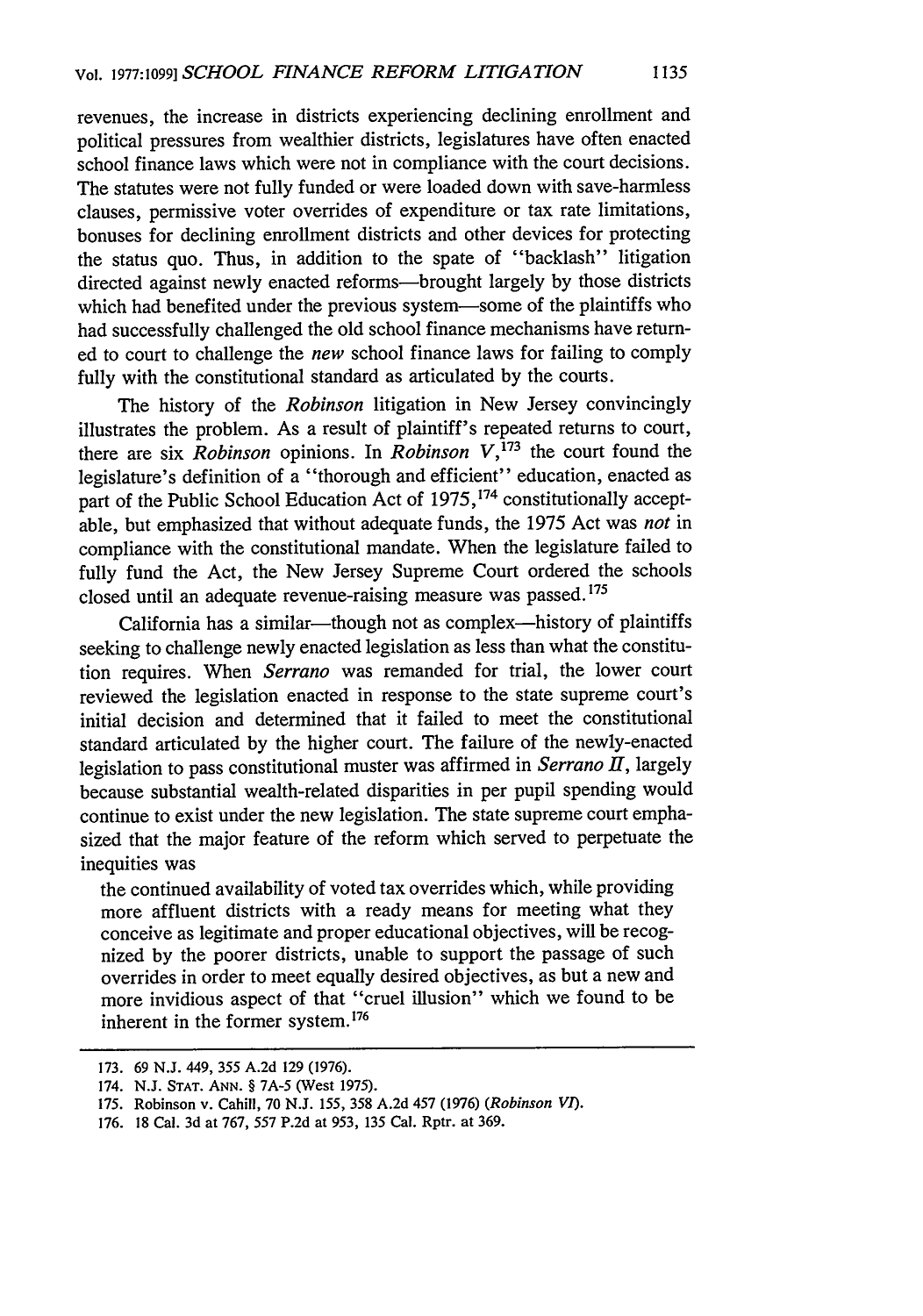The court thus found that the California public school financing system *still* made the educational opportunity available to students a function of the taxable wealth of the districts in which they lived.<sup>177</sup>

The California legislature made another pass at reform, adopting Assembly Bill 65 (AB 65) in September,  $1977$ ,  $1^{78}$  The plaintiffs subsequently petitioned the California Supreme Court seeking invalidation of those features of AB 65 thought to be out of compliance with *Serrano*  $H$ <sup>179</sup>. The plaintiffs alleged that the retention of such features as the permissive tax overrides<sup>180</sup> and the basic aid grant of \$120 per pupil<sup>181</sup> (reduced from \$125) under the previous financing scheme) would perpetuate wealth-related disparities between districts of greater than \$100 per pupil.<sup>182</sup> The supreme court, however, rather than ruling on the petition as an original matter, has sent plaintiffs back to the trial court.<sup>183</sup>

#### V. CONCLUSION

Legal challenges to inequitable school finance systems, based on state constitutional provisions, will undoubtedly continue, spurred on by the recent success of such litigation as *Horton* in Connecticut. The relatively simple "fiscal neutrality" theory which, after *Serrano,* became the sole legal strategy for school finance reform in the early seventies, still persists. But a wider variety of legal theories for challenging the constitutionality of state school finance systems has been developed, and these theories will be increasingly relied upon in future litigation. And as efforts increase to introduce into the litigation the special needs of cities or of certain target pupil populations—such as the physically and mentally handicapped and students of limited English-speaking ability—it will be necessary to deal with the question of whether there are "judicially manageable" standards.

<sup>177.</sup> *Cf.* Thomas v. Stewart, No. 8725 (Polk County Super. Ct., Ga., filed Dec. 19, 1974). Plaintiffs challenged the existing school financing mechanism as being in violation of the state constitutional provision imposing a "primary obligation" on the state to provide an adequate education for all citizens. GA. CONST. art. VIII, § **1,** para. **1.** After the complaint had been filed, the legislature passed a law which included a district power equalizing provision, designed to eliminate the disparities in expenditures among districts resulting from differences in district property wealth. The DPE provision was not made operative, however, so the plaintiffs have returned to court contending that without the provision, the new law produces the same inequities as existed under the old law. For a description of the case, see Lawyers' Comm. for Civil Rights Under Law, supra note 70, at 7.

<sup>178. 1977</sup> Cal. Legis. Serv. ch. 894 (West).

<sup>179.</sup> Serrano v. Unruh, No. L.A. 30398 (Sup. Ct. Cal., filed Dec. 27, 1977).

<sup>180. 1977</sup> Cal. Legis. Serv. ch. 894, § 19 (West).

<sup>181.</sup> **Id. § 32.**

<sup>182.</sup> Petition for Writ of Mandate, Serrano v. Unruh, No. L.A. 30398, at 4-6 (Sup. Ct. Cal., filed Dec. 27, 1977).

<sup>183.</sup> Telephone communication with John E. McDermott, attorney for petitioners (Jan. 25, 1978).